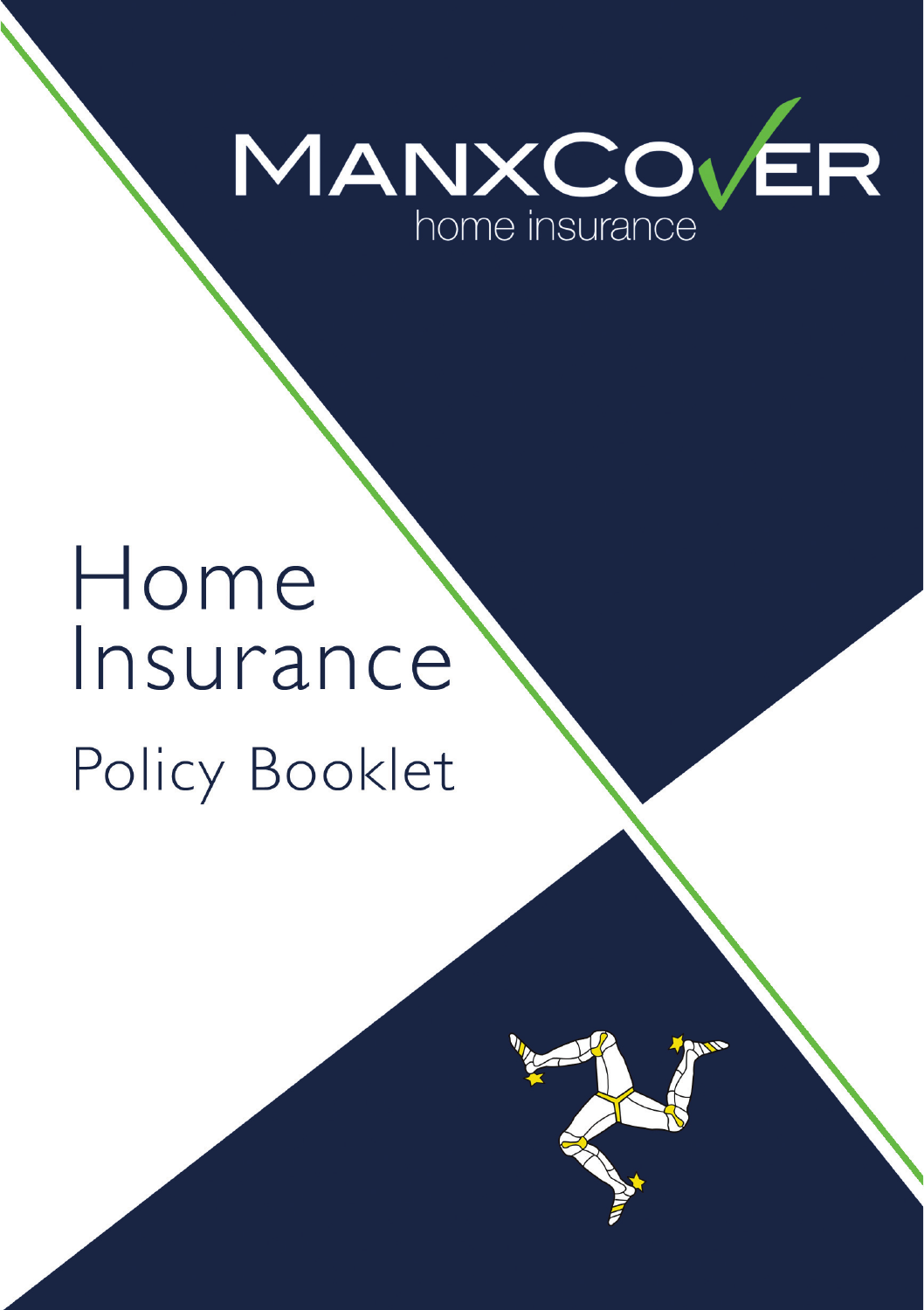# Your Home Insurance policy

### Welcome to Blackford & Company Insurance Brokers Limited

We'd like to welcome you to Blackford & Company's 'ManxCover Home Insurance Policy' and thank you for choosing us to take care of your home insurance.

Blackford & Company are a professional, long standing Insurance Broker, established in the Isle of Man since 1991, who offer experienced local advice and service right on your doorstep, just when you need it. Our 'ManxCover Home Policy' has been designed specifically for Isle of Man homes offering great value for money with real quality benefits included as standard.We are committed to providing a first class service to our customers and you can help us do this by letting us know if you are dissatisfied in any way.

Conditions and cover that apply to the policy and in the event of a claim are set out in this policy booklet. It is important that you take the time to read this policy document in conjunction with your policy wording, your statement of fact, your summary of cover and cover limits leaflet so that you are fully aware of 'what is' and 'what is not' covered under the policy.

If you would like to discuss any details about this policy or if any of the information contained in your documents are incorrect or have changed then please contact us immediately at the office on 01624 832042.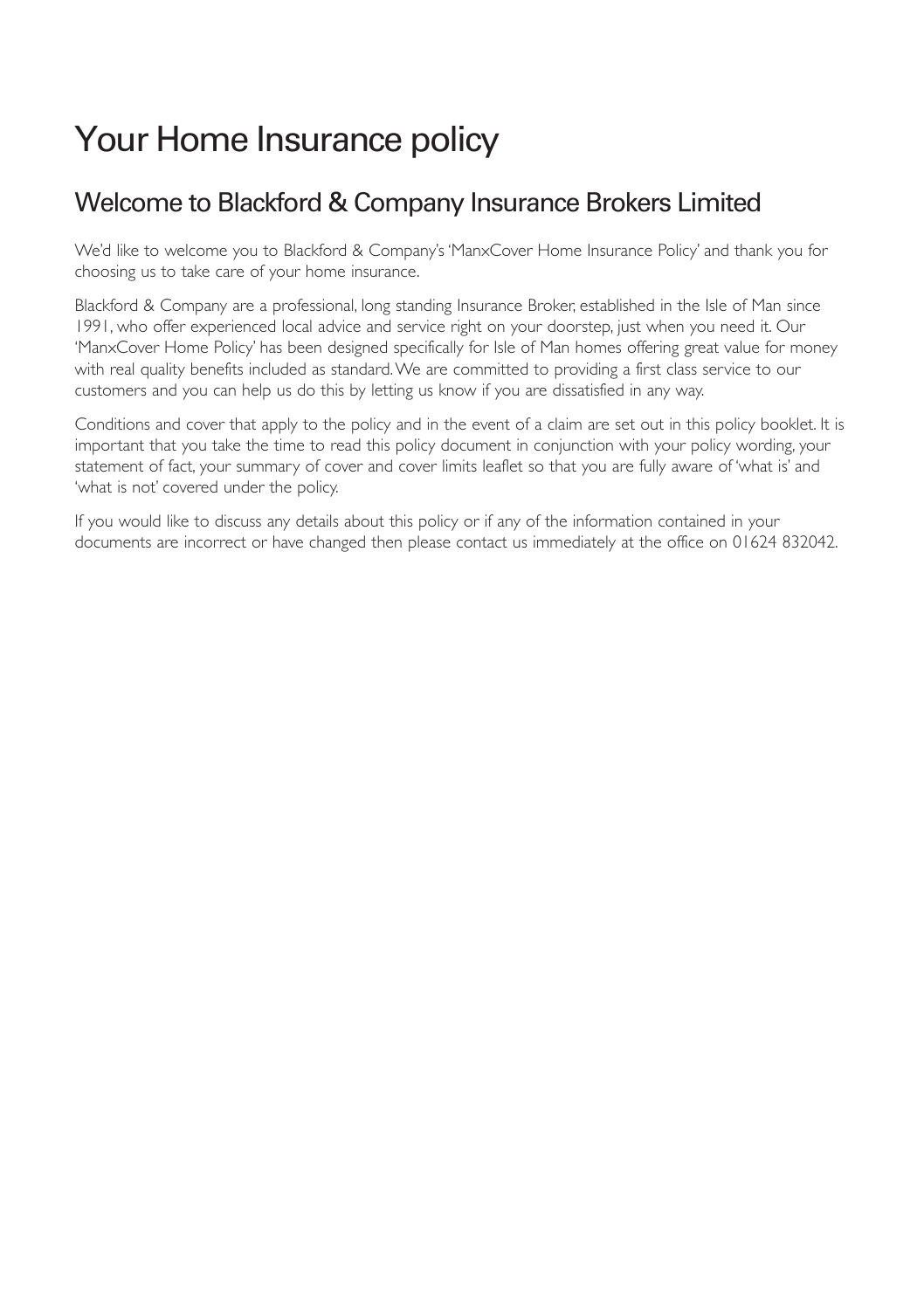# Guidance when making a claim

### Claim Notification

Conditions that apply to the policy and in the event of a claim are set out in your policy booklet. It is important that you and your family comply with all policy conditions and you should familiarise yourself with any requirements.

Directions for claim notification are included under claims conditions. Please be aware that events that may give rise to a claim under the insurance must be notified as soon as reasonably possible although there are some situations where immediate notice is required. Further guidance is contained in the policy booklet.

Claims conditions require you to provide us with any reasonable assistance and evidence that we require concerning the cause and value of any claim. Ideally, as part of the initial notification, you will provide:

- Your name, address, and your home and mobile telephone numbers
- Personal details necessary to confirm your identity
- Policy number
- The date of the incident
- The cause of the loss or damage
- Details of the loss or damage together with claim value if known
- Police details where applicable
- Names and addresses of any other parties involved or responsible for the incident (including details of injuries) and addresses of any witnesses.

This information will enable us to make an initial evaluation on policy liability and claim value.We may, however, request additional information depending upon circumstances and value which may include the following:

- Original purchase receipts, invoices, instruction booklets or photographs
- Purchase dates and location of lost or damaged property
- For damaged property, confirmation from a suitably qualified expert that the item you are claiming for is beyond repair.

Sometimes we or someone acting on our behalf, may wish to meet with you to discuss the circumstances of the claim, to inspect the damage, or undertake further investigation.

### Blackfords Home Claims Helpline - Tel: 832042

### Claims Service

Blackford & Company Insurance Brokers Limited claims notification details.

Lines are open Monday to Friday 09.00am to 16.00pm for you to register a claim.

### Please contact us on 01624 832042 or call into our office to notify us of your claim details.

Blackford & Company The Old Bank 19 Station Road Port Erin Isle of Man IM9 6AE

Blackford & Company will notify the claim to Tower Insurance, who will set up the claim and then contact you to progress the claim further.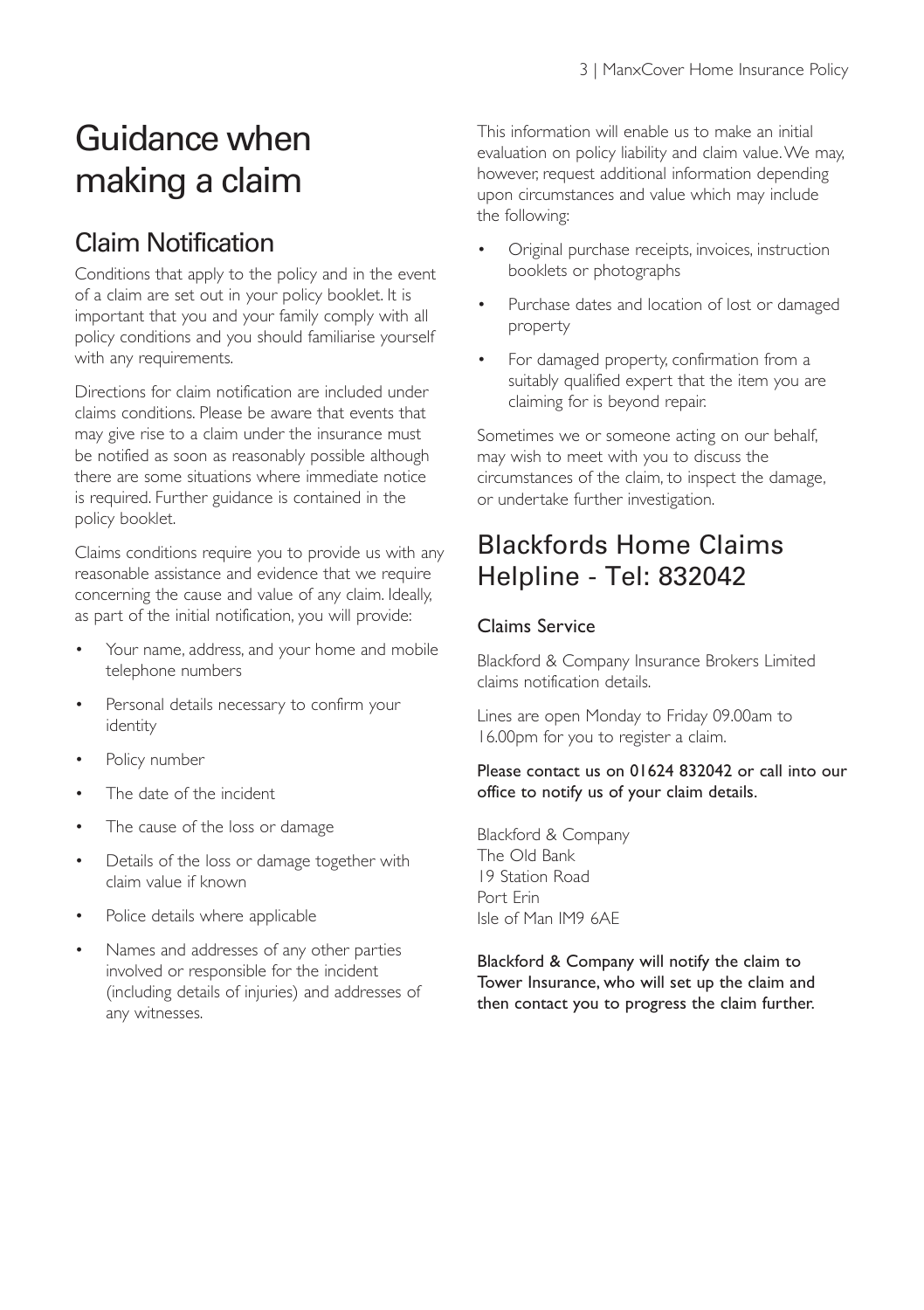# Complaints procedure

At Blackford & Co, we aim to provide insurance cover and service of the highest standards. However, we accept that things can go wrong and would rather be told about any difficulties than have a dissatisfied client.

If you are dissatisfied with any aspect of your insurance, you must in the first instance contact Blackford & Co at the following address;

Please write to:

The Complaints Department Blackford & Company Insurance Brokers Limited The Old Bank 19 Station Road Port Erin Isle of Man IM9 6AE

This will allow us to assess the situation and to make sure the appropriate representations have been made on your behalf.

In the event you are unable to obtain a satisfactory resolution from Blackford & Co, please follow the next steps in escalating your complaint.

In all correspondence please provide your full name and address and your policy number or claims number (if known) as this will help to resolve matters as quickly as possible.

### Complaints Procedure

Please write to:

The Complaints Department,Tower Insurance Company Limited, Jubilee Buildings, 1 Victoria Street, Douglas, Isle of Man, IM99 1BF (Tel: 01624 645900)

In the event that you remain dissatisfied and wish to make a complaint in respect of the handling of your insurance by your insurer you can contact:

Financial Services Ombudsman, c/o Office of Fair Trading,Thie Slieau Whallian, Foxdale Road, St Johns, Isle of Man, British Isles, IM4 3AS. Telephone number 01624 686500

Any decision made by either body is only binding on the insurer/insurance broker as appropriate, and you remain free to take action in the courts should you choose to.

These arrangements for the handling of complaints are entirely without prejudice to your legal rights and you are free at any time to seek legal advice and take legal action.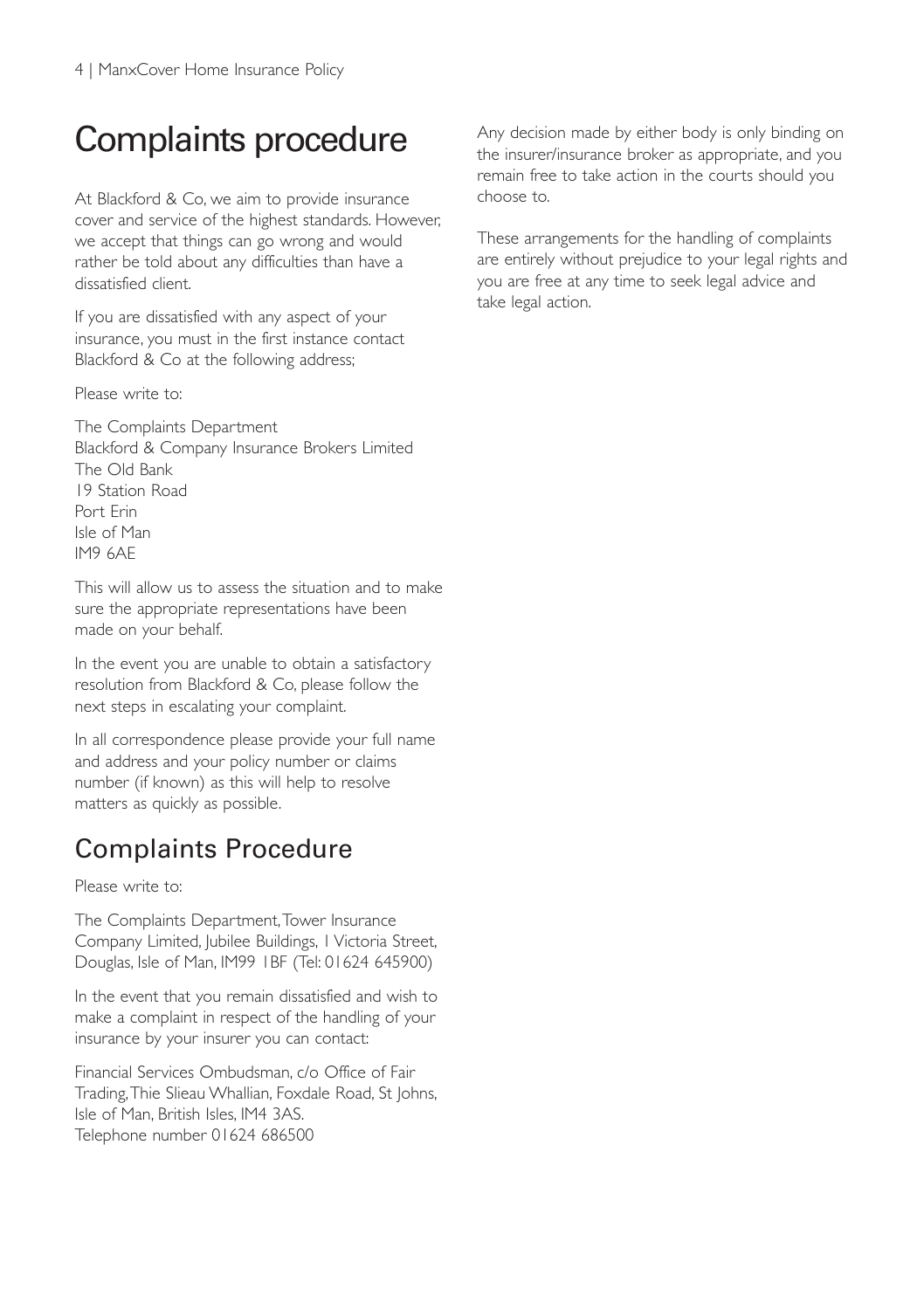# Customer Privacy Notice

### How we use your Information

Please read the following carefully as it contains important information relating to the details that you have given us.You should show this notice to any other party related to this insurance.

### Who we are

This product is underwritten by Tower Insurance Company Limited.

You are giving your information to Blackford & Co and or Tower Insurance Company Limited. In this information statement,'we''us' and 'our' refers to the Group unless otherwise stated.

### How your information will be used and who we share it with

Your information comprises of all the details we hold about you and your transactions and includes information obtained from third parties. If you contact us electronically, we may collect your electronic information identifier e.g. Internet Protocol (IP) address or telephone number supplied by your service provider.

We may use and share your information to:

- Assess financial and insurance risks;
- Recover debt:
- Prevent and detect crime:
- Develop our services, systems and relationships with you;
- Understand our customers' requirements:
- Develop and test products and services.

We do not disclose your information to anyone outside except:

- Where we have your permission; or
- Where we are required or permitted to do so by law; or
- To credit reference and fraud prevention agencies and other companies that provide a service to us, our partners or you; or
- Where we may transfer rights and obligations under this agreement.

We may transfer your information to other countries on the basis that anyone we pass it to, provides an adequate level of protection. In such cases, Blackford & Company will ensure it is kept securely and used only for the purpose for which you provided it. Details of the companies and countries involved can be provided on request.

From time to time we may change the way we use your information.Where we believe you may not reasonably expect such a change we shall write to you. If you do not object, you will consent to that change. We will not keep your information for longer than is necessary.

### Sensitive Information

Some of the information we ask you for may be sensitive personal data, as defined by the Data Protection Act 2002 (such as information about health or criminal convictions).We will not use such sensitive personal data about you or others except for the specific purpose for which you provide it and to carry out the services described in your policy documents.

Please ensure that you only provide us with sensitive information about other people with their agreement.

### Fraud prevention agencies

If false or inaccurate information is provided and fraud is identified or suspected, details may be passed to fraud prevention agencies. Law enforcement agencies may access and use this information.:

- Performance of contract: We need to use your personal information in order to provide you with the policy (which is a contract of insurance between you and us), and perform our obligations under it (such as making payments to you in respect of a claim made under the policy).
- **Consent:** In certain circumstances, we may need your consent unless authorised by law in order to use personal information about you which is classed as 'special categories of personal data'.

For marketing, you will always be given a choice over the use of your data.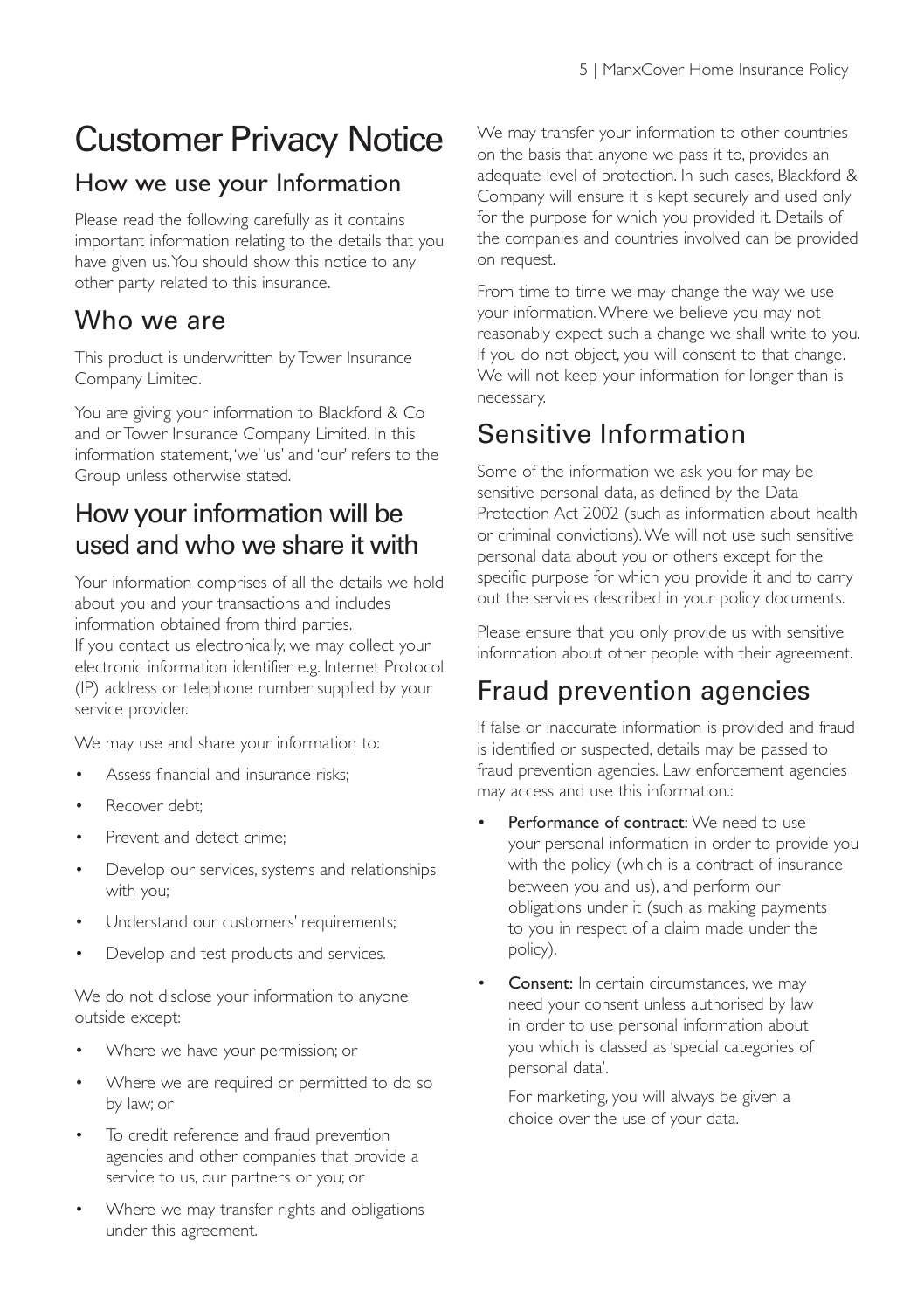- Necessity to establish, exercise or defend legal claim: If you, or we, bring a legal claim (e.g. a court action) against the other, we may use your information in either establishing our position, or defending ourselves in relation to that legal claim.
- Compliance with a legal obligation: Where laws or regulations may require us to use your personal information in certain ways.

We and other organisations may also access and use this information to prevent fraud and money laundering, for example when:

- Checking details on applications for credit and credit related or other facilities;
- Recovering debt;
- Checking details on proposals and claims for all types of insurance;
- Checking details of job applicants and employees.

Please contact the Data Protection Liaison Officer at the address below if you want to receive details of the relevant fraud prevention agencies.

We and other organisations may access and use from other countries the information recorded by fraud prevention agencies.

### Claims History

Insurers pass information to the Claims and Underwriting Exchange Register (CUE) run by Insurance Database Services Ltd (IDS Ltd) and the Motor Insurance Anti-Fraud and Theft Register (MIAFTR), run by the Association of British Insurers (ABI).

Under the conditions of your policy, you must tell us about any incident (such as an accident, fire, theft or malicious damage) which may or may not give rise to a claim.When you tell us about an incident, we will pass information relating to it to the registers.

### How to contact us

You are entitled to receive a copy of the information we hold about you. If you have any questions, or you would like to find out more about this notice you can write to:

Data Protection Officer, Blackford & Company, The Old Bank, 19 Station Road, Port Erin, IM9 6AE

### Data Protection Notice

This data protection notice explains how we may use your details. It tells you about the registers and databases that we and others have in place, which help to detect and prevent fraudulent applications and claims and must be shown to any party related to this insurance.

All phone calls relating to applications and claims may be monitored and recorded and the recordings used for fraud prevention and detection, training and quality control purposes.

Subject to the provisions of the Data Protection Act 2002, you are entitled to receive a copy of the information we hold about you. Please be aware you may be charged a fee. Such requests should be made to;

The Data Protection Officer Blackford & Company Insurance Brokers Limited The Old Bank 19 Station Road Port Erin Isle of Man IM9 6AE

Any information you give to us will be used by Blackford & Company and we may also share this information with other group companies.

For more information on the Data Protection Act you may also write to;

Isle of Man Information Commissioner PO Box 69 Douglas Isle of Man IM99 1EQ 01624 693260 ask@inforights.im

### Will we share your personal information with anyone else?

We do not disclose your information outside of Blackford & Company and Tower Insurance except:

- Where we need to check the information you gave to us before we can offer you an insurance product (e.g. reference agencies);
- Where we are required or permitted to do so by law or relevant regulatory authority (e.g. financial crime screening, fraud detection/prevention);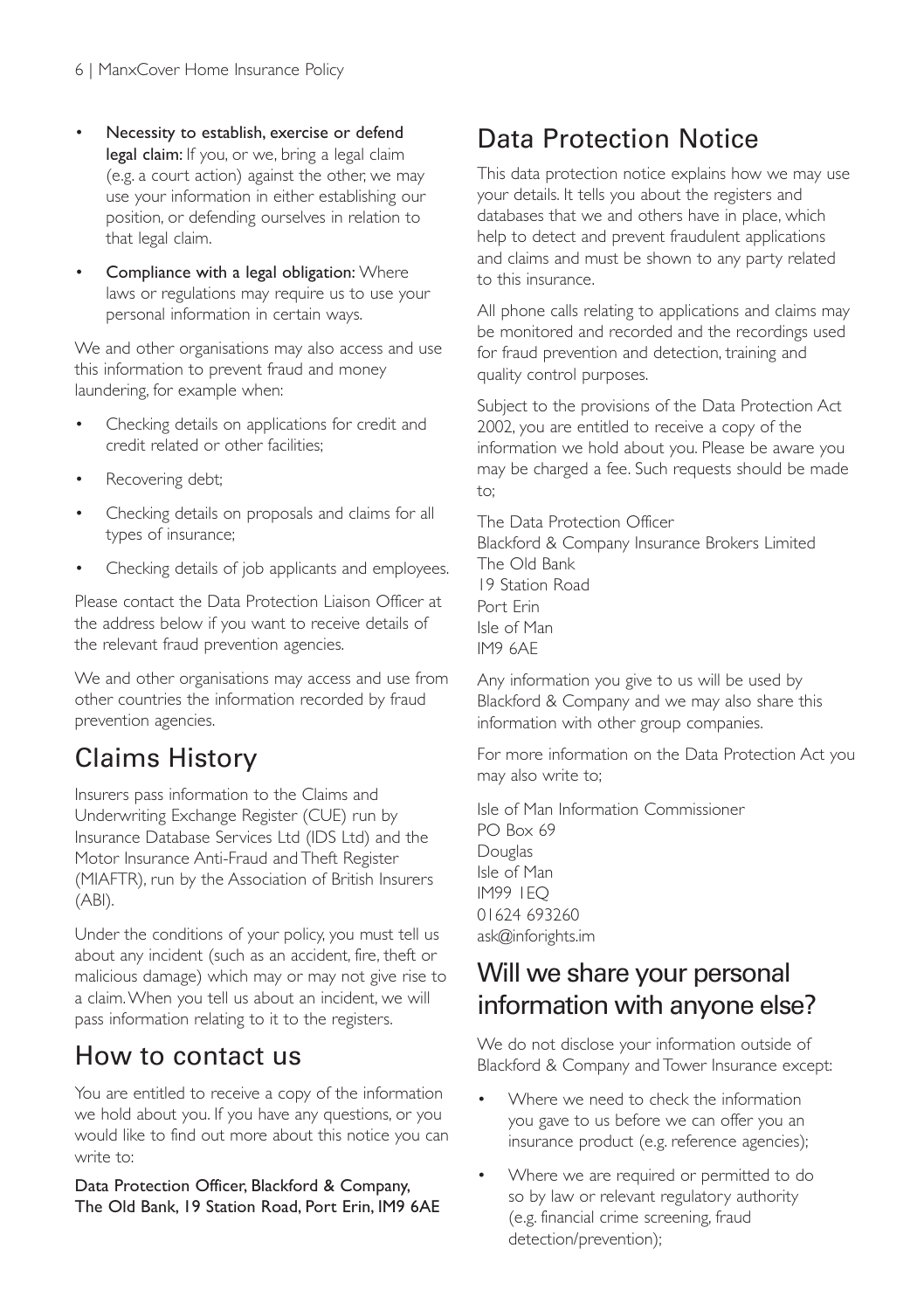- Where we provide insurance services in partnership with other companies (e.g. building societies, large retailers);
- In the event that we are bought or we sell any business or assets, in which case we will disclose your personal information to the prospective buyer of such business or assets;
- As required to enforce or apply this Privacy Notice, or the contract of insurance itself;
- Within our group for administrative purposes;
- As required in order to give effect to contractual arrangements we have in place with any insurance broker and/or intermediary through which you have arranged this policy;
- With healthcare providers in the context of any relevant claim being made against your policy;
- If we appoint a third party to process and settle claims under the policy on our behalf, in which case we will make your personal information available to them for the purposes of processing and settling such claims;
- With our third party service providers (including hosting/storage providers, research agencies, technology suppliers etc.);
- With our reinsurers (and brokers of reinsurers) in connection with the normal operation of our business;

Sometimes your personal information may be sent to other parties outside of the European Economic Area (EEA) in connection with the purposes set out above.We will take all reasonable steps to ensure that your personal information is treated securely and in accordance with this Privacy Notice, and in doing so may rely on certain "transfer mechanisms" such as the EU-US Privacy Shield, and the standard contractual clauses approved by the European Commission. If you would like further information please contact us.

### For how long will we keep your information?

Your personal information will be retained under one or more of the following criteria:

- Where the personal information is used to provide you with the correct insurance cover, which will be kept as long as it is required to fulfil the conditions of the insurance contract.
- Where the use of your personal information for a specific purpose is based on your consent, it will be kept for as long as we continue to have your consent (e.g. we would stop contacting you for marketing purposes once you have asked us to).
- Where, for a limited period of time, we are using some of your information to improve the products or services we provide.
- For as long as your information is required to allow us to conduct fraud and/or criminal checks and investigations.

### Will you be contacted for marketing purposes?

If you have agreed, we might contact you by post, email, phone and text message to let you know about offers and services we think you'll like.The messages may be personalised using information you have previously provided us.

You can ask us to stop contacting you for marketing purposes at any point.

We will only contact you for marketing purposes if we collected your information directly, except when authorised and instructed by the third-party acting on your behalf.

We may use the information which we collect about you to show you relevant advertising on third-party websites (e.g. Facebook, and Google).This could involve showing you an advertising message where through the use of cookies, we know you have browsed our products and services. If you don't want to be shown targeted advertising messages from us, you can change the advertising setting on some third-party sites and some browsers to block our adverts.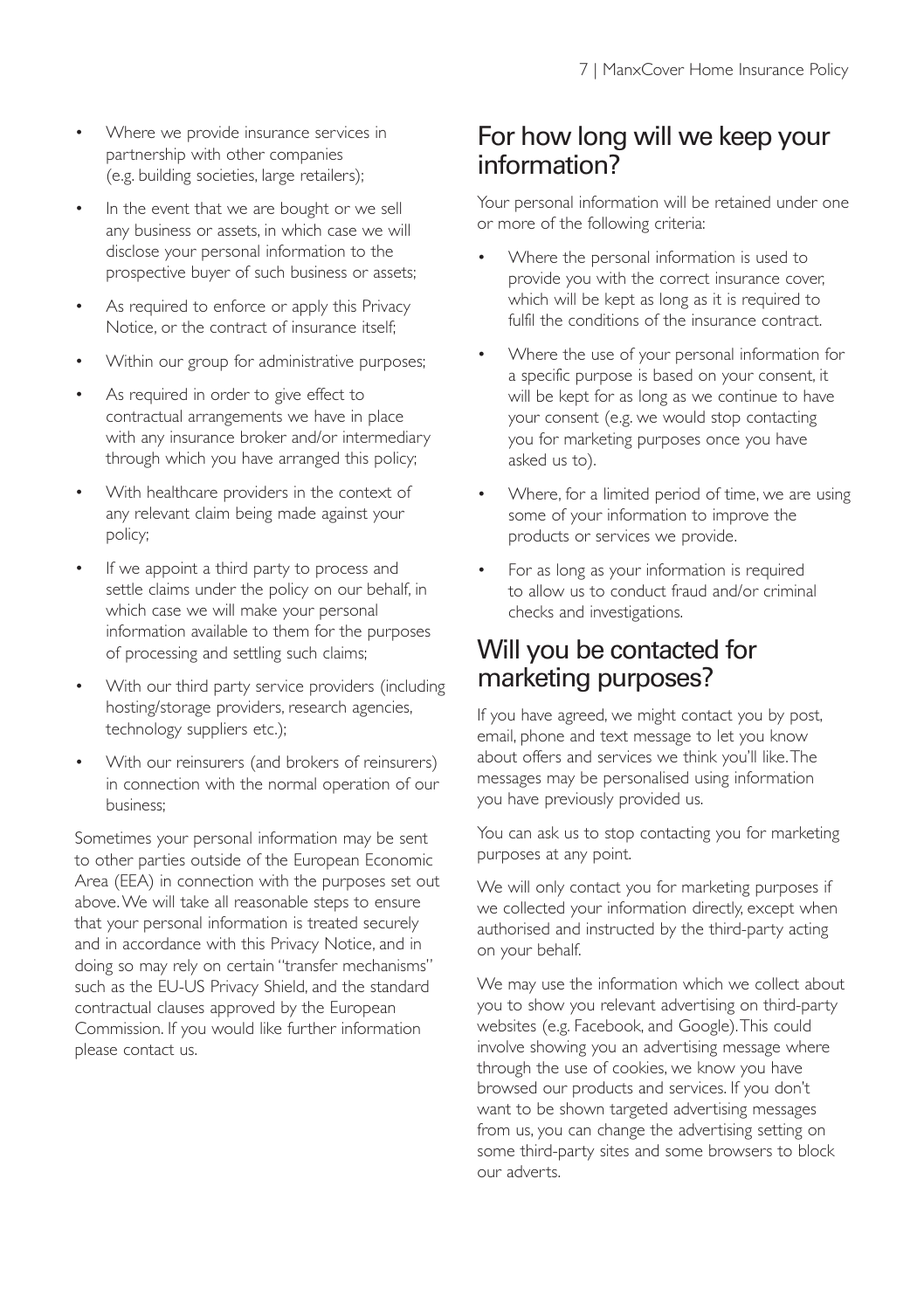### Your information is incorrect what should you do?

If you hold a product or service with us and think that the information we hold about you is incorrect or incomplete, please contact us and we will be happy to update it for you.

### What are your rights over the information that is held by Tower?

We understand that your personal information is important to you, therefore you may request the following from us to:

- 1 Provide you with details about the personal information we hold about you, as well as a copy of the information itself in a commonly used format. [Request Ref: DSR 1]
- 2 Request your personal information be deleted where you believe it is no longer required. Please note however, we may not be able to comply with this request in full where, for example, you are still insured with us and the information is required to fulfil the conditions of the insurance contract. [Request Ref: DSR 2]
- 3 Request the electronic version of the personal information you have supplied to us, so it can be provided to another company.We would provide the information in a commonly used electronic format. [Request Ref: DSR 3]
- Request to restrict the use of your information by us, under the following circumstances [Request Ref: DSR 4]:
	- a) If you believe that the information we hold about you is inaccurate, or;
	- b) If you believe that our processing activities are unlawful and you do not want your information to be deleted.
	- c) Where we no longer need to use your information for the purposes set out in this Privacy Notice, but it is required for the establishment, exercise or defence of a legal claim.
	- d) Where you have made an objection to us (in accordance with section 5 below), pending the outcome of any assessment we make regarding your objection.
- 5 Object to the processing of your data under the following circumstances [Request Ref: DSR 5]:
	- a) Where we believe it is in the public interest to use your information in a particular way, but you disagree.
	- b) Where we have told you we are using your data for our legitimate business interests and you believe we shouldn't be (e.g. you were in the background of a promotional video but you did not agree to be in it.)

In each case under section 5 above, we will stop using your information unless we can reasonably demonstrate legitimate grounds for continuing to use it in the manner you are objecting to.

If you would like to request any of the above, please contact us and submit a written request, including the request reference (e.g. DSR 1), as this will speed up your request.To ensure that we do not disclose your personal information to someone who is not entitled to it, when you are making the request we may ask you to provide us with:

- Your name;
- Address(es);
- Date of birth:
- Any policy IDs or reference numbers that you have along with a copy of your photo identification.

All requests are free of charge, although for requests for the provision of personal information we hold about you (DSR1) we reserve the right to charge a reasonable administrative fee where, we believe an excessive number of requests are being made. Wherever possible, we will respond within one month from receipt of the request, but if we don't, we will notify you of anticipated timelines ahead of the one month deadline.

Please note that simply submitting a request doesn't necessarily mean we will be able to fulfil it in full on every occasion – we are sometimes bound by law which can prevent us fulfilling some requests in their entirety, but when this is the case we will explain this to you in our response.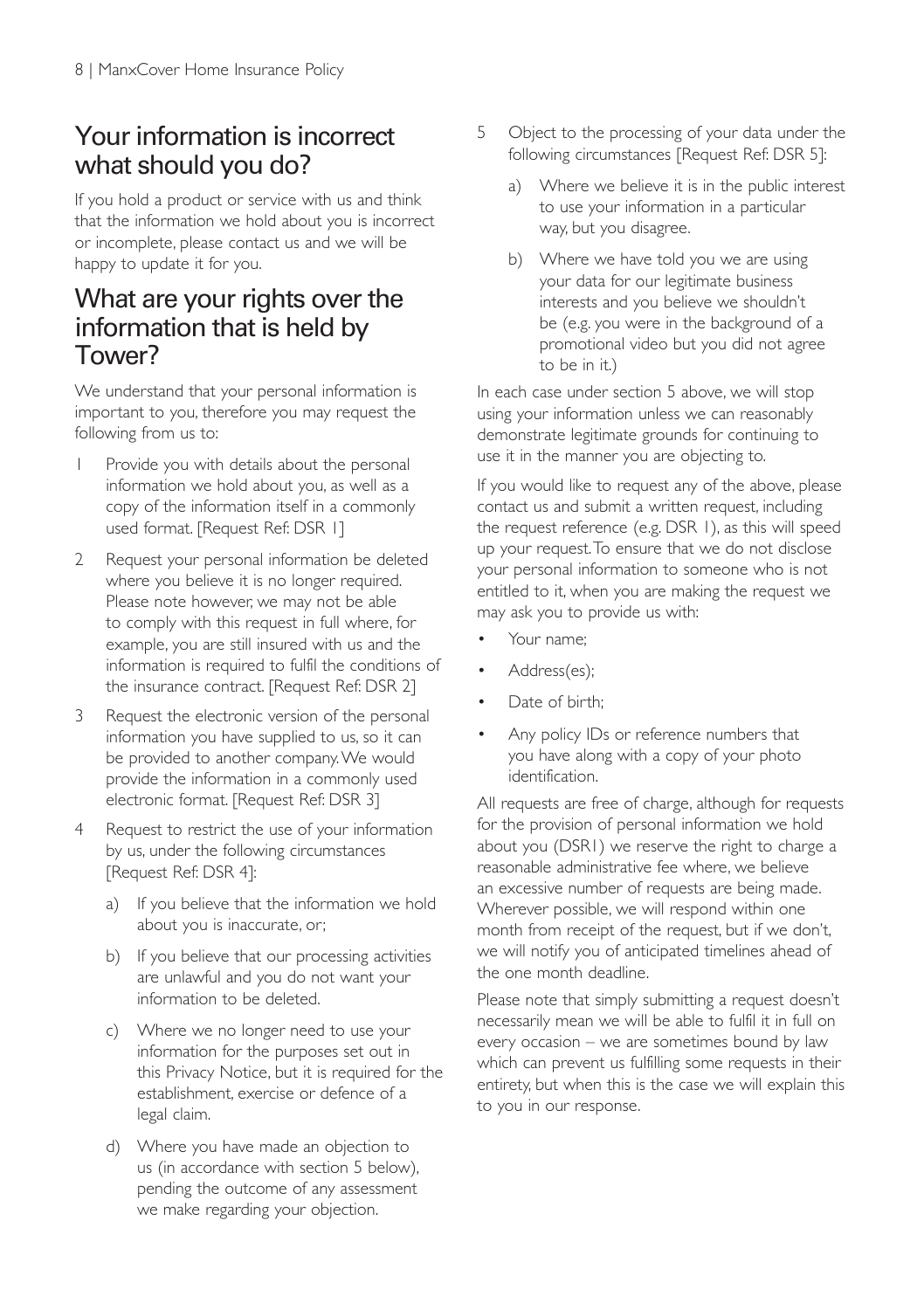### Our Privacy Notice

If you have any queries regarding our Privacy Notice please contact us and we will be happy to discuss any query with you. Our Privacy Notice will be updated from time to time so please check it each time you submit personal information to us or renew your insurance policy.

### How you can contact us about this Privacy Notice?

If you have any questions or comments about this Privacy Notice please contact:

The Data Protection Officer Tower Insurance Company Ltd Jubilee Buildings 1 Victoria Street Douglas Isle of Man IM99 1BF

You may also email us at tower.insurance@uk.rsagroup.com

### How you can lodge a complaint?

If you wish to raise a complaint on how we have handled your personal information, please send an email to tower.insurance@uk.rsagroup.com or write to us using the address provided. Our Data Protection Officer will investigate your complaint and will give you additional information about how it will be handled.We aim to respond in a reasonable time, normally 30 days.

If you are not satisfied with our response or believe we are not processing your personal information in compliance with IOM Data Protection laws, you may lodge a complaint to the Information Commissioner's Office, whose contact details are;

Information Commissioner's Office First Floor, Prospect House Prospect Hill Douglas Isle of Man IM1 1ET

Website: https://www.inforights.im/contact-us/

Tel: +44 1624 693260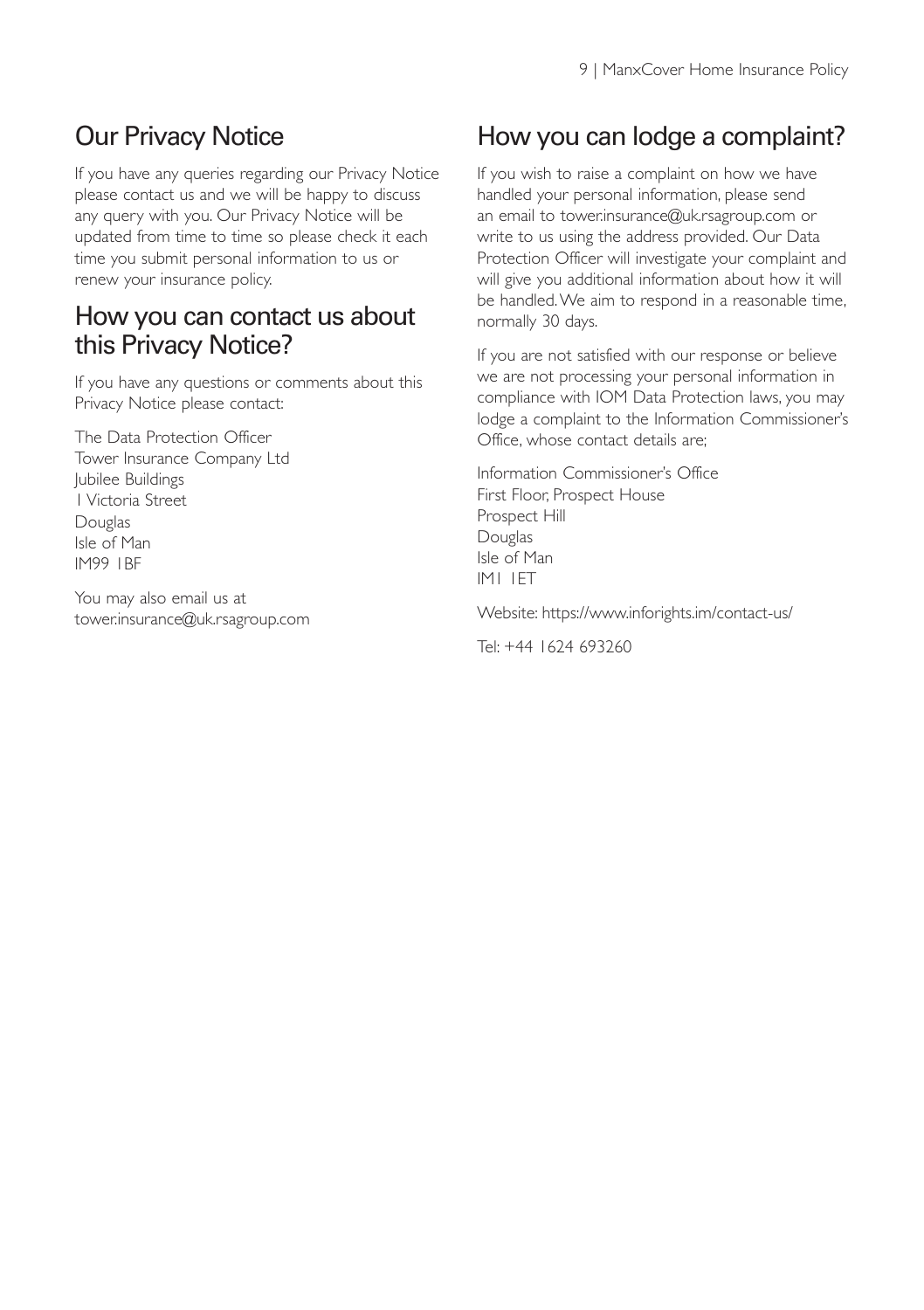# **Contents**

### Section Page Policy information About your policy 11<br>The insurance contract 11 The insurance contract 11<br>
How to make a claim 12 How to make a claim Policy sections Emergency assistance section 13 Buildings section 15 Trees, shrubs, plants and lawns section 21<br>Contents section 23 Contents section Students' contents and pedal cycles section 31 Business use section 33<br>Personal belongings section: 35 Personal belongings section: 1. Personal belongings, money and credit cards 35<br>Sports equipment 36 2. Sports equipment 36<br>3. Pedal cycles 37 3. Pedal cycles Policy information Claim conditions 39 Policy conditions 40 Policy exclusions 42 Words with special meanings 43 Legal expenses section Glossary of legal terms 49 Words with special meanings 60 Legal expenses policy 51<br>
Legal expenses exclusions 55 Legal expenses exclusions Legal expenses conditions 56<br>
Claims settlement 57 Claims settlement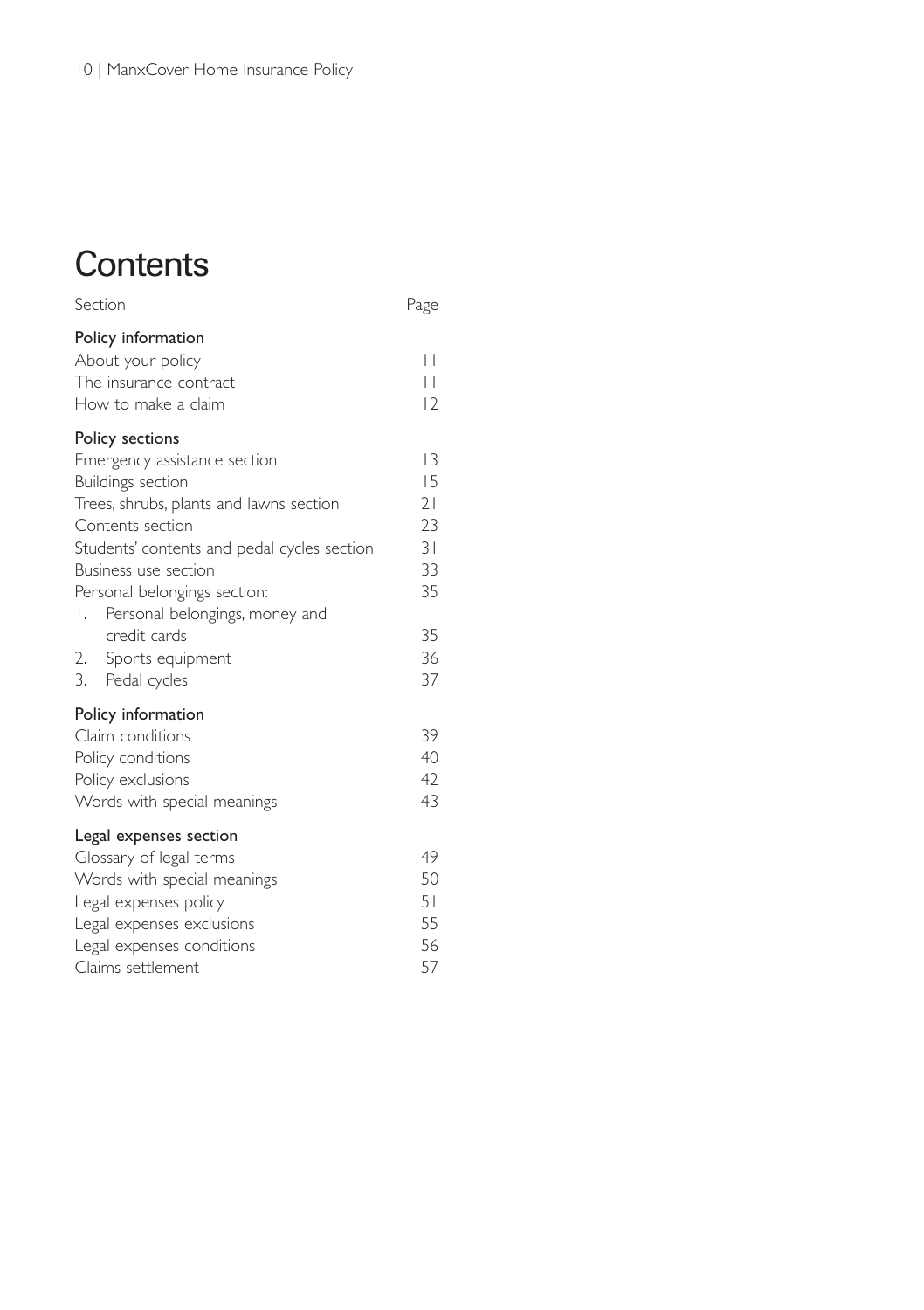# Policy information

As a Tower customer, your family has access to our legal advice helpline 24 hours a day, 365 days a year.

Whenever you need help, all you need to do is phone 01455 255121 (quoting number 33896).

Quote your policy number and tell us about your problem. We will do the rest.

We provide help with any personal legal problems, including tax.

For your protection, telephone calls may be recorded and monitored.

### About your policy

Your policy is made up of the following.

The schedule which shows which sections of the policy wording apply to you, the sums insured and the premium you will pay. It will show any special terms which apply to your policy.

The policy schedule includes a summary of limits which shows any special limits which apply to the cover.

You should read the schedule and policy wording together.

Your policy tells you exactly what is and what is not covered, how we settle claims and other important information.

We have listed words with special meanings on pages 43 to 48.

They are printed in bold type whenever they appear in the policy.

We have set out 'What is covered' to the left of each page and 'What is not covered' to the right.

There are also some general exclusions which apply to your policy and we have listed these on page 42.

Keeping your sums insured up to date.

You must make sure that you keep your sums insured up to date.

Please refer to the renewal or review schedule for details and for information on how we index link your policy, if this applies.

### The insurance contract

This policy is a legal contract between you and us. The contract is based on the information you gave us when you applied for the insurance.

You must pay the premium for the insurance period and keep to all the conditions which are set out on pages 40 to 41.

If you do not meet your part of the contract, we may turn down a claim or increase the premium, or you may find that you are not covered.

Under the laws of the United Kingdom (England, Scotland, Wales and Northern Ireland) both you and we may choose the law which applies to this contract, to the extent permitted by those laws. Unless you and we agree otherwise, we have agreed with you that the law which applies to this contract is the law which applies to the part of the United Kingdom in which you live, or, if you live in the Channel Islands or the Isle of Man, the law of whichever of those two places in which you live.

We and you have agreed that any legal proceedings between you and us in connection with this contract will only take place in the courts of the part of the United Kingdom in which you live, or, if you live in either the Channel Islands or the Isle of Man, the courts of whichever of those two places in which you live.

Tower Insurance Ltd have produced this policy.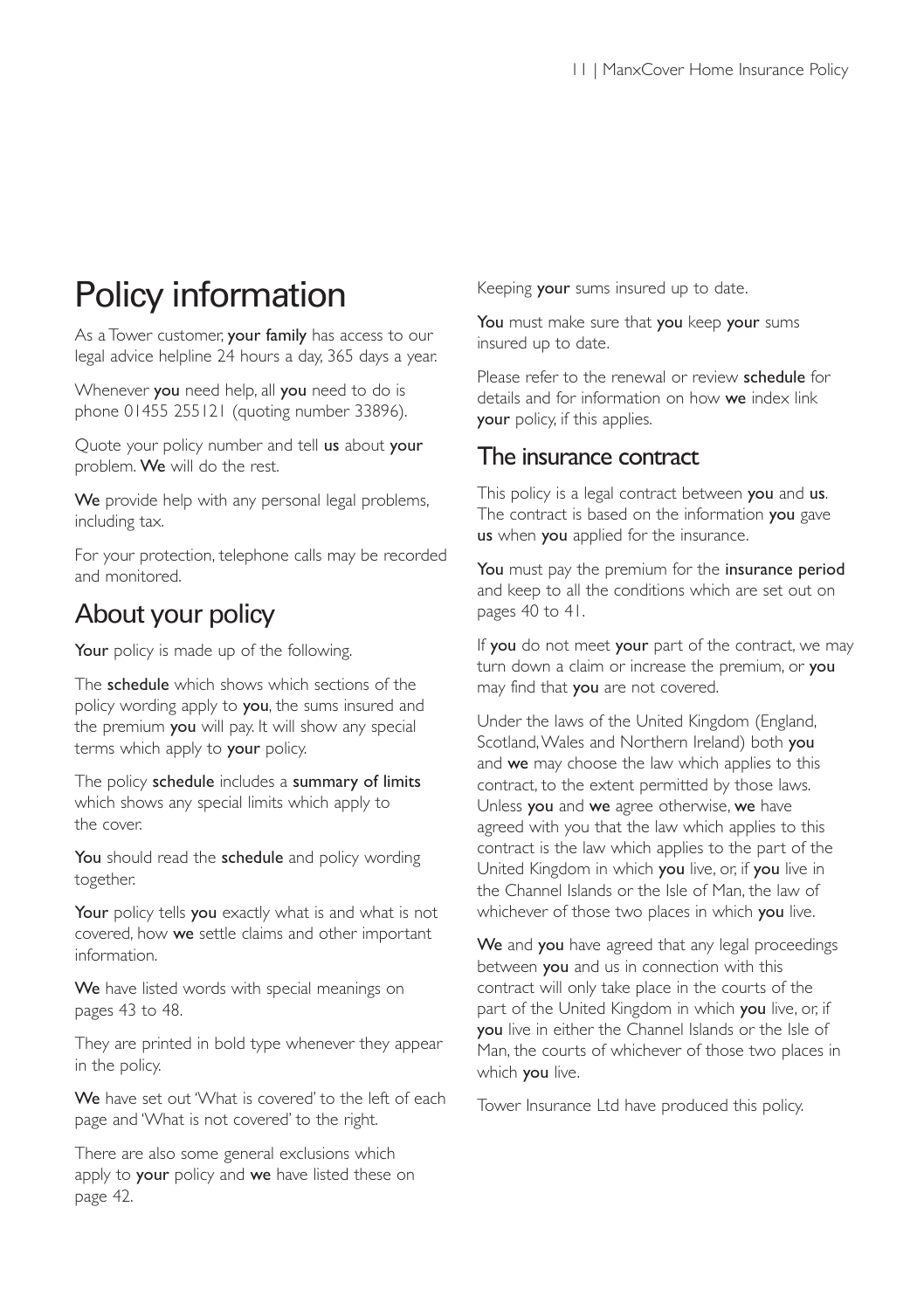### Authority to Renew

If Blackford & Company are willing to continue providing cover and we advise you beforehand of our renewal terms, you authorise us to renew this policy and any subsequent policy on expiry, in accordance with our renewal terms at that time, unless you advise us otherwise before the renewal date.

### How to make a claim

Follow the steps below.

- I In an emergency, you should take any immediate action which you need to protect your property from further damage, such as switching off the gas, electricity and water.
- 2 Check your schedule, your summary of limits and policy wording to see if you are covered for the loss or damage. Read carefully any conditions that may apply and the sections in the policy headed 'What is not covered'.
- 3 Read the 'Claim conditions' on page 39 and follow any instructions given.
- 4 Contact Blackford & Company at the address and phone number shown on your schedule or contact us on 832042 and quote your policy number for advice on policy cover and how to go ahead with your claim.
- 5 Please do not throw away any damaged items before we have had a chance to inspect them.

#### What we will do

(This will depend on the type of claim and the value involved).

We may be able to settle the claim from the information you have given on your claim form. This is why it is important to keep receipts, valuations and photographs of more expensive items to speed up the time it takes to settle the claim.

- You may be able to start repairs straight away but you will need to get estimates for repairs first.
- 3 We may need to contact you for more information.
- 4 We may need to send a member of our claims staff or a loss adjuster to find out more about your claim. A loss adjuster specialises in dealing with insurance claims. He or she will report to us. We will pay any fee involved.

Our claims staff take pride in their service and will do all they can to help you.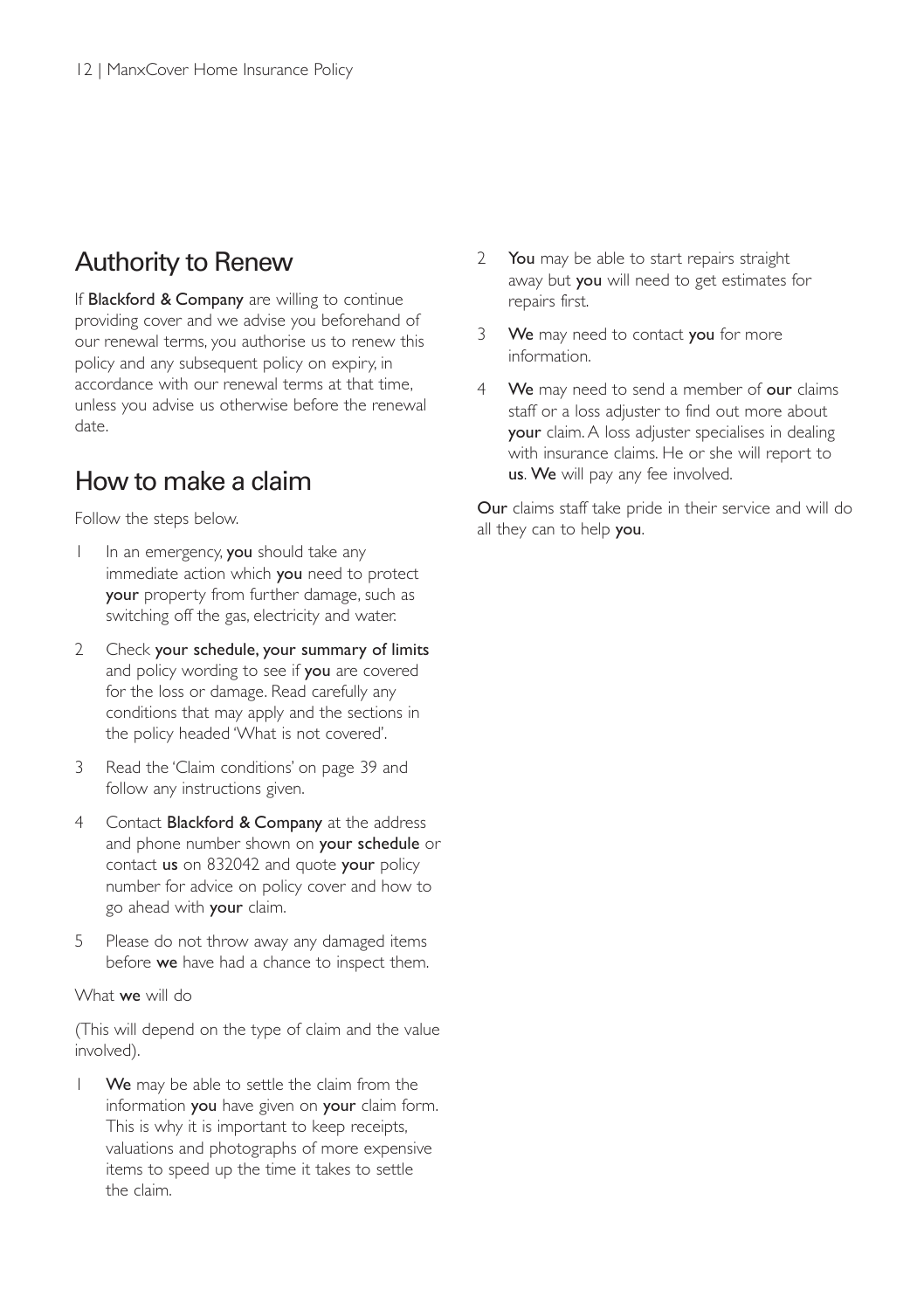# Policy sections

### Emergency assistance section

### What is covered

What is not covered

- A We will provide cover up to the limit of  $£250$  for emergency repairs.
- B We will arrange for overnight accommodation for your family if we accept that your home cannot be lived in because of the emergency.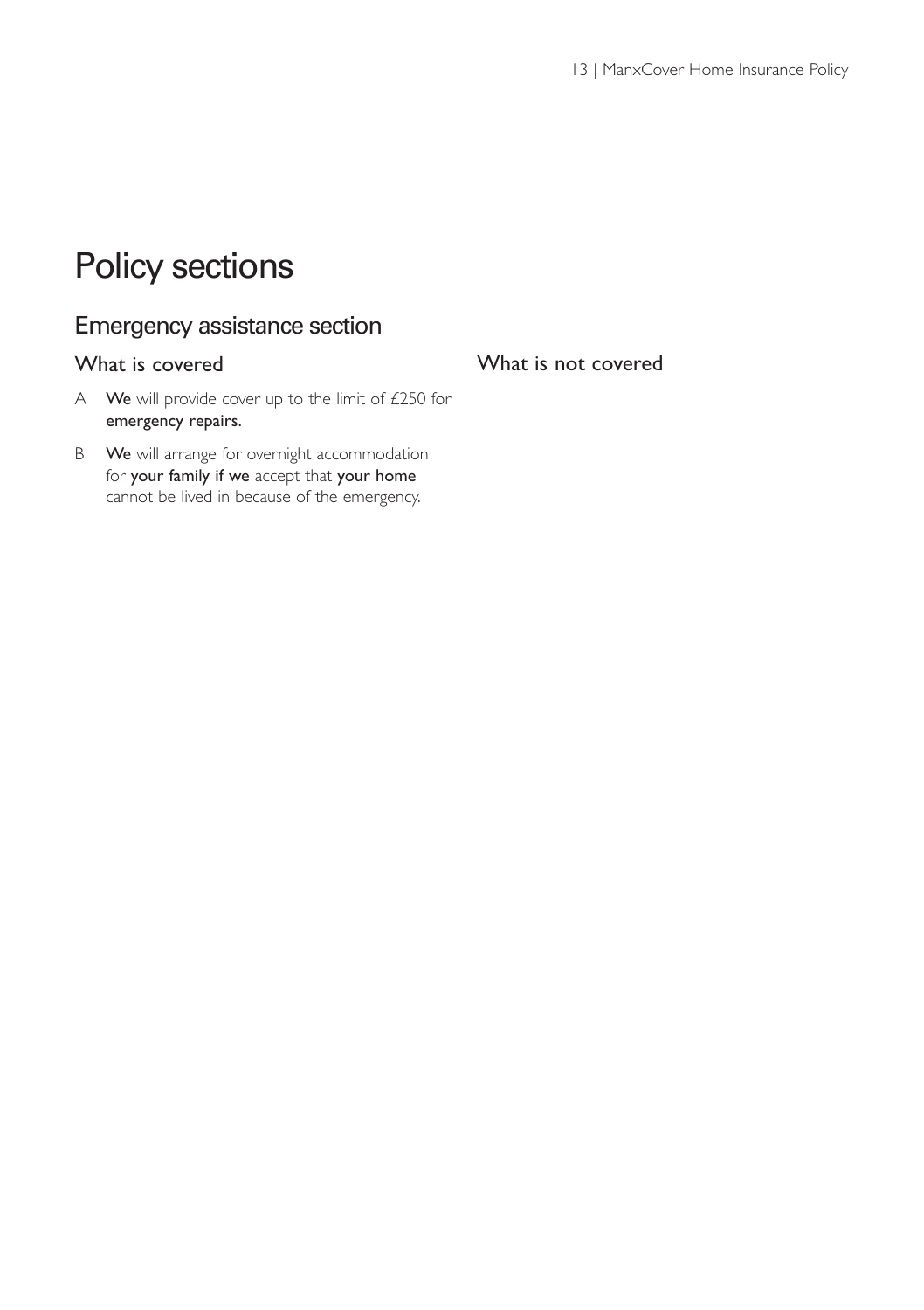### Emergency assistance section - Claims settlement

We will pay the cost of the emergency repairs and overnight accommodation.

The most we will pay for any one claim is the sum insured shown on your schedule.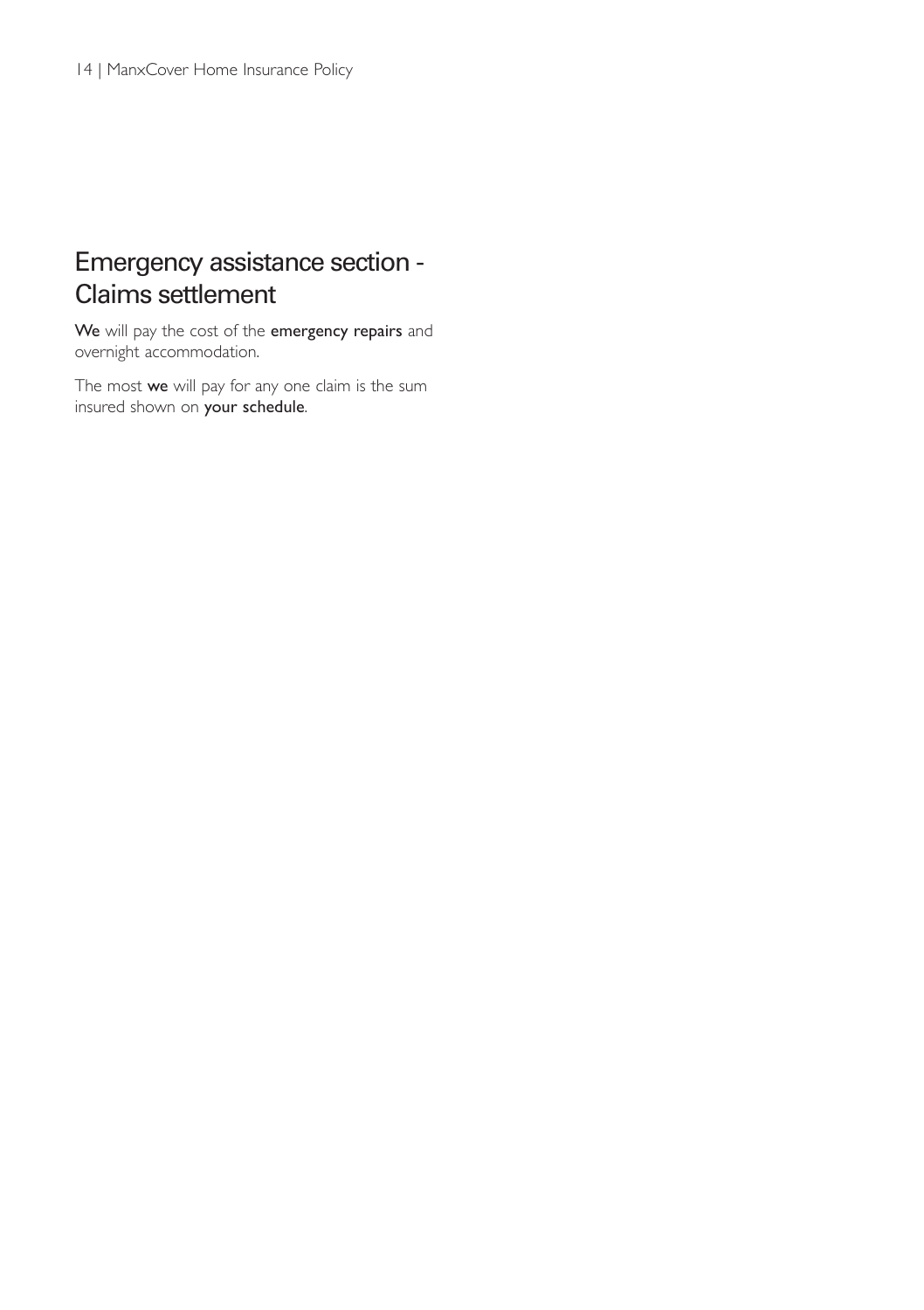### Buildings section

This part of the policy sets out the cover we provide for the buildings of your home if this section is shown on your schedule.

### What is covered

### Buildings

Damage caused by the following.

- 1 Fire, lightning, explosion, earthquake.
- 2 Smoke.
- 3 Storm or flood.
- 4 Freezing water in fixed water or fixed heating systems.Water escaping from washing machines, dishwashers, fixed water or fixed heating systems. Oil escaping from a fixed heating system.
- 5 Riot, civil commotion, strike, labour or political disturbance.
- 6 Malicious people or vandals.
- 7 Theft or attempted theft.

### What is not covered

The excess shown in your schedule.

Damage caused by anything which happens gradually.

Damage caused by frost. Damage caused to fences, gates and hedges.

Damage to the appliance or system which the water or oil escapes from, except where the damage is caused by freezing. Loss or damage while your home is unoccupied. Damage caused by corrosion, rusting and wear and tear.

Loss or damage caused by any of your family, by anyone who is living with you or by anyone to whom your home or any part of it is lent or let.

Loss or damage while your home is unoccupied.

Loss or damage caused by any of your family, by anyone who is living with you or by anyone to whom your home or any part of it is lent or let.

Loss or damage while your home is unoccupied.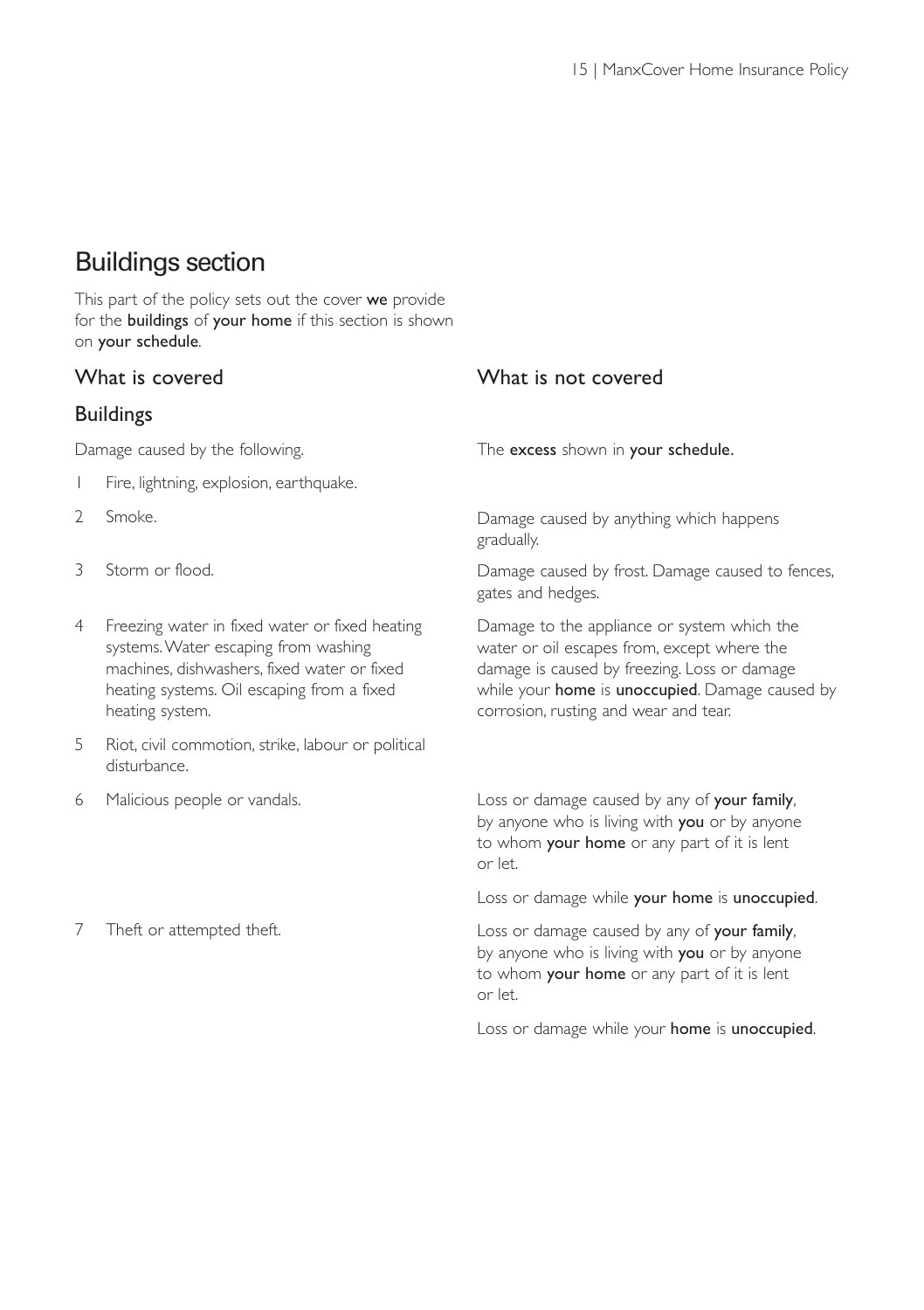Subsidence or heave of the land on which the buildings stand, or of land belonging to the buildings, or landslip.

Subsidence means downward movement of the site on which your buildings stand by a cause other than the weight of the buildings themselves.

Heave means upward and/or lateral movement of the site on which your buildings stand caused by swelling of the ground.

Landslip means downward movement of sloping ground.

#### What is not covered

The subsidence, heave or landslip excess shown in your schedule. Damage to patios, drives, terraces, footpaths, tennis courts, swimming pools, walls, fences, gates and hedges unless your home is damaged by the same cause and at the same time.

Damage to solid floors, or damage caused because solid floors have moved, unless the foundations of the outside walls of your home are damaged by the same cause and at the same time.

Damage caused by new structures bedding down or newly made-up ground settling.

Damage caused by the coast or a river bank being worn away.

Damage caused by or from your home being altered or repaired.

Damage caused by or from faulty workmanship, design or materials.

Loss or damage caused by chemicals reacting with any materials which the **home** is built from.

- 9 Falling trees or branches.
- 10 Falling aerials or satellite receiving equipment, their fittings or masts.
- 11 Flying objects, vehicles, trains, animals or aircraft or anything dropped from them hitting the buildings.

### Extra cover

12 Accidental damage to drains, pipes, cables and underground tanks used to provide services to or from your home which your family is legally responsible for.

Damage caused by pets, insects or vermin.

#### The excess shown in your schedule.

Anything under the 'What is not covered' paragraphs of risks 1 to 11 of this section.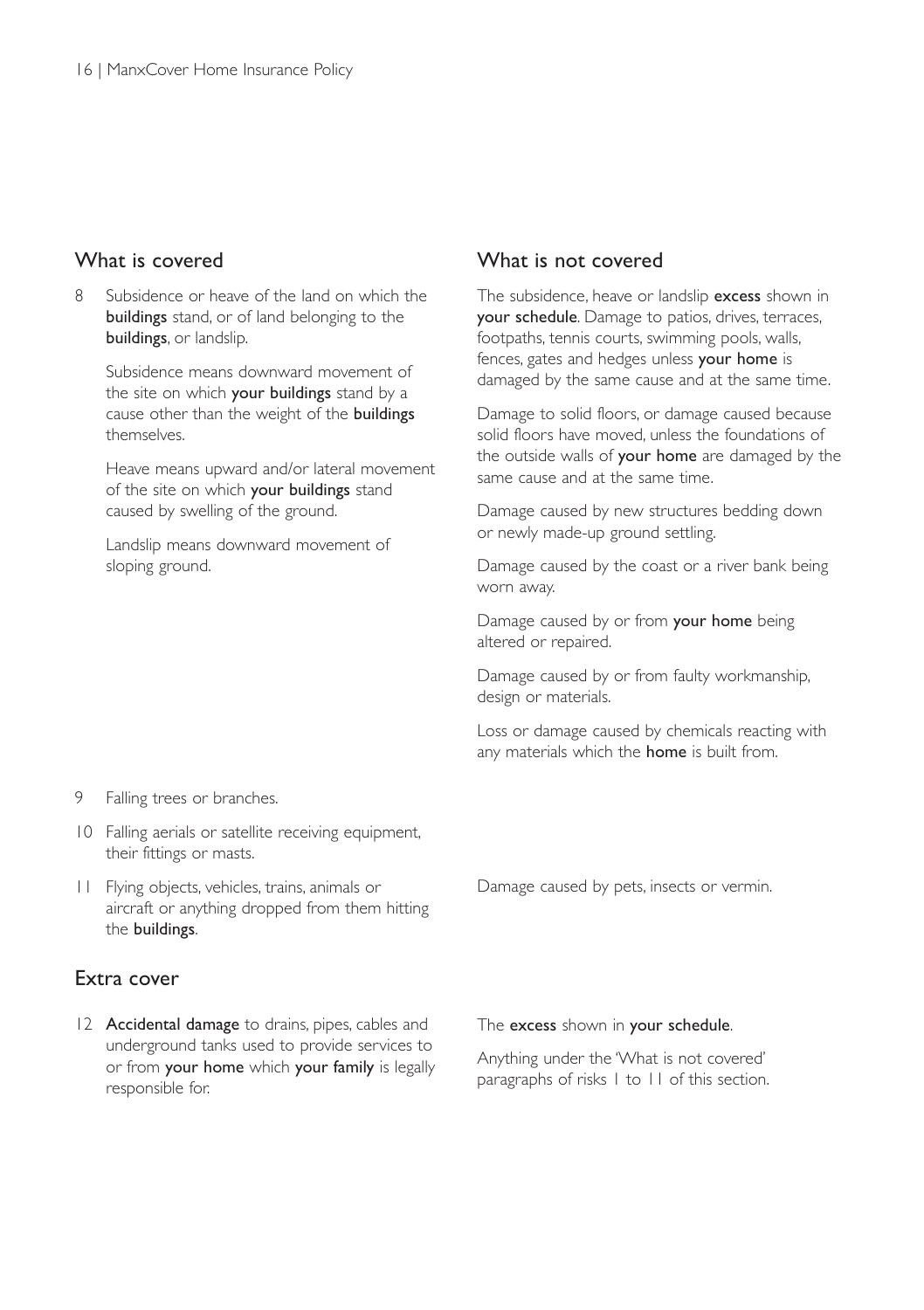- 13 Accidental breakage of glass, ceramic hobs if fitted, sanitary ware and solar heating panels fixed to and forming part of your home.
- 14 Cover during sale.

If you sell your home. and, between the date you exchange contracts and the date you complete the sale, it is damaged by anything under risks 1 to 13 of this section, we will provide cover for the person buying your home. when the sale has been completed.

15 Short-term accommodation costs and rent.

If your house cannot be lived in because of damage by any of the risks 1 to 13, and 17 (if the cover is 'Accidental damage') of this section, we will pay:

- the reasonable cost of similar short-term accommodation for your family who normally live in your home;
- the rent you would have received but have lost including up to two years' ground rent.
- 16 Legal fees which you have to pay to repossess your home. if squatters are living in it.

#### 17 Accidental damage.

We provide cover under this paragraph as well as cover under **Buildings** - risks 1-16, if your schedule shows the cover is 'Accidental damage'.

### What is not covered

Loss or damage while your home is unoccupied.

This cover does not apply if insurance on the buildings of the home has been arranged by or for the buyer.

Any costs your family should pay once your home can be lived in again.

Any costs you agree to pay without our written permission.

The most we will pay for any claim is the limit shown on your summary of limits.

Any fees you agree to pay without our written permission.

The most we will pay is the limit shown on your summary of limits.

Loss or damage while your home is unoccupied.

Damage caused by anyone to whom your home or any part of it is lent or let.

Damage caused by wear and tear, insects, vermin, fungus, damp, or anything which happens gradually.

Damage caused by or from your home being altered or repaired.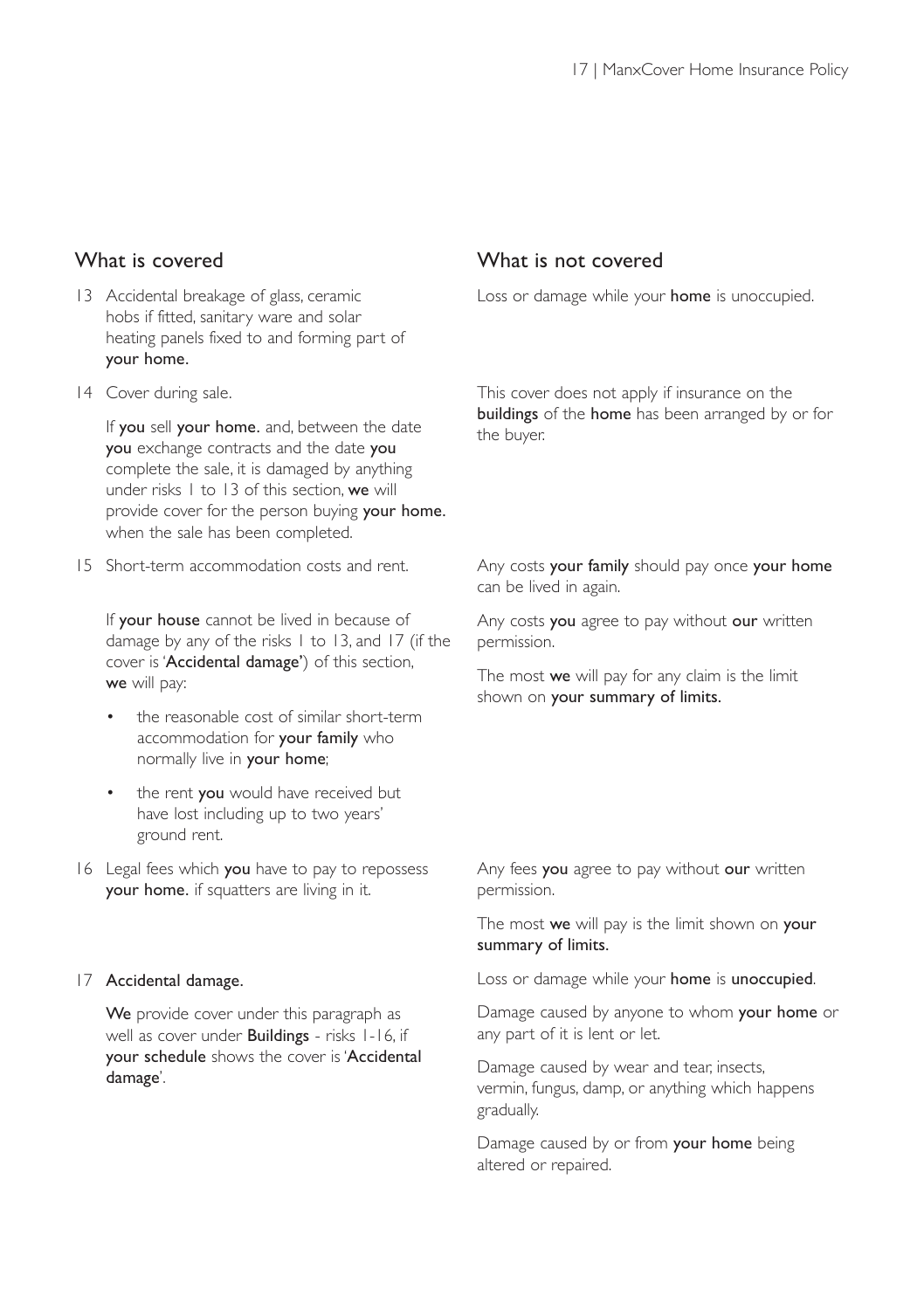### 18 Trace and Access.

We will pay the cost of removing and replacing any part of the buildings necessary to repair a household heating or water system, which has caused an escape of water or oil.

Legal responsibilities as owner.

Your legal responsibility to pay damages or costs to others which are the result of:

- accidental death, disease, illness or injury to anyone; or
- accidental damage to property.
- A We will pay up to the limit shown in your summary of limits for this cover for any single event that happens during any insurance period if you are the owner (not the occupier) of the home and its land.

#### What is not covered

Damage caused by or from faulty workmanship, design or materials.

Damage caused by or from movement, settlement or shrinkage of any part of the buildings or of the land belonging to the **buildings**.

Damage caused by pets.

The cost of maintenance and normal redecoration.

Loss or damage caused by chemicals reacting with any materials which the home is built from.

Anything under the 'What is not covered' paragraphs of risks 1 to 16 of the buildings section.

The excess shown in your schedule.

Any costs in excess of £5,000 for any one incident.

The cost of repairing the source of the leak unless caused by loss or damage covered under The Buildings Section.

Anything belonging to any of your family or anything it is responsible for.

Injury, death, disease or illness to anyone employed by any of your family.

Any of your family owning or using any lift (except stairlifts).

Any agreement or contract which adds any responsibility which you would not have had otherwise.

Any responsibility resulting from any of your family's employment, business or profession.

Injury, death, disease or illness to any of your family

Any defence costs and expenses you pay or agree to pay without our written permission.

Damage, injury, death, illness or disease which happens outside any insurance period.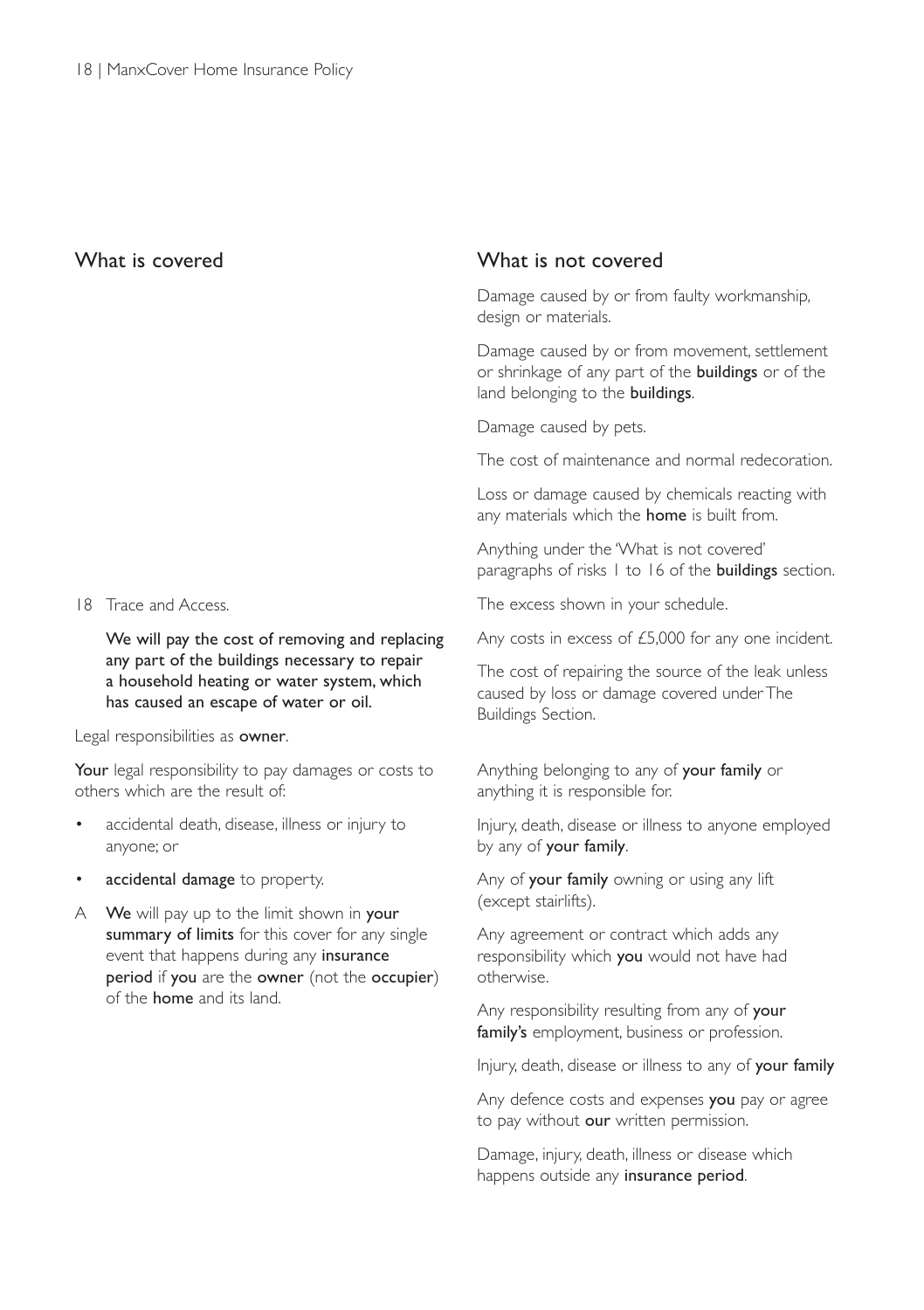B We will pay up to the limit shown in your summary of limits for this cover for any single event that happens during any insurance period and is caused by you having owned and lived in any home in the past, and which arises because of Section 3 of the Defective Premises Act 1972 or Section 5 of the Defective Premises (Northern Ireland) Order 1975.

We will only pay if:

- at the time of the event, you no longer have a legal title or any other interest in that home; and
- there is no other insurance which covers your legal responsibility.

If this policy is cancelled when you sell your home, you will be insured for up to 7 years under the terms of paragraph b, as long as you do not have this cover under another policy.

If something has already happened which is covered under this paragraph, but you die before any claim is settled, we will transfer cover to your legal representative as long as they meet the conditions of the policy where possible.

### What is not covered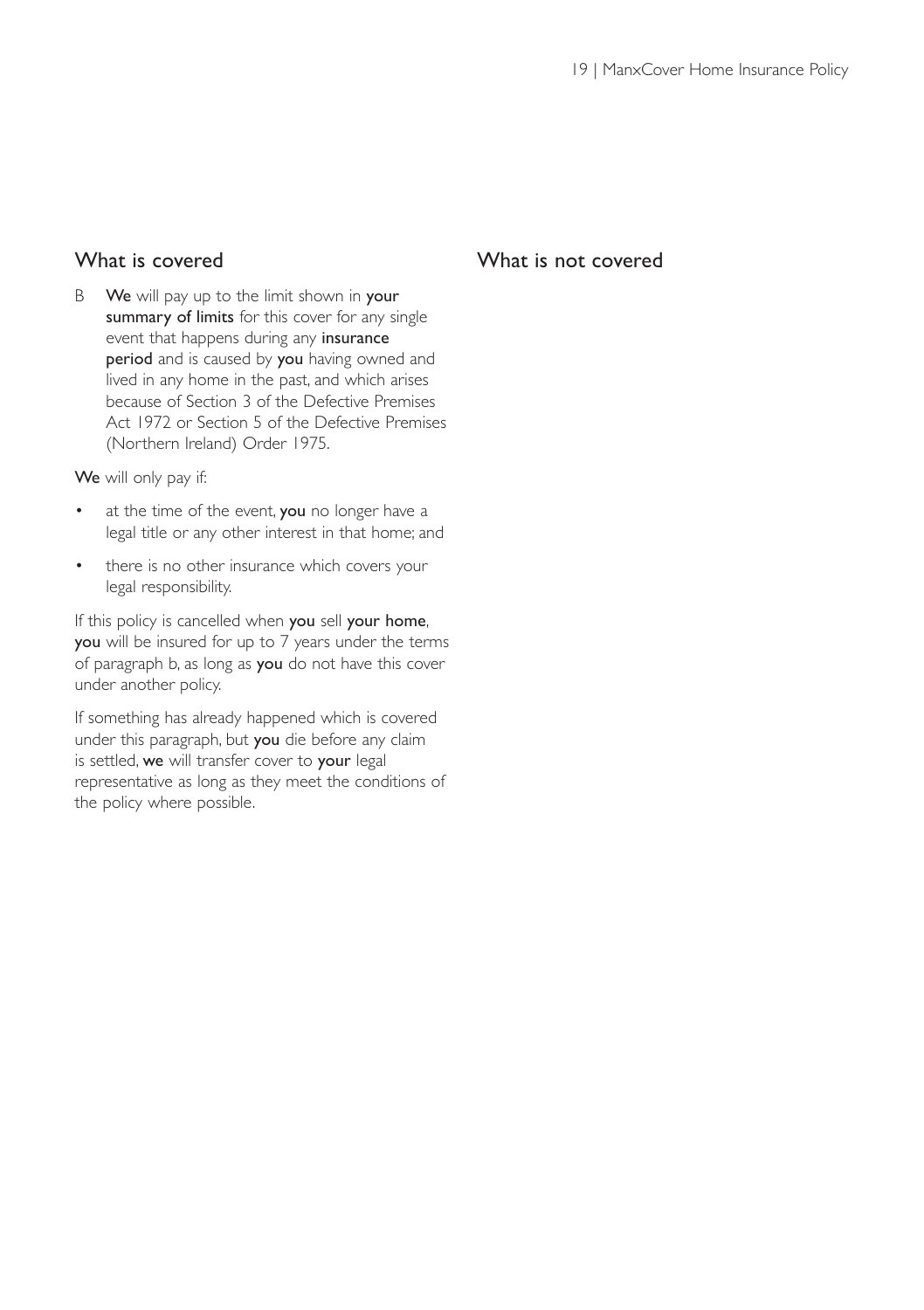### Buildings section - Claims settlement

How we settle claims under the Buildings section

As long as the damage is covered under your policy, we will pay the cost of repairing or replacing the damaged parts of the buildings, including fees and other costs. If the damaged parts are no longer available in their original form, we will replace them with parts of a similar quality. If the **buildings** have not been kept in a good state of repair, we will pay the cost of repairing or replacing the damaged parts of the buildings, but we will take off an amount for wear and tear.

If your sum insured is too low

If at the time of any loss or damage the sum insured is less than the full rebuilding cost, we will only pay for part of the loss or damage. For example, if your sum insured only covers 80% of the cost of rebuilding, we will only pay 80% of your claim.

If repairs or replacement are not carried out

If you do not repair or replace the buildings, we will pay the reduction in market value of the **buildings** caused by the damage. We will not pay more than it would have cost to repair the damage if the repair work had been done straight away.

Building regulations, local authority or legal conditions

We will not pay the cost of meeting building regulations, local authority or legal conditions if you knew that you needed to meet any regulations or conditions and a notice was served on you before the damage happened. We will not pay the cost of meeting any regulations or conditions if they apply to any undamaged parts of the buildings.

We will not pay if the value of your buildings is reduced because you have repaired or replaced the buildings .

#### Excess

We will take off the excess from the amount we pay you to settle your claim.

What we will pay

The most we will pay for any one claim under risks 1 to 14 and 17, including fees and other costs, is the buildings sum insured shown on your schedule. There may be special limits shown on your schedule.

The sum insured on **buildings** will not be reduced after a claim is paid.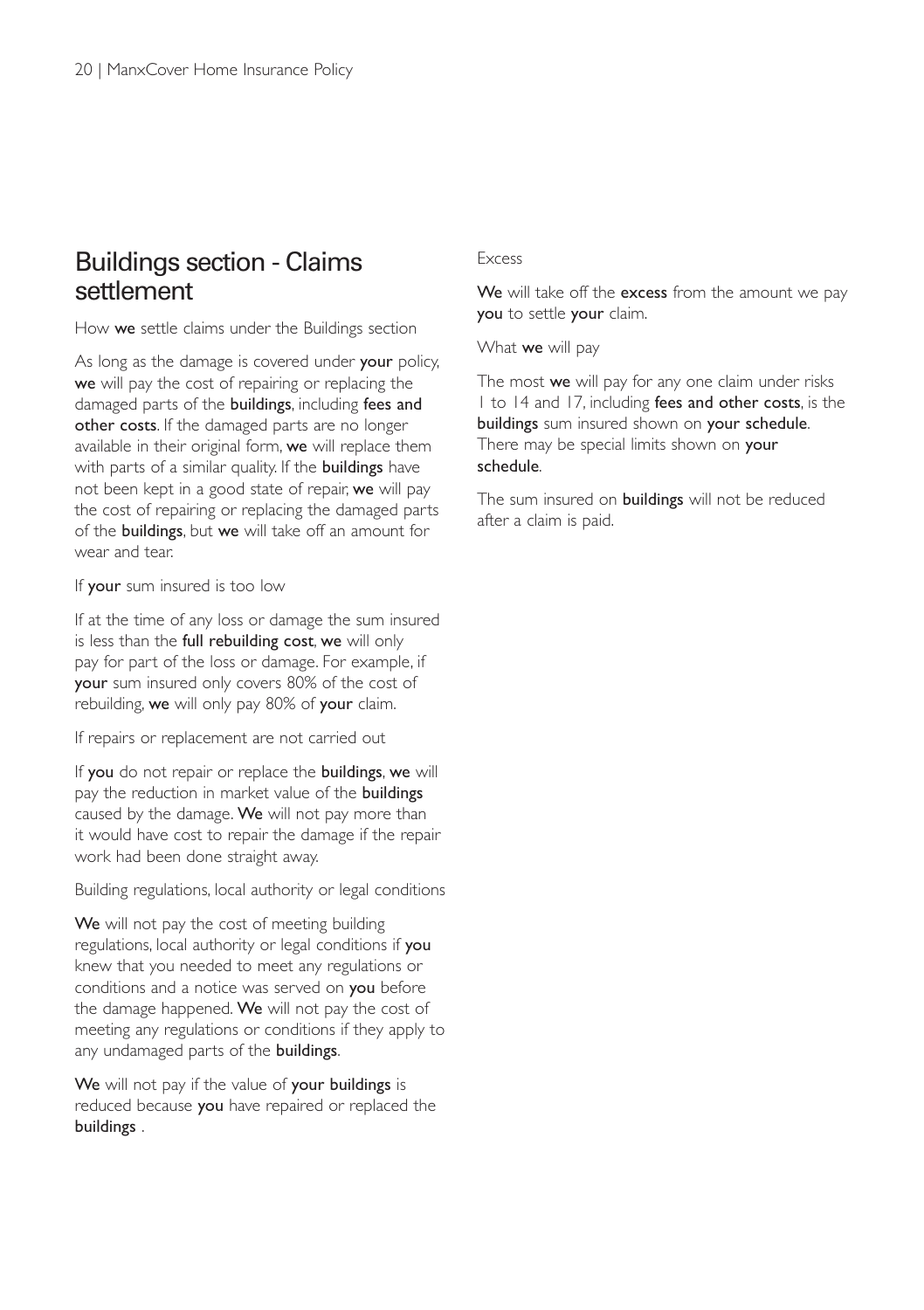### Trees, shrubs, plants and lawns section

This part of the policy sets out the cover for trees, shrubs, plants and lawns. It only applies if the section trees, shrubs, plants and lawns appears on your schedule.

### What is covered

Trees, shrubs, plants and lawns

Damage caused by the following.

- 1 Fire, lightning, explosion, earthquake.
- 2 Riot, civil commotion, strike, labour or political disturbance.
- 3 Malicious people or vandals.
- 4 Theft or attempted theft.
- 5 Flying objects, vehicles, trains, animals or aircraft or anything dropped from them hitting your trees, shrubs, plants and lawns.

### What is not covered

The excess shown in your schedule.

The most we will pay is the limit shown on your schedule.

Damage caused by pets, insects or vermin.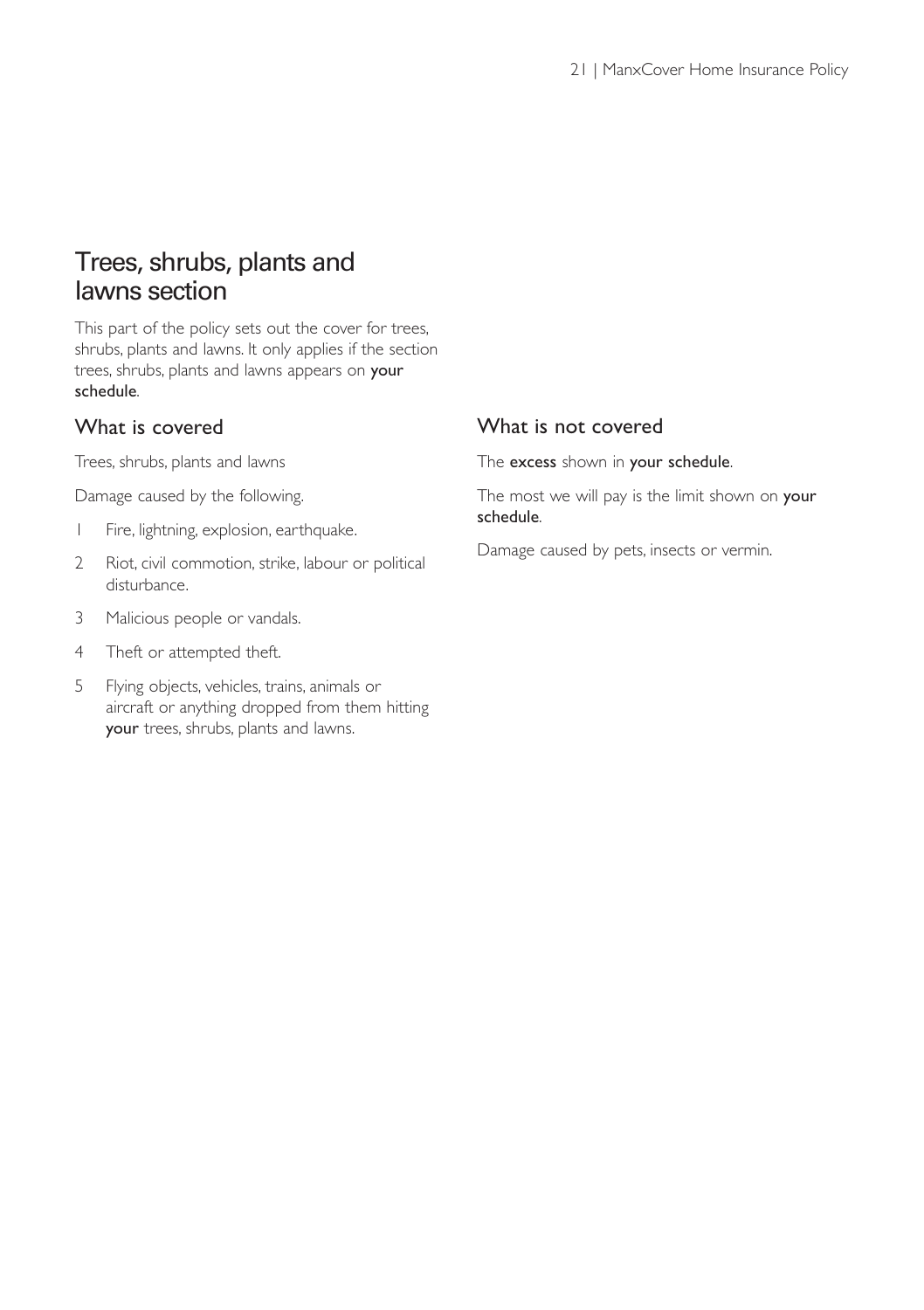### Trees, shrubs, plants and lawns section - Claims settlement

How we settle claims under the trees, shrubs, plants and lawns section.

We will pay the cost of repairing or replacing the damaged parts of the trees, shrubs, plants or lawns.

We will take off the excess from the amount we pay you to settle your claim.

The most we will pay for any claim under this section is the sum insured shown on your schedule.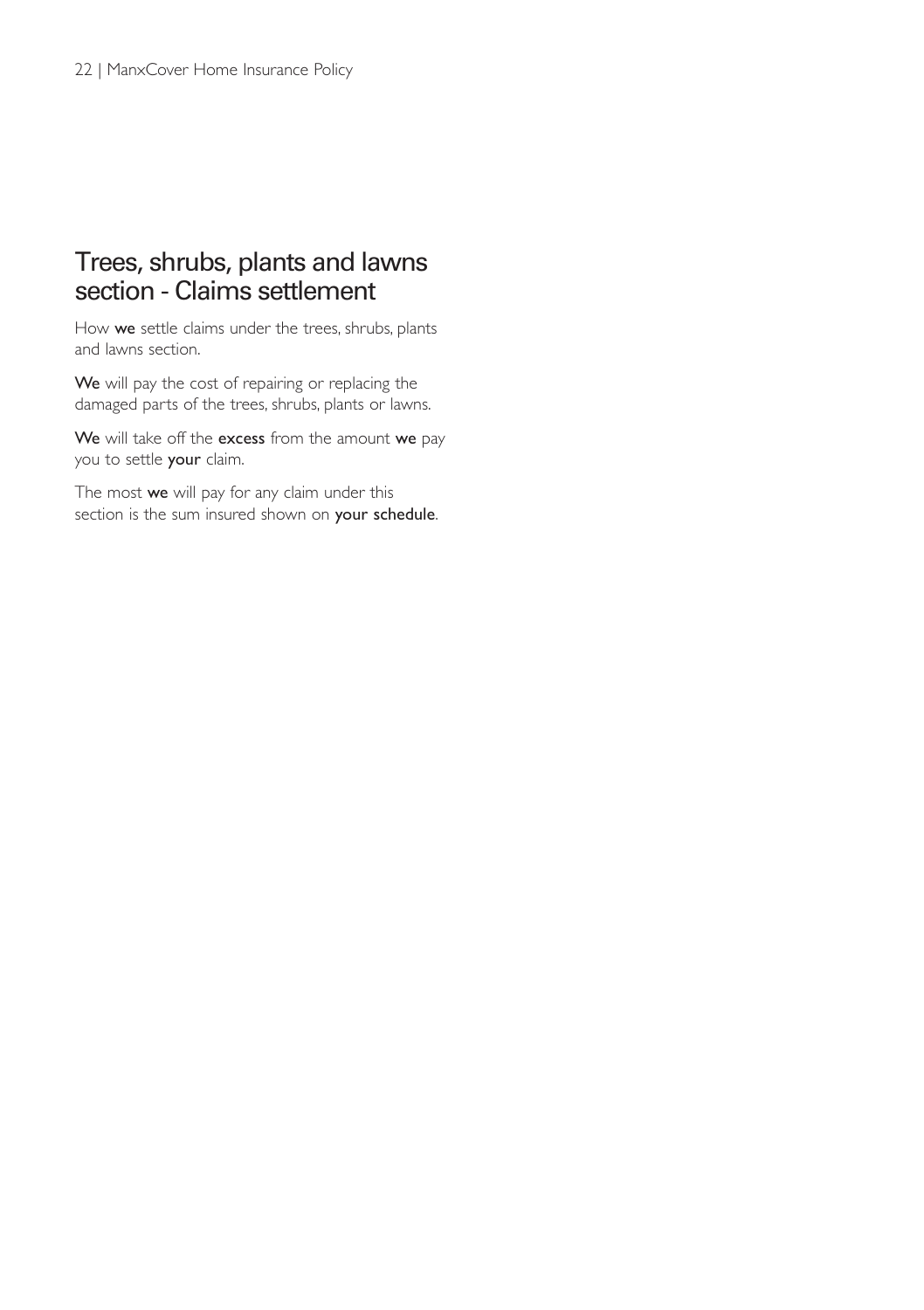### Contents section

This part of the policy sets out the cover we provide for the contents in your home if this section is shown on your schedule.

### What is covered

#### Contents in your home.

Loss or damage caused by the following:

- 1 Fire, lightning, explosion, earthquake.
- 2 Smoke.
- 3 Storm or flood.
- 4 Water escaping from washing machines, dishwashers, fixed water or fixed heating systems. Oil escaping from a fixed heating system.
- 5 Riot, civil commotion, strike, labour or political disturbance.
- 6 Malicious people or vandals.
- 7 Theft or attempted theft.

### What is not covered

The excess shown in your schedule.

Loss or damage caused by anything which happens gradually.

Damage to the appliance or system which the water or oil escapes from.

Loss or damage while your home is unoccupied.

Loss or damage caused by any of your family, by anyone who is living with you or by anyone to whom your home or any part of it is lent or let.

Loss or damage while your home is unoccupied.

Loss or damage caused by any of your family or domestic employees who live with you.

Unless force and violence are used to get into or out of your home, we will not pay for loss or damage caused by anyone who is living with you or by anyone to whom your home or any part of it is lent or let.

Loss or damage while your home is unoccupied.

The most we will pay for any claim for loss or damage from any outbuilding is the limit shown on your summary of limits.

For theft of credit cards we will not pay for loss which results from any cardholder not following the card company's terms and conditions.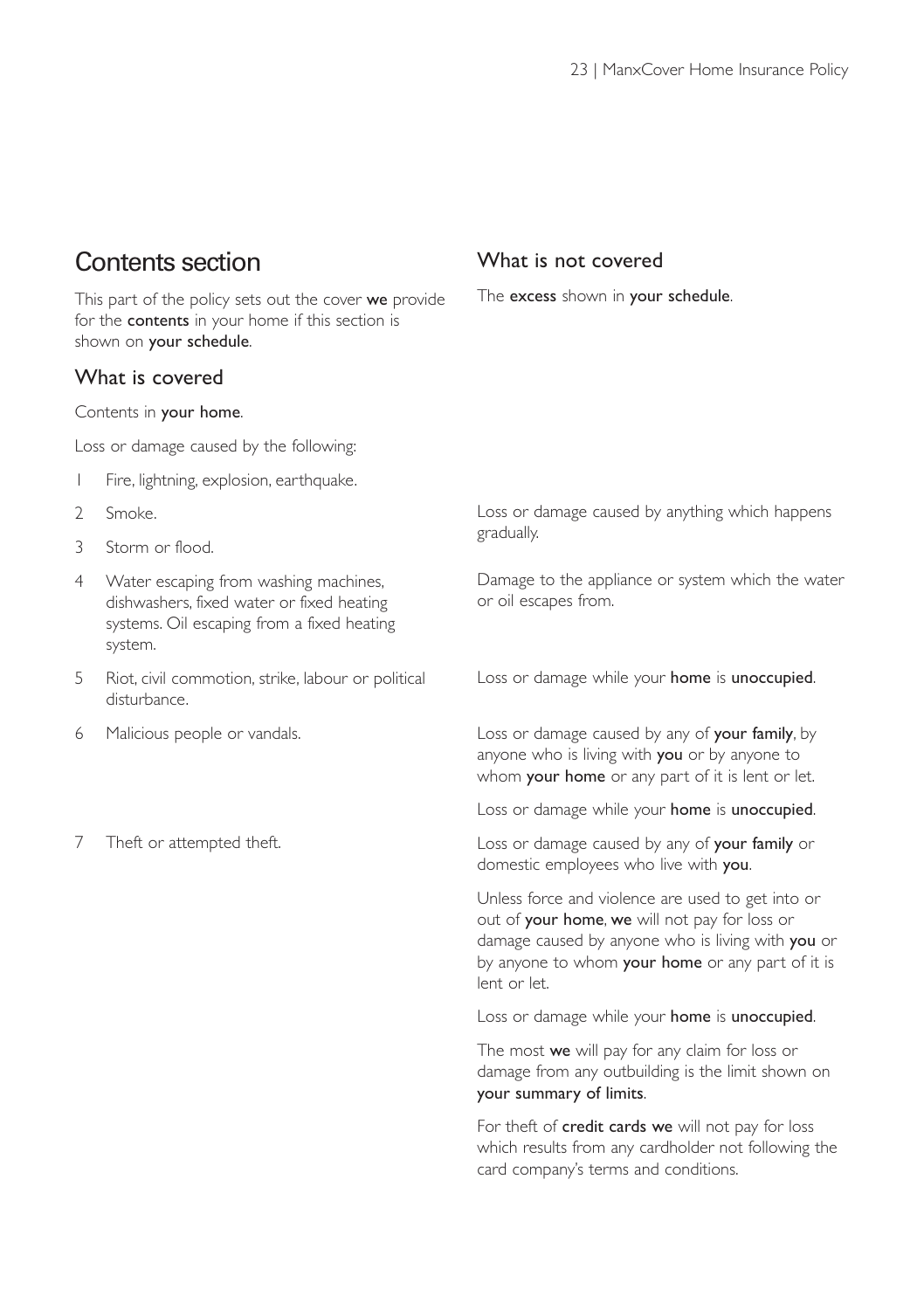Subsidence or heave of the land on which your home stands, or land belonging to your home, or landslip.

Subsidence means downward movement of the site on which your buildings stand by a cause other than the weight of the buildings themselves.

Heave means upward and/or lateral movement of the site on which your buildings stand caused by swelling of the ground.

Landslip means downward movement of sloping ground.

- Falling trees or branches.
- 10 Falling aerials or satellite receiving equipment, their fittings or masts.
- 11 Flying objects, vehicles, trains, animals or aircraft or anything dropped from them hitting your home or your contents.

### Extra cover

#### 12 Contents in the garden.

Loss or damage to contents in the garden by any of the risks 1 to 11 of this section.

#### 13 Contents temporarily away from your home.

Loss or damage caused by any of the risks 1 to 11 of this section while they are temporarily:

A) in a bank, safe deposit or occupied private house or in any other building where any of your family are living or carrying on any business within the EU; or

### What is not covered

Loss or damage caused by new structures bedding down or newly made-up ground settling.

Loss or damage caused because solid floors have moved unless the foundations of the outside walls of your home are damaged by the same cause and at the same time.

Loss or damage caused by the coast or a river bank being worn away.

Loss or damage caused by or from your home being demolished, altered or repaired.

Loss or damage caused by or from faulty workmanship, design or materials.

Loss or damage caused by chemicals reacting with any materials which your home is built from.

Loss or damage caused by pets, insects or vermin.

#### The excess shown in your schedule.

Anything under the 'What is not covered' paragraphs of risks 1 to 11 of this section.

Loss or damage caused by storm, flood or frost.

The most we will pay for any one claim is the limit shown on your summary of limits.

#### Money and credit cards.

The most we will pay for any one claim is the limit shown on your summary of limits.

Loss or damage caused by theft or attempted theft unless force and violence is used to get into or out of a building.

B) elsewhere in the EU.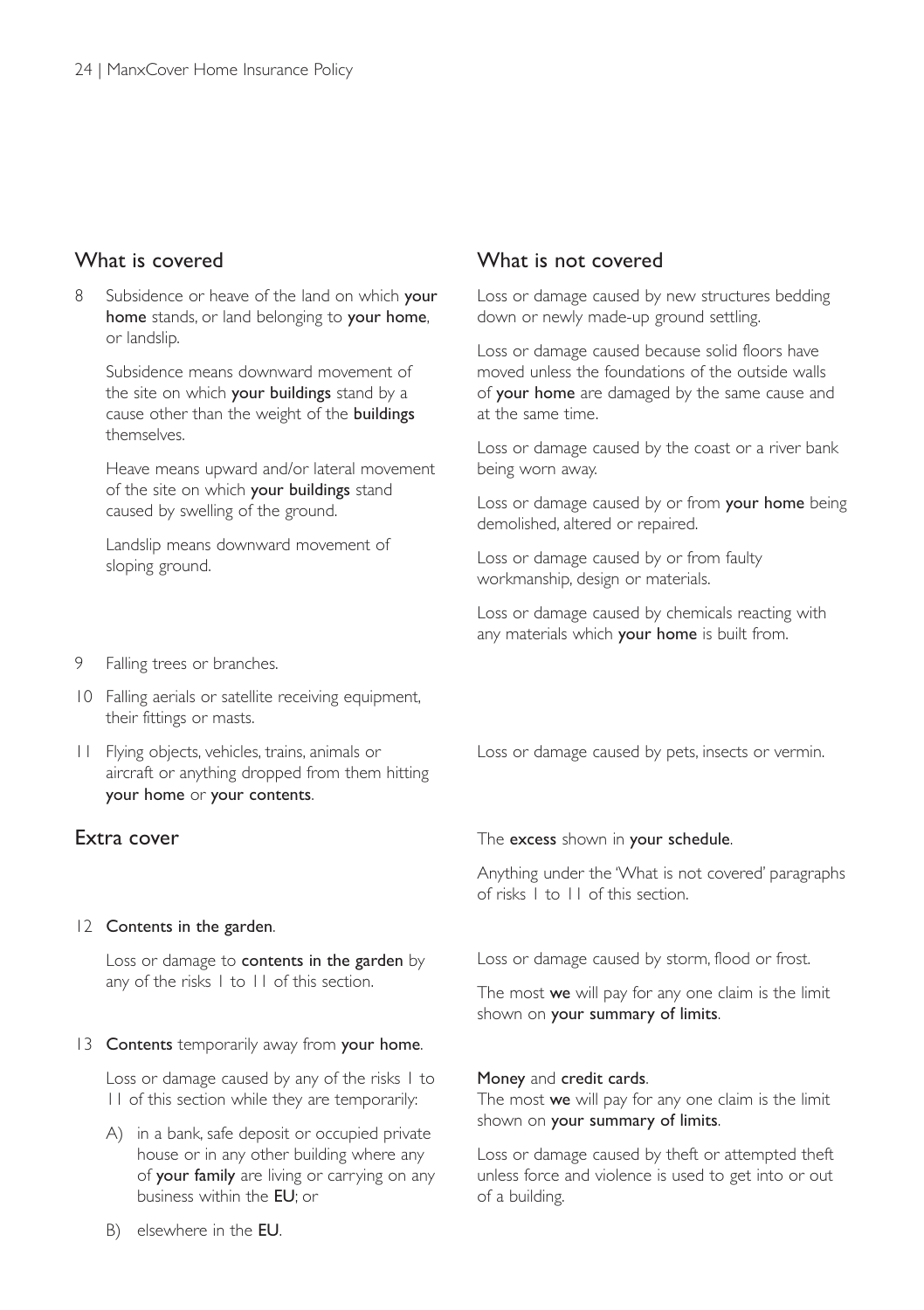#### 14 Contents when you move home.

Accidental loss or damage caused while a professional removal firm is moving your contents by road from your home to another permanent home in the British Isles.

15 Short-term accommodation costs.

If your home cannot be lived in because of loss or damage caused by any of risks 1 to 11, and 26 (if the cover is 'Accidental damage') of this section, we will pay the reasonable cost of similar short-term accommodation for your family.

16 Locks and keys.

If you lose the keys to the inside and outside doors of your home or to safes or alarms in your home or they are stolen, or there is accidental damage to the locks of the outside doors, safes or alarms, we will either pay the cost of:

- changing parts of the locks; or
- replacing the locks, if we choose.

### What is not covered

Loss or damage while the contents are in storage.

Loss or damage caused by storm or flood to contents not in a building.

The most we will pay for loss or damage caused to contents belonging to any of your family while they are living away from home at university or college is the limit shown on your summary of limits.

Anything under the 'What is not covered' paragraphs of risks 1 to 11 of the contents section.

Loss or damage to china, glass, pottery or other items which are brittle unless they have been packed by professional packers.

Loss or damage while your contents are in storage or being moved to or from storage.

Loss of money and credit cards.

Loss or damage caused by damp, vermin, fungus.

Any costs your family would have to pay once your home can be lived in again.

Any costs you agree to pay without our written permission.

The most we will pay for any one claim is the limit shown on your summary of limits.

The most we will pay for any one claim is the limit shown on your summary of limits.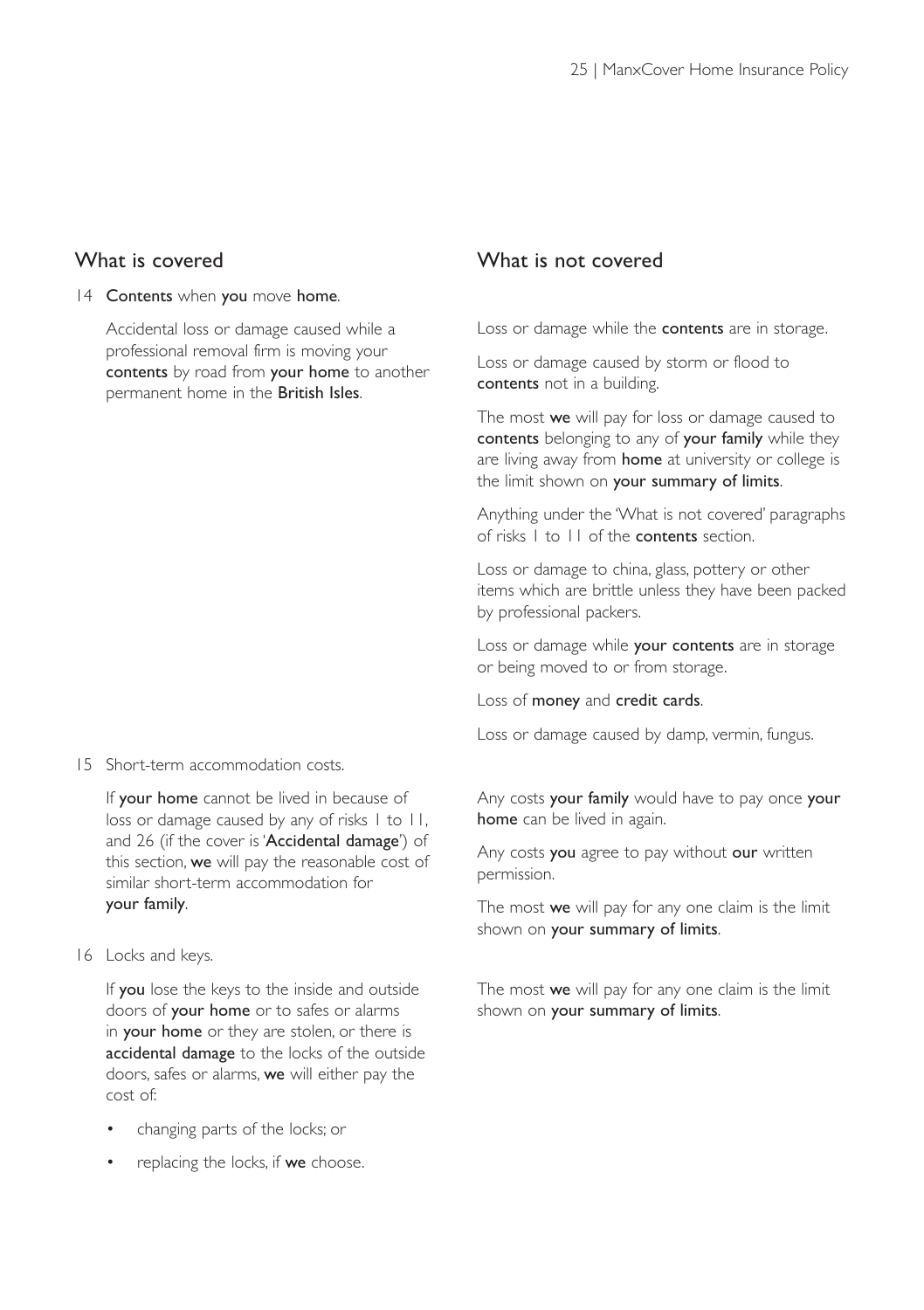#### 17 Metered water and oil.

- A) Loss of metered water in your home by any of risks 1 to 11 of this section.
- B) The cost of oil lost from the domestic heating installation following accidental damage to any part of the domestic heating installation.
- 18 Food in a freezer in your home.

The cost of replacing food and of hiring another freezer temporarily if the temperature in your freezer goes up or down, or if the food is contaminated by refrigerant or refrigerant fumes.

- 19 Accidental loss or damage to satellite receiving equipment which is permanently fixed to the outside of your home.
- 20 **Accidental damage** to televisions, videos, audio and computer equipment and their aerials in your home.
- 21 Accidental breakage of mirrors, plate glass tops to furniture, ceramic hobs and fixed glass in furniture in your home.
- 22 Loss or damage caused by any of the risks 1 to 11 of the contents section and accidental damage to business equipment.

### What is not covered

Loss or damage while your home is unoccupied.

The most we will pay for any one claim is the limit shown on your summary of limits.

Loss or damage caused by an electricity or gas company deliberately cutting off or reducing the supply to your home.

Loss or damage due to deliberate neglect by your family.

The most we will pay for any one claim is the limit shown on your your summary of limits..

Damage caused by wear and tear, damp, damage from cleaning or repairing, restoration, mechanical or electrical breakdown, or anything which happens gradually.

Loss or damage while your home is unoccupied.

Damage caused by wear and tear, damp, damage from cleaning or repairing, restoration, mechanical or electrical breakdown and anything which happens gradually.

Loss or damage while your home is unoccupied.

The most we will pay for any one claim is the limit shown on your summary of limits.

Anything under the 'What is not covered' paragraphs of risks 1 to 11 of the contents section.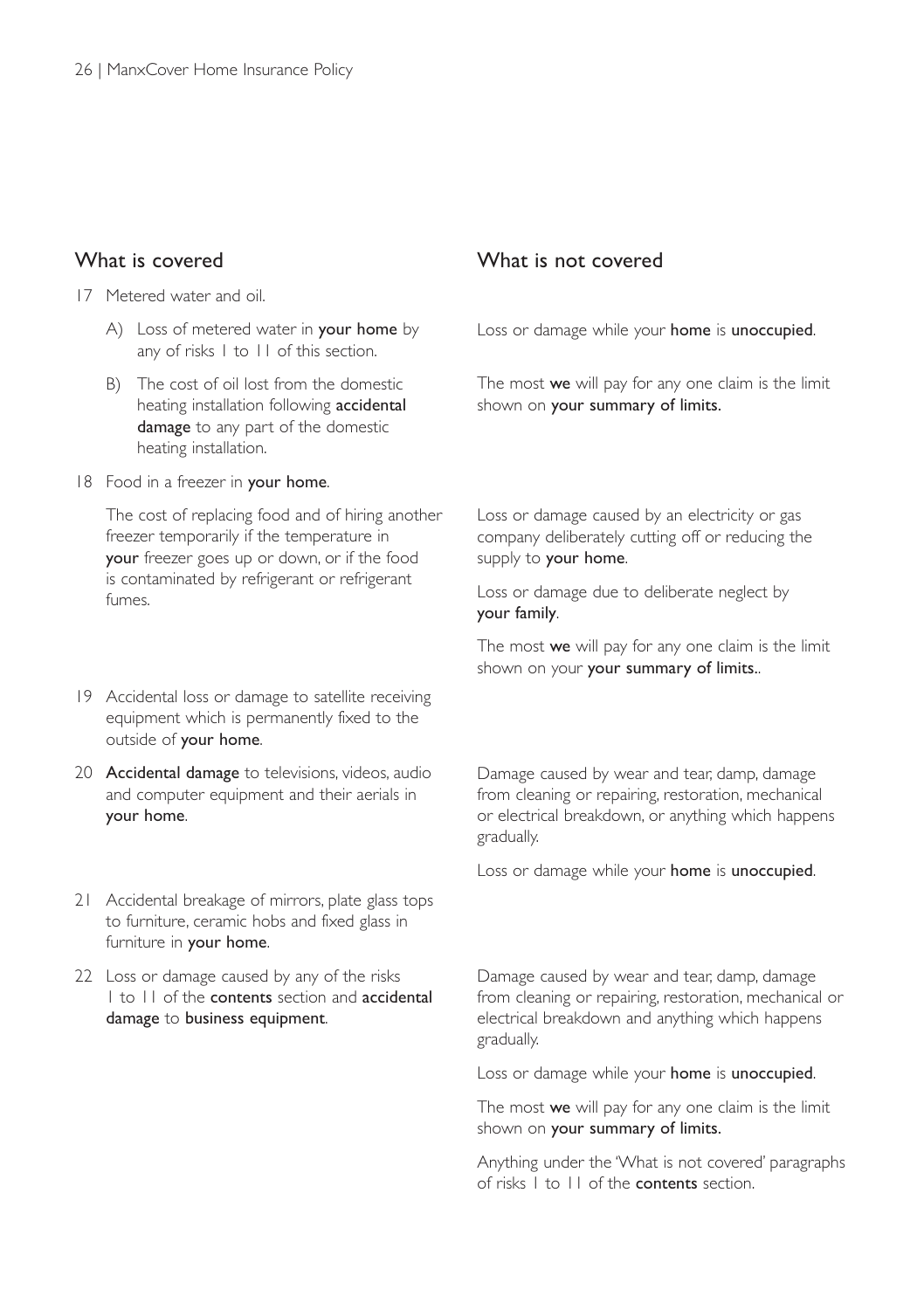#### 23 Replacing documents.

The cost of replacing deeds, bonds, securities or similar private documents if they are lost or damaged by any of risks 1 to 11 of this section, while in your home or kept with your mortgage lender, bank or solicitor.

24 Christmas and wedding gifts.

We automatically increase the contents sum insured by the amount shown on your summary of limits in the following circumstances.

- A) During December for Christmas gifts.
- B) During the period one month before and one month after the wedding of any member of your family. We insure wedding gifts against loss or damage by any of risks 1 to 11 of this section when they are:
	- in your home;
	- in the building where the wedding reception is held;
	- in the new home of the bride and groom; or
	- being transported between any of the places described above.
- 25 Your legal responsibility as tenant of your home (not the owner or landlord) for the following.
	- A) Damage to your home caused by:
		- storm or flood:
		- freezing water in fixed water or heating systems;
		- water escaping from washing machines, dishwashers, fixed water or fixed heating systems;
		- oil escaping from a fixed heating system;

### What is not covered

Securities or bonds which you can easily spend or convert into their face value.

The most we will pay for any one claim is the limit shown on your summary of limits.

Loss or damage while your home is unoccupied.

Damage caused by frost.

Damage caused by a storm or flood or falling trees or branches to fences, gates and hedges.

Theft or attempted theft by **your family**, by anyone who is living with you or by anyone to whom your home or any part of it is lent or let.

Damage by wear and tear or anything which happens gradually.

The most we will pay for any one claim is the limit shown on your summary of limits.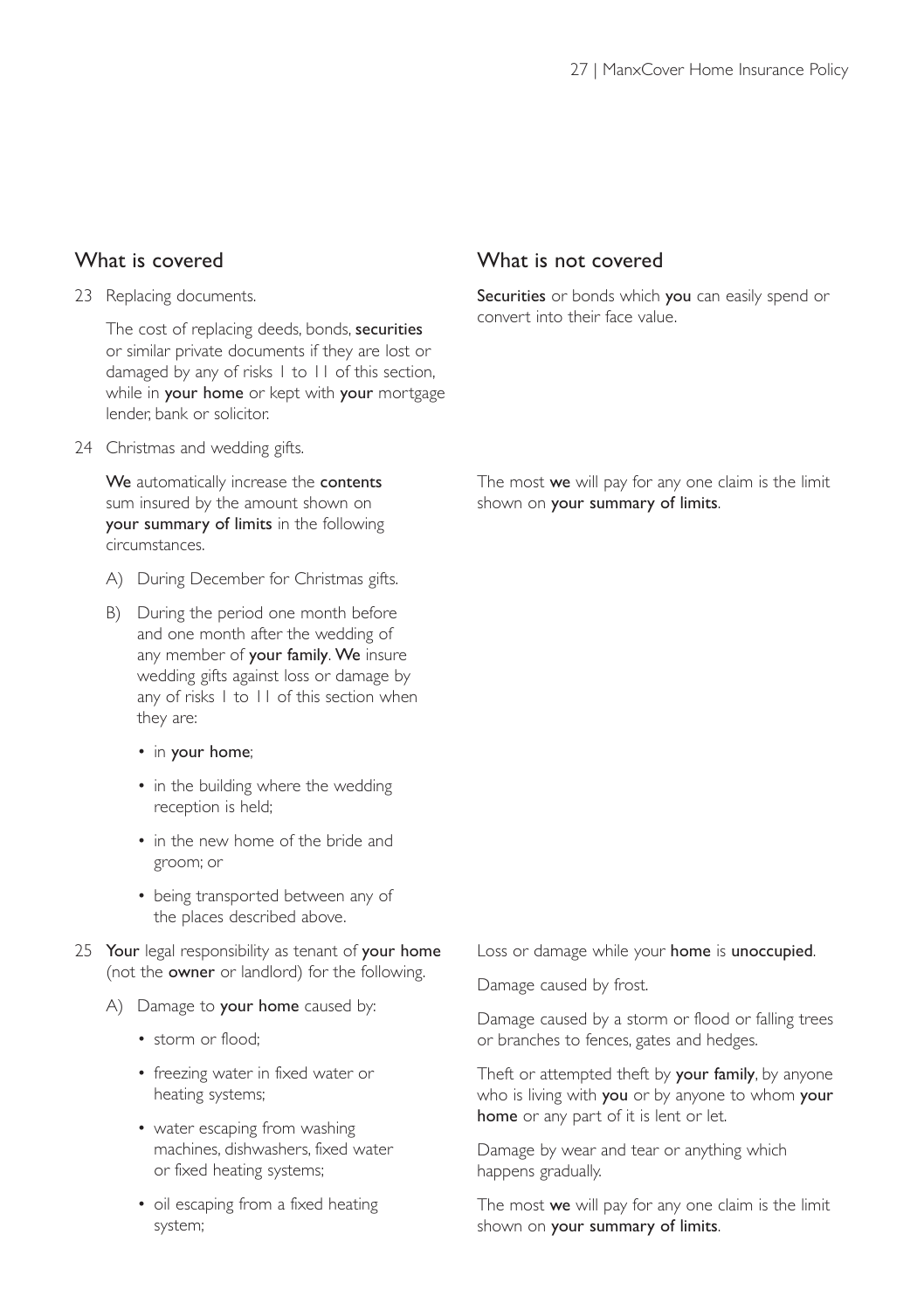- riot, civil commotion, strike, labour or political disturbance;
- malicious people or vandals;
- theft or attempted theft;
- falling trees or branches;
- falling aerials or satellite receiving equipment, their fittings or masts.
- B) Accidental damage to drains, pipes, cables and underground tanks used to provide services to or from your home.
- C) Accidental breakage of glass or sanitary ware fixed to and forming part of your home.
- D) Damage to tenants' improvements and decorating inside the home and landlords' fixtures and fittings for which your family is responsible.

#### 26 Accidental damage.

We provide cover under this paragraph as well as cover under **Contents** - risks 1 to 25, if your schedule shows the cover is 'Accidental damage'.

#### 27 Emergency Travel Expenses.

If during a journey from the Isle of Man to the United Kingdom, you or your family become ill, are accidentally injured or die, we will pay for **emergency travel expenses** up to £10,000 each.

### What is not covered

Damage to clothing and food.

#### Damage to childrens' motorcycles.

Damage caused by anyone to whom your home or any part of it is lent or let.

Damage caused by wear and tear, damp, vermin, fungus, damage from cleaning or repairing, restoration, mechanical or electrical breakdown, or anything which happens gradually.

Loss or damage while your home is unoccupied.

Damage caused by pets. Anything under the 'What is not covered' paragraphs of risks 1 to 24 of the contents section.

Anything relating to this cover which is more specifically insured under a travel insurance policy. Any incidents which occur outside the United Kingdom.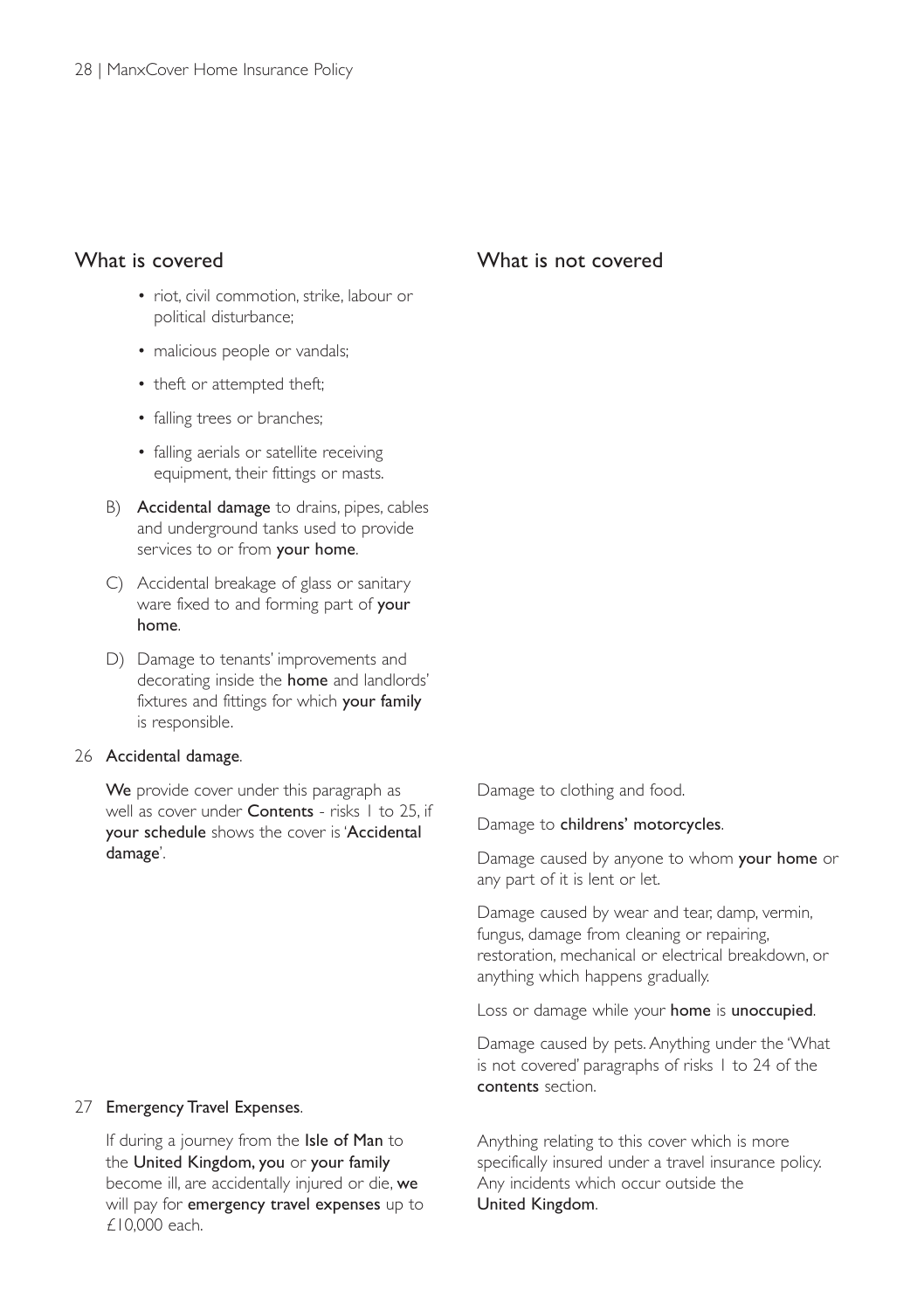Legal responsibilities as occupier, in your personal life and as an employer to domestic employees.

The legal responsibility of any of your family to pay damages or costs to others which are the result of:

- accidental death, disease, illness or injury to anyone; or
- accidental damage to property.

We will pay up to the limit shown in your summary of limits for any single event that happens during any insurance period caused by:

- A you as occupier of your home and its land;
- B any of your family in their personal life; or
- C your family as an employer to any of your domestic employees, in the EU or worldwide during a temporary visit.

#### If something has already happened which is covered under this paragraph but you die before any claim is settled, we will transfer cover to your legal representative as long as they meet the conditions of the policy where possible.

### What is not covered

Anything belonging to any of your family or anything it is responsible for.

Injury, death, disease or illness to any of your family.

Any responsibility resulting from any of your family's employment, business or profession. Any of your family owning or using any lift, motorised vehicle (except garden machinery, stairlifts, childrens' motorcycles and

pedestrian-controlled vehicles used in or about the home), caravans, trailers, aircraft, hovercraft, jetskis or boats (except hand-propelled boats).

Any responsibility to any of your family's employees which you need compulsory insurance or security for under any road traffic law.

Any agreement or contract which adds any responsibility which your family would not have had otherwise.

Anything caused directly or indirectly from any of your family passing on or being treated for any disease or virus.

Any responsibility as an employer to anyone employed by any of your family in any business or profession. This does not include domestic employees.

Injury, death, disease, illness or damage caused by any dog your family owns or is legally responsible for if the dog is described in Section 1 of the Dangerous Dogs Act 1991 or Article 3 of the Dangerous Dogs (Northern Ireland) Order 1991.

Any defence costs and expenses you agree to pay without our written permission.

Damage, injury, death, illness or disease which happens outside any insurance period.

Any liability arising from the ownership of land not forming part of your home. Damage, injury, death, illness or disease caused by using horses for racing or steeplechasing.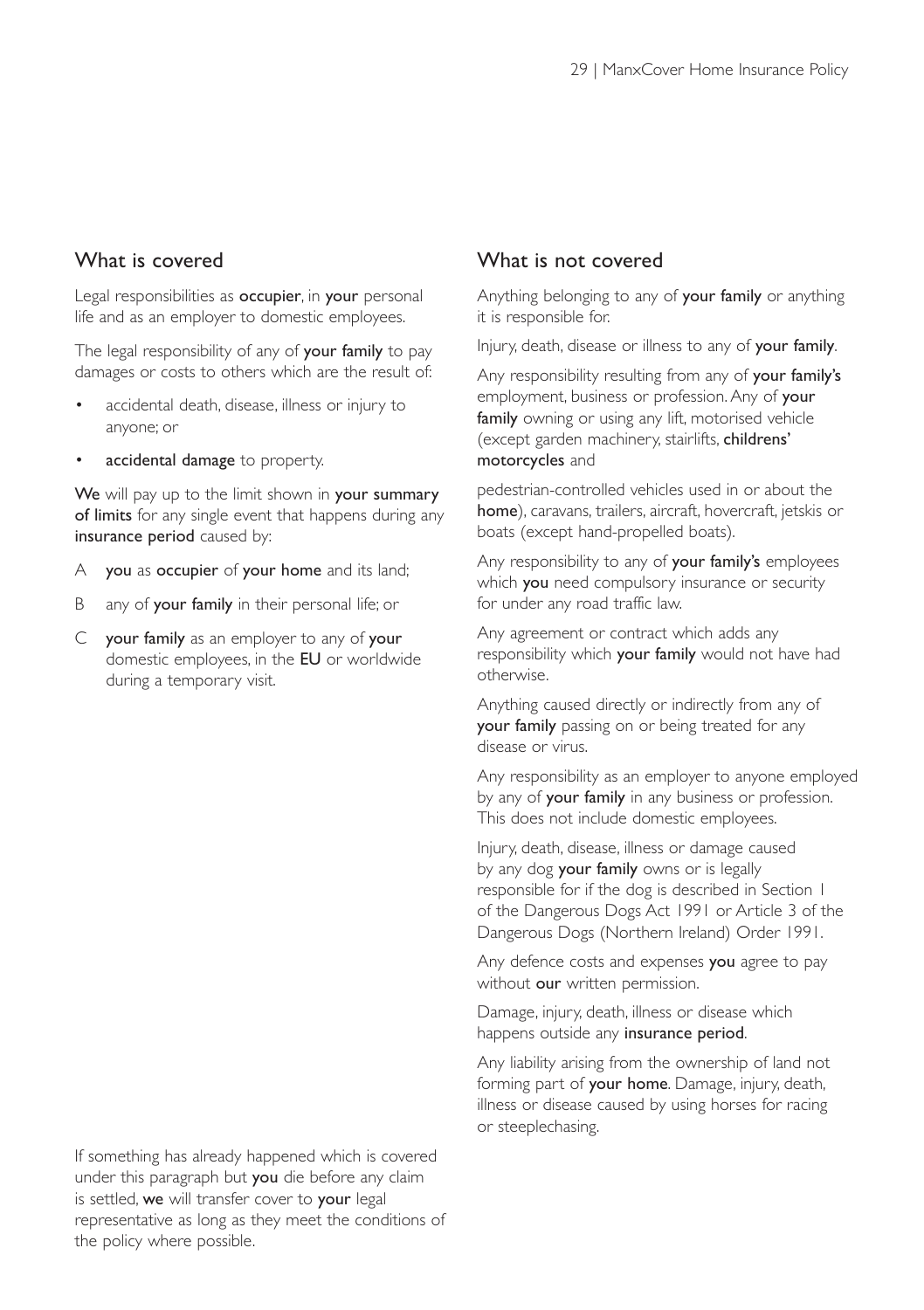### Contents section - Claims settlement

How we settle claims under the Contents section

If an item can be economically repaired, we will pay the cost of repair. Otherwise, we will replace it with a new item if we choose, or we will pay the replacement cost of a new item, except for household linen, clothing and pedal cycles.We will take off an amount for wear and tear for these items.

If your sum insured is too low

If, when the loss or damage happens, the sum insured on your schedule is less than the cost of replacing all the **contents** as new (less an amount we take off for wear and tear on household linen, clothing and pedal cycles), we will only pay for part of the loss or damage. For example, if your sum insured only covers 80% of the cost of replacing the contents, we will only pay 80% of your claim.

The most we will pay

The most we will pay for any one claim for contents is the contents sum insured shown on your schedule . There are special limits shown on your schedule.

#### Excess

We will take off the excess from the amount we pay you to settle your claim.

The sum insured on contents will not be reduced after a claim is paid.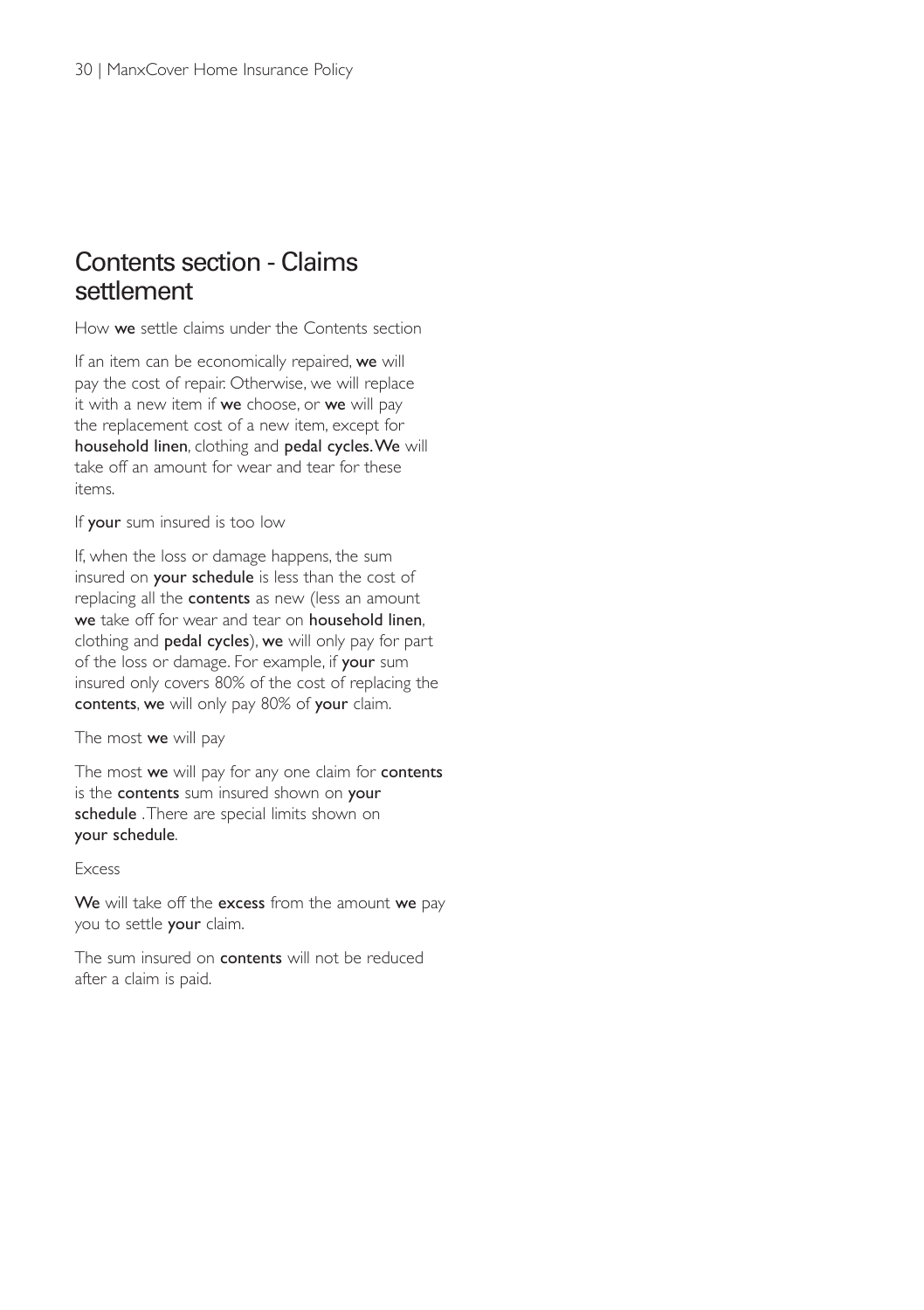### Students' contents and pedal cycles section

This part of the policy sets out the cover we provide for students' contents and pedal cycles.

### What is covered

- A Loss or damage caused by any of the risks I to 11 of the **contents** section to **contents** which belong to or are the legal responsibility of students in your family while the contents are temporarily:
	- in a private house;
	- in any other building where any of your family are living or studying, while they are away from home at university, college or school; or
	- elsewhere in the EU
- B Accidental loss of or damage to **pedal cycles** belonging to students in your family, or which they are legally responsible for, while in the EU.

### What is not covered

The excess shown in your schedule

Loss or damage caused by theft or attempted theft unless force and violence is used to get into or out of a building.

#### Sports equipment

#### Money and credit cards.

Loss or damage while your home is unoccupied.

Anything under the 'What is not covered' paragraphs of risks 1 to 11 of the contents section.

Any loss or damage outside the EU.

The excess shown in your schedule Loss or damage caused by wear and tear, damp, vermin, fungus, damage from cleaning, altering or repairing, restoration, mechanical or electrical breakdown, loss of value.

Customs or other official organisation confiscating your belongings.

Loss or damage caused by anything which happens gradually.

Loss or damage caused by pets.

Loss or damage while any pedal cycles is being used for racing.

When the **pedal cycles** are in a building where you are living, loss or damage while your home is unoccupied .

Loss of any unattended pedal cycles unless it is in a building or securely locked to a permanent fixture.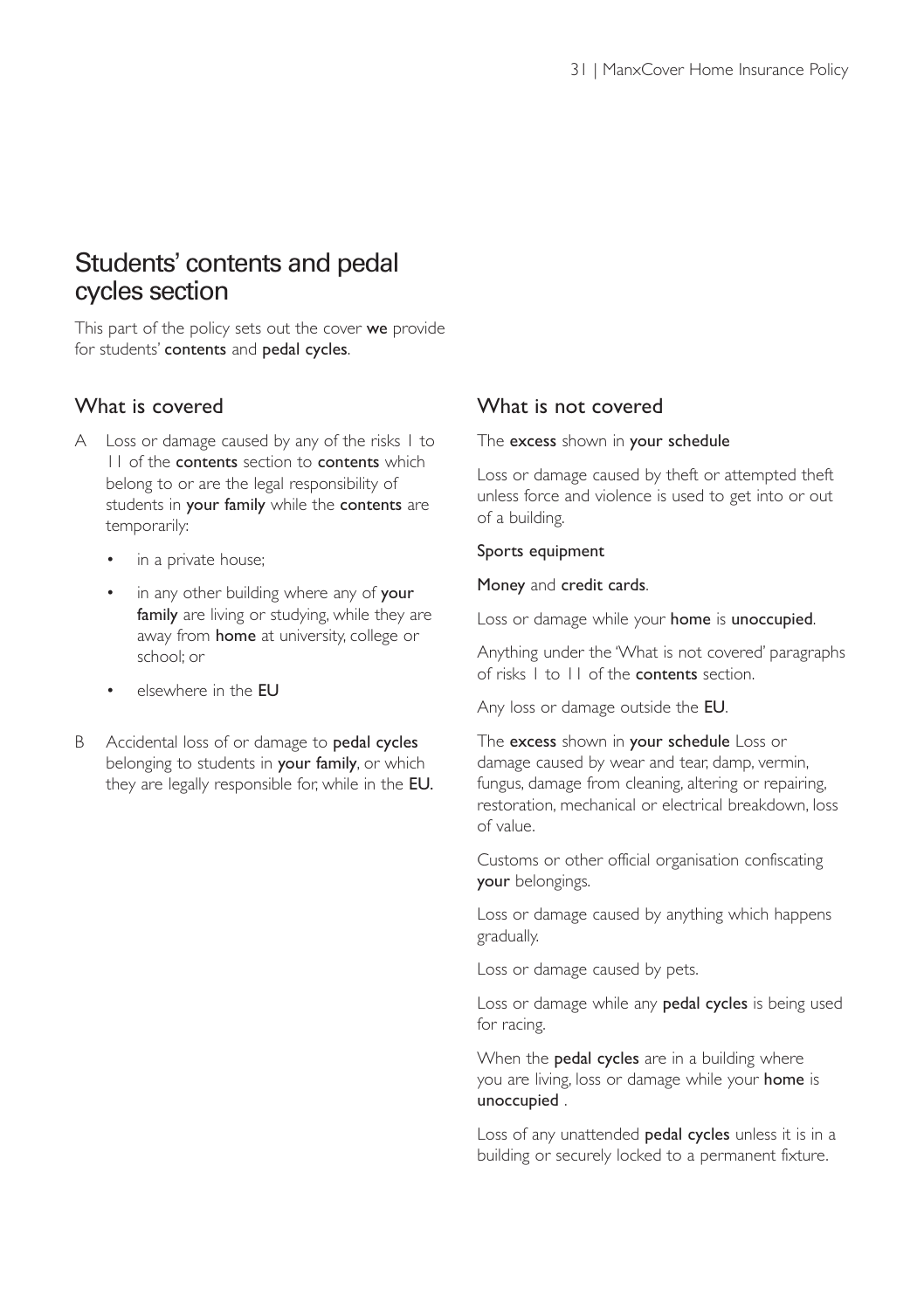### Students' contents and pedal cycles section - Claims settlement

If an item can be repaired economically, we will pay the cost of the repair. If not, we will replace it with a new item if we choose, or we will pay the replacement cost of a new item.This does not apply to household linen, clothing and pedal cycles.

We will take off an amount for wear and tear for these items.

We will take off the excess from the amount we pay.

The most we will pay for any one claim for students' contents is up to  $£7,500$ . Items over  $£2,500$ individual value must be specified on the schedule.

Pedal cycles under £750 are automatically covered. Cycles over £750 individual value must be specified on the policy schedule for cover to be in force.

There are special limits and conditions which apply to this section which are shown on your schedule and policy wording.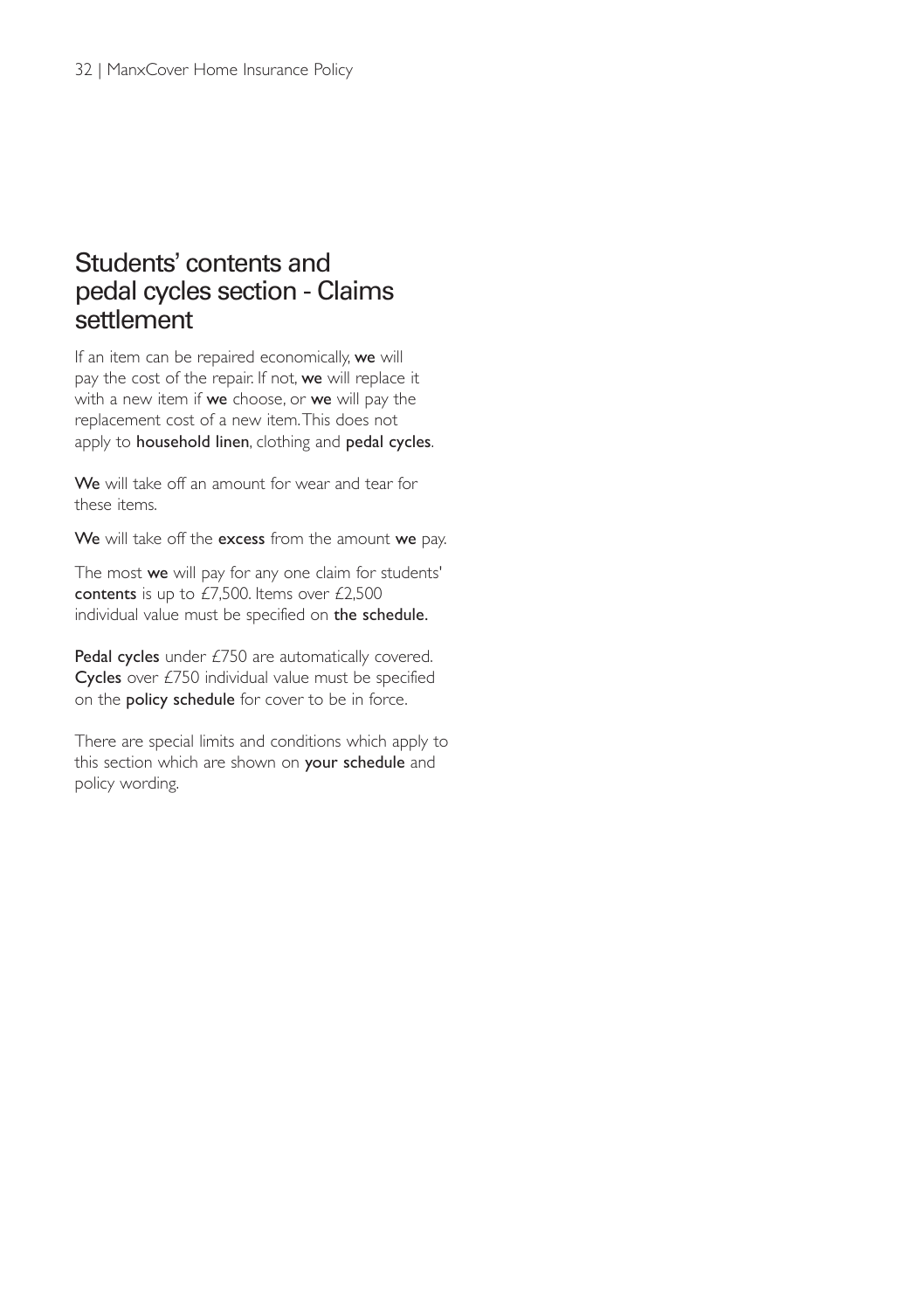### Business use section

This part of the policy sets out the cover for business use.

It only applies if the section business use appears on your schedule.

### What is covered

- A Loss or damage caused by any of the risks 1 to 11 of the contents section and accidental damage to business equipment in your home.
- B Loss or damage caused by any of the risks I to 11 of the contents section to business stock and materials and business petty cash in your home.

### What is not covered

The excess shown in your schedule.

Anything under the 'What is not covered' paragraphs of risks 1 to 11 of the contents section.

Damage caused by wear and tear, damp, damage from cleaning or repairing, restoration, mechanical or electrical breakdown, or anything which happens gradually.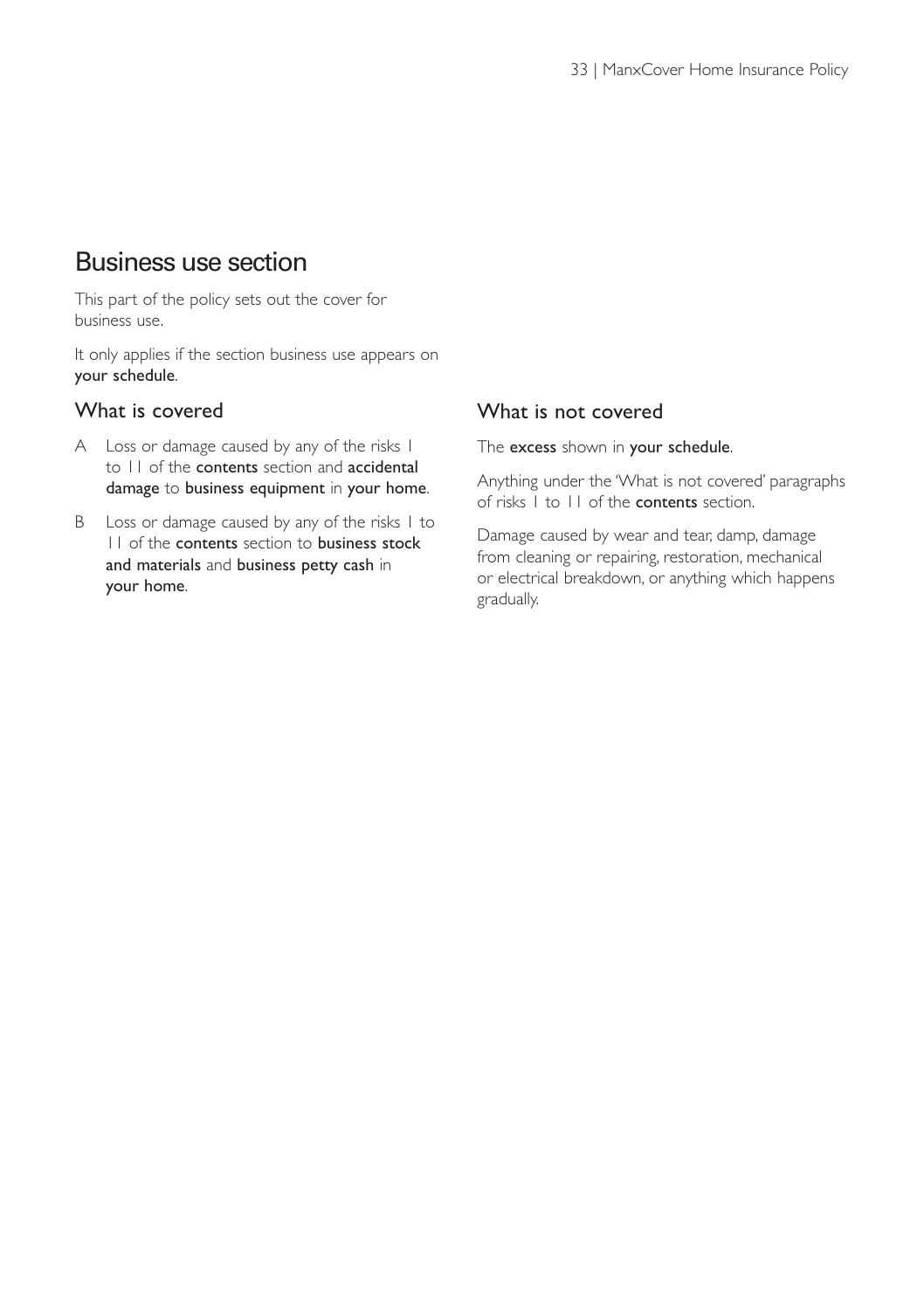### Business use section - Claims settlement

The most we will pay for any one claim under the business use section is the limit shown on your schedule against business equipment, business stock and materials and business petty cash.

We will take off the excess from the amount we pay you to settle your claim.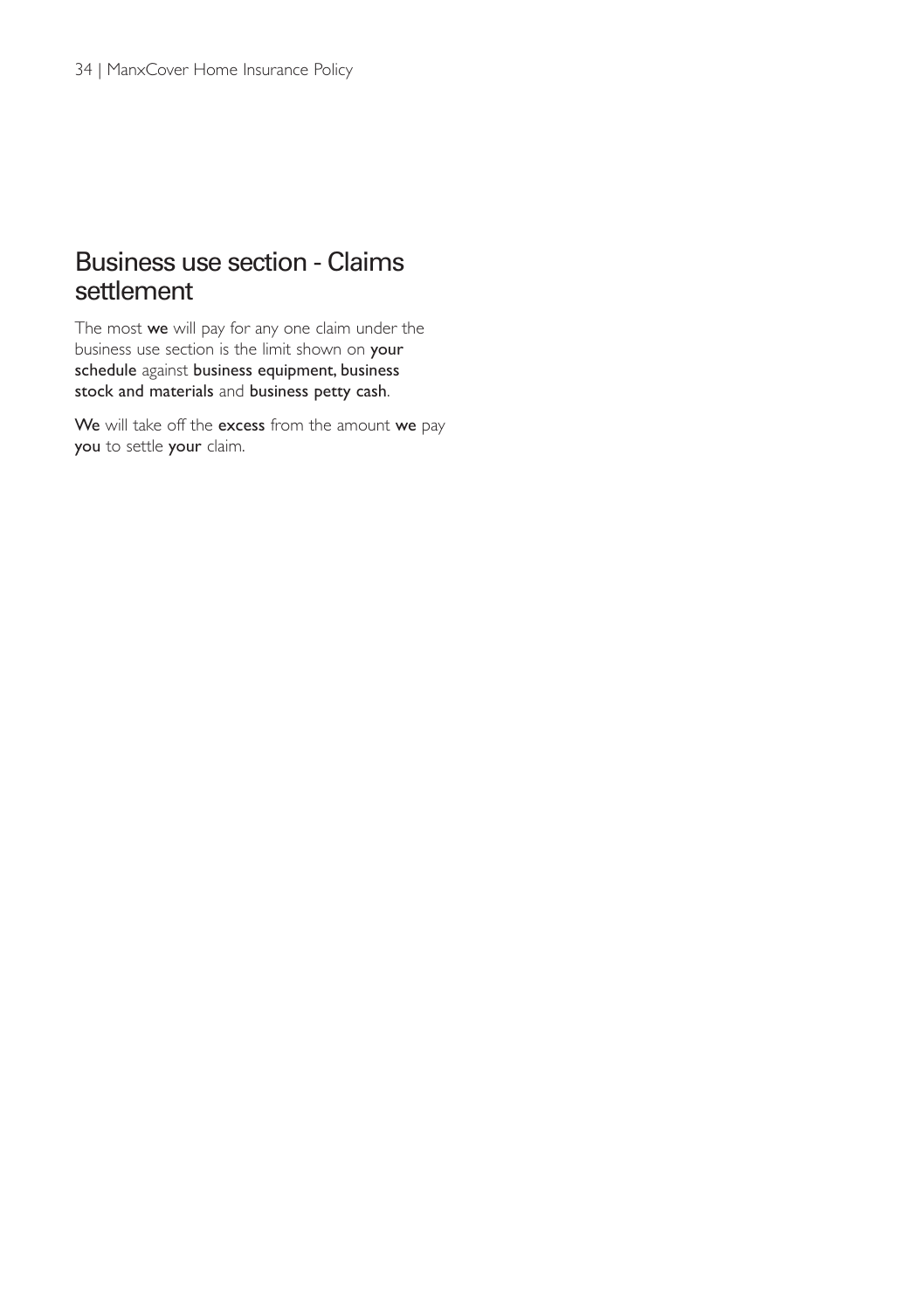### Personal belongings section

### Extra options

Pages 35 to 37 set out the extra options which you can take out if you have selected Contents cover. They are included if they are shown on **your schedule**.

This part of the policy sets out the cover we provide for personal belongings and money and credit cards in or away from your home, if this section is shown on your schedule.

### What is covered

### Personal belongings

IA Loss or damage to personal belongings in the EU and anywhere else for the time limit shown on your summary of limits.

### **Money**

1B Loss of money in the EU and anywhere else for the time limit shown on your summary of limits.

### Credit cards

1C Loss because the credit cards have been used without the permission of any of the cardholders in the EU and anywhere else for the time limit shown on your summary of limits.

### What is not covered

#### The excess shown in your schedule.

Loss or damage caused by wear and tear, damp, vermin, fungus, damage from cleaning, altering or repairing, renovation or restoration, mechanical or electrical breakdown.

Customs, or other official body confiscating your belongings.

Loss or damage caused by anything which happens gradually.

Loss or damage caused by pets.

When the belongings are in your home, loss or damage while your home is unoccupied.The most we will pay if someone steals or tries to steal your family's personal belongings whilst in an unattended motor vehicle is the limit shown on your summary of limits. Personal belongings permanently in any premises your family owns, leases or rents except the house shown on your schedule.

The excess shown in your schedule. Confiscation, loss of value or loss due to incorrect receipts, payments or accountancy.When the money is in your home, loss or damage while your home is unoccupied.

Loss in the value of money.

The excess shown in your schedule.

Illegal use by any of your family.

Loss which results from any cardholder not following the card company's terms and conditions.

When the credit cards are in your home, loss or damage while your home is unoccupied.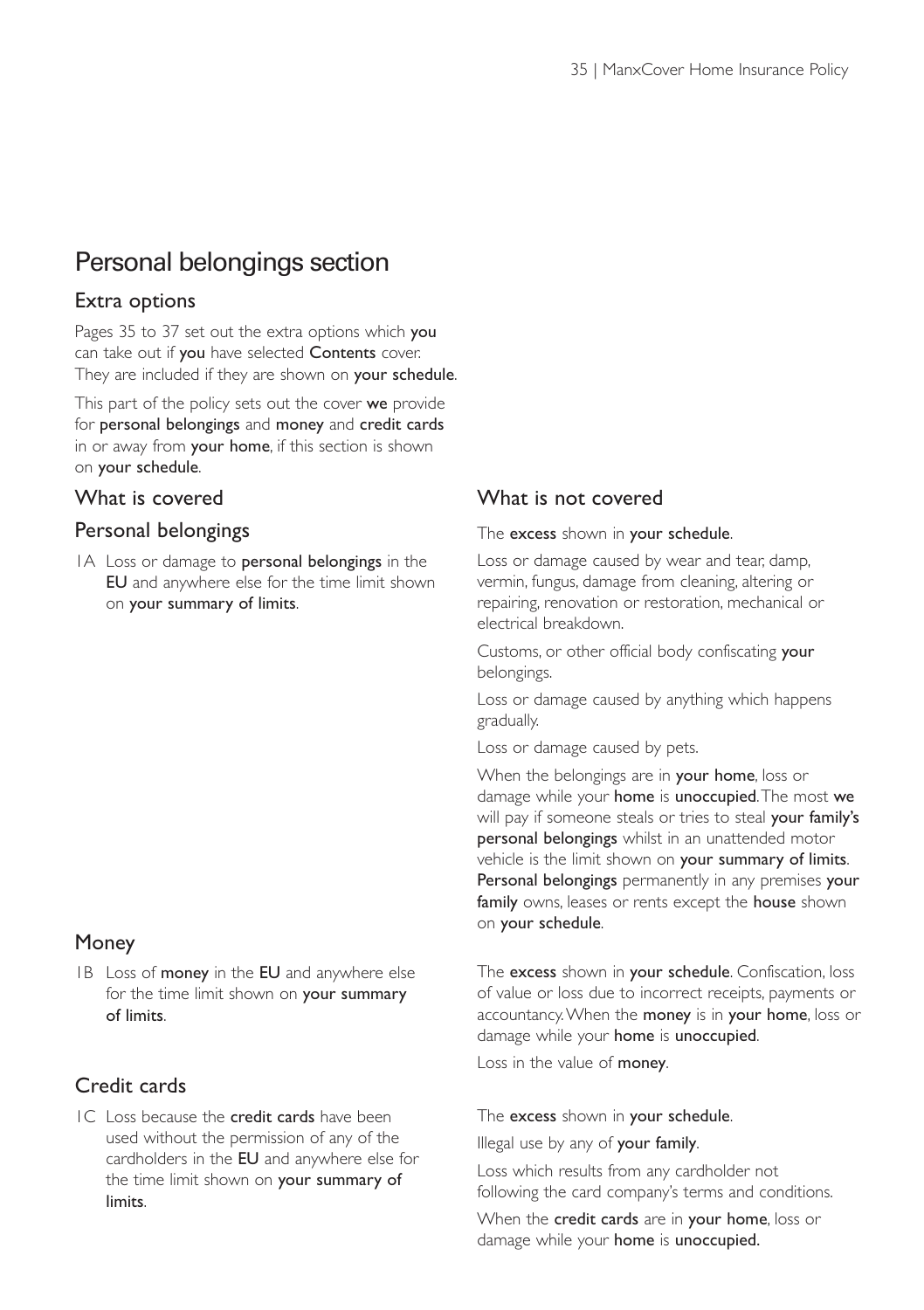This part of the policy sets out the cover we provide for sports equipment in or away from your home, if 'sports equipment' is shown under your Personal belongings section.

### What is covered

### Sports equipment

2 Accidental loss of or damage to sports equipment which belongs to your family, or which it is legally responsible for, in the EU and anywhere else for the time limit shown on your summary of limits.

### What is not covered

The excess shown in your schedule. Loss or damage caused by wear and tear, damp, vermin, fungus, damage from cleaning, altering or repairing, restoration, mechanical or electrical breakdown, loss of value.

Customs or other official body confiscating your belongings.

Loss or damage caused by anything which happens gradually.

Loss or damage caused by pets.

Motorised vehicles, caravans, trailers, aircraft, hovercraft, jetskis or boats, or parts or accessories for any of them.

Clothing other than specialised sports clothing.

Loss or damage while taking part in organised racing (other than on foot) or professional sport.

Loss or damage caused by anyone abandoning the equipment.

Loss or damage caused deliberately by anyone using the equipment.

When the property is in your home, loss or damage while your home is unoccupied.

The most we will pay if someone steals or tries to steal the sports equipment while in an unattended motor vehicle is the limit shown on your summary of limits.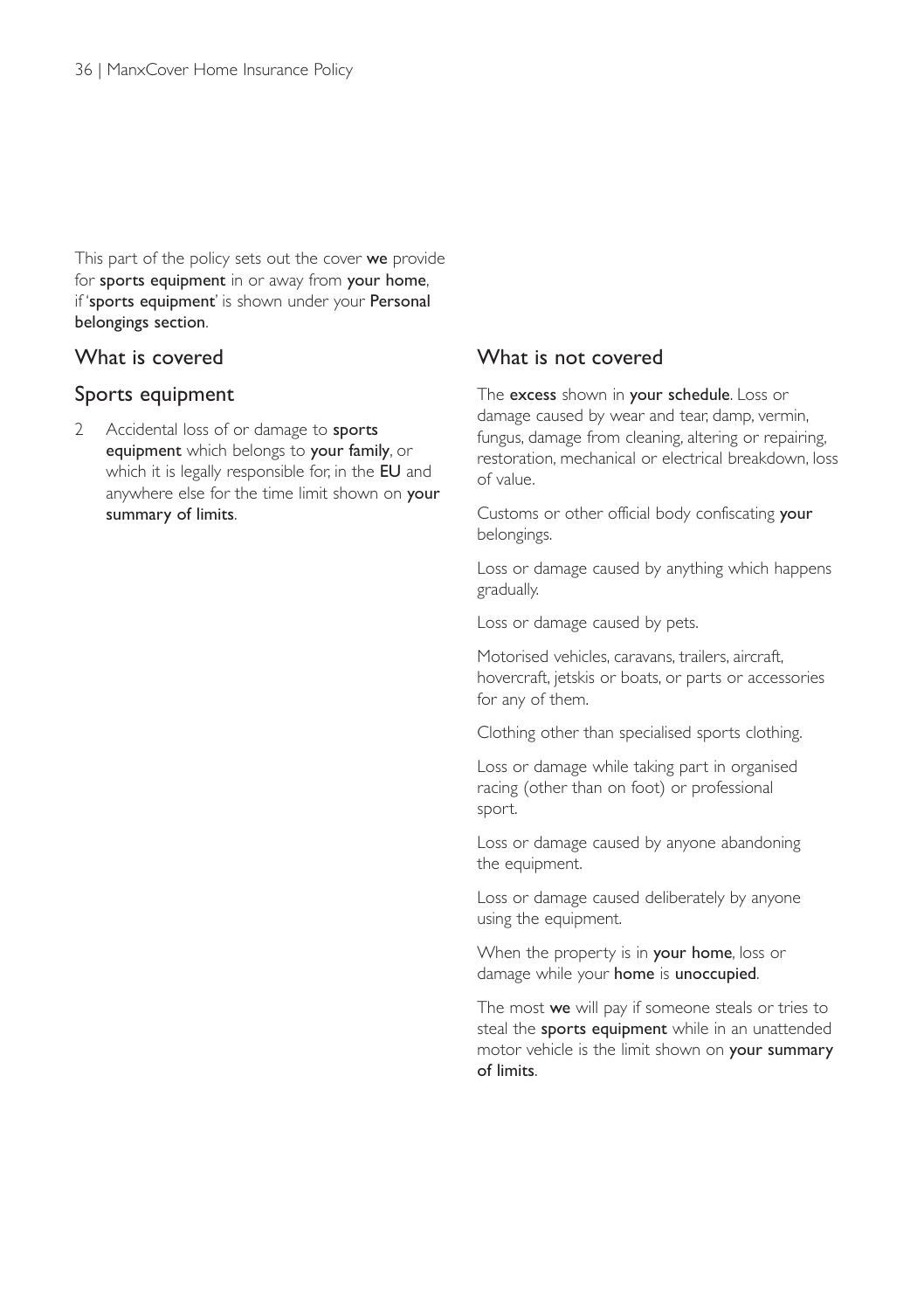This part of the policy sets out the cover we provide for **pedal cycles** in or away from your home, if 'pedal cycles' is shown under your Personal belongings section.

### What is covered

### Pedal cycles

3 Accidental loss of or damage to pedal cycles belonging to your family, or which it is legally responsible for, in the EU and anywhere else for the time limit shown on your summary of limits.

### What is not covered

The excess shown in your schedule. Loss or damage caused by wear and tear, damp, vermin, fungus, damage from cleaning, altering or repairing, restoration, mechanical or electrical breakdown, loss of value.

Customs or other official organisation confiscating your belongings.

Loss or damage caused by anything which happens gradually.

Loss or damage caused by pets. Loss or damage while any pedal cycle is being used for racing.

When the **pedal cycles** are in your home, loss or damage while your home is unoccupied.

Loss of any unattended pedal cycles unless in a building or securely locked to a permanent fixture.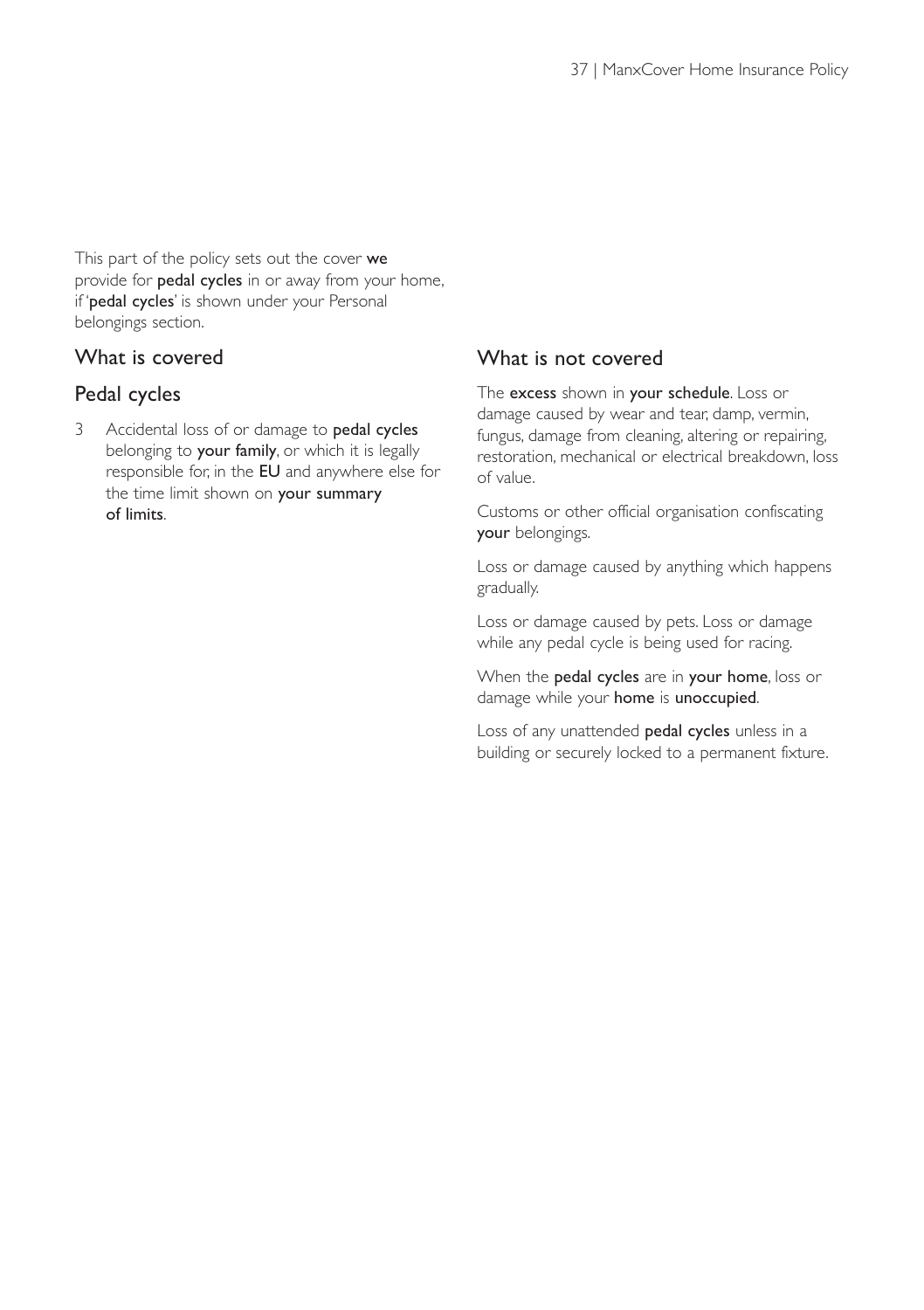### Personal belongings section - Claims settlement

How we settle claims under the Personal belongings section.

If any item has been damaged and it can be repaired economically, we will pay the cost of repair.

Otherwise, we will replace it with a new item if we choose, or pay the replacement cost of a new item except for clothing.

For clothing (including specialised sports clothing) and pedal cycles, we will take off an amount for wear and tear.

### Excess

We will take off the excess from any amount we pay.

The most we will pay.

There are special limits which apply to this section which are shown on your schedule.

The most we will pay for any one claim is the sum insured shown on your schedule.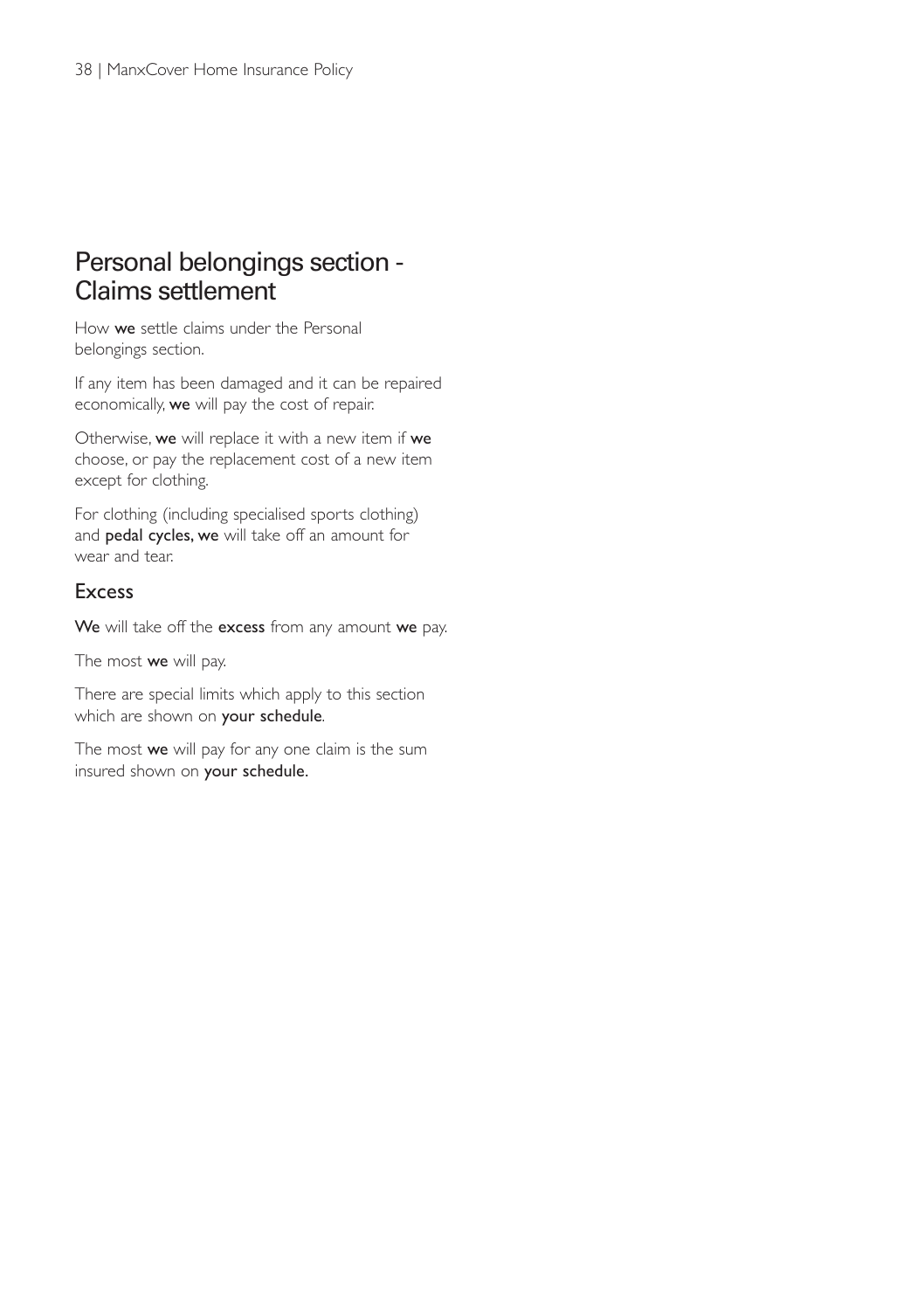# Policy information

### Claim conditions

These are the claims conditions you and your family will need to keep to as your part of this contract. If you do not, a claim may be rejected or payment could be reduced. In some circumstances your policy might be invalid.

#### What to do

If someone is holding any of your family responsible for an injury or any damage, nobody in your family must admit they were responsible.Tell us as soon as possible and give us full details in writing as soon as you can. If any of your family receive any writ, summons or other legal document, send it to us straight away without answering it.

If you find a credit card is missing, tell the credit card company immediately.Then tell us as soon as you can.

If you or your family are the victims of theft, riot, a malicious act or vandalism, or if you lose something away from your home, tell the police immediately upon discovery and ask for a crime reference number and tell us as soon as you can, or in case of riot tell us immediately.

For any other claims, tell us as soon as possible.

Rights and responsibilities.

We may need to get into a building that has been damaged to save anything we can and to make sure no more damage happens. You must help us to do this but you must not leave your property with us, as our responsibility.

You must not admit, settle, reject, negotiate or promise to pay any claim without our written permission. We will not unreasonably hold back our permission.

We have the right, at our expense and in your name to:

- take over the defence or settlement of any claim;
- start legal action in your name to get compensation from anyone else; or
- start legal action in your name to get back from anyone else any payments that have already been made.

You must give us, and pay for, all the information we reasonably ask for about any claim. You must also help us to take legal action against anyone or help us defend any legal action if we ask you to.

#### Other insurance

If you claim under this policy for something which is also covered by another insurance policy, you must provide us with full details of the other insurance policy. We will only pay our share of any claim.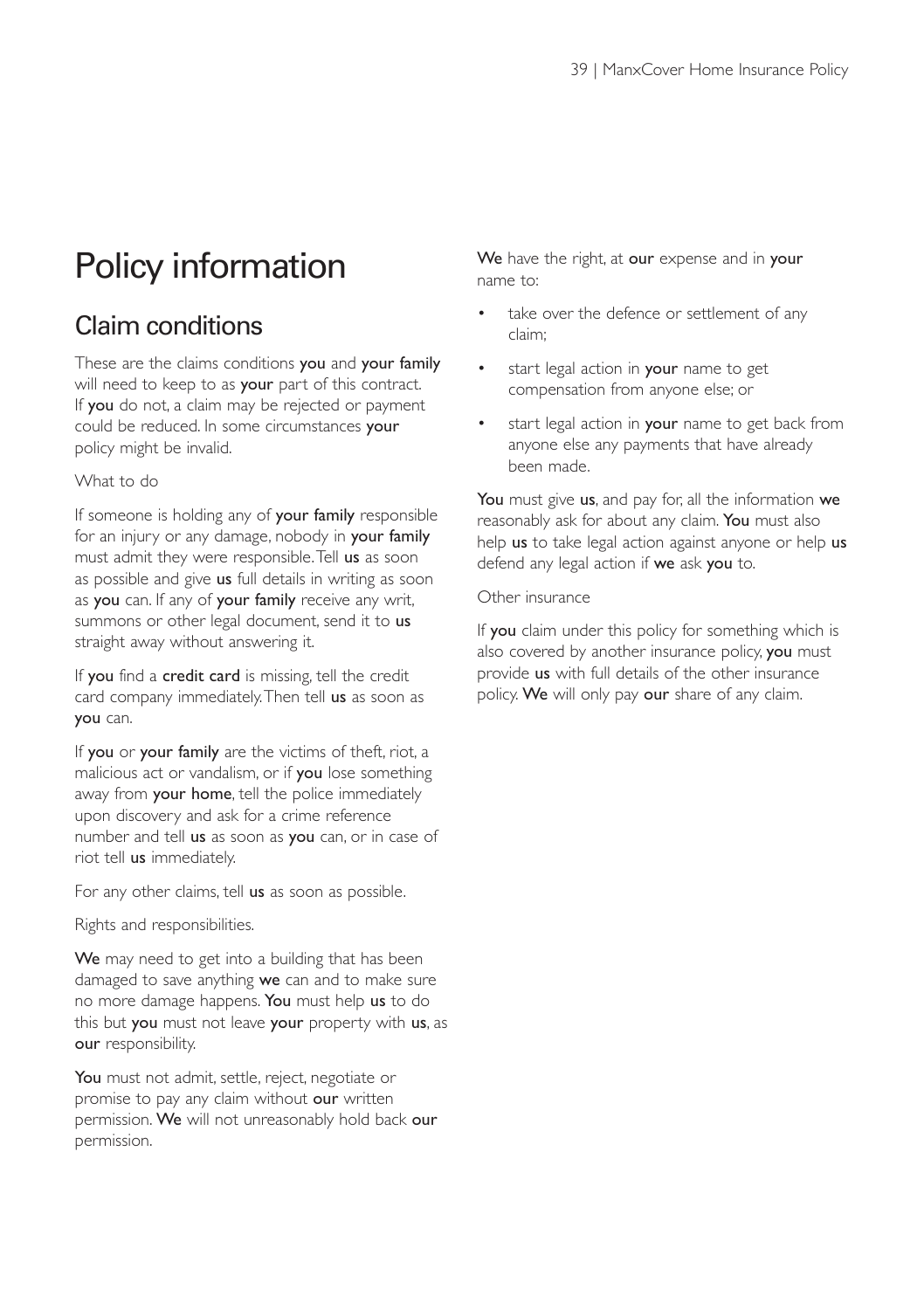### Policy conditions

These are the other conditions you must keep to as your part of the contract.

#### Taking care

Your family must take all reasonable steps to prevent loss or damage to everything which is covered by this insurance. Your family must keep all the property in good condition and in good repair.

#### Changes in your circumstances

Using the address on the front of your schedule, you must tell us within 30 days as soon as you know about any of the following changes:

- A permanent change of address.
- If someone lives in your home other than you or your family.
- If the home is used for any business or professional purposes.
- If your home is going to be unoccupied. For the purposes of this condition unoccupied means your home is going to be left without any occupants for more than a total of 60 days in any insurance period.
- If the **home** is not in a good state of repair.
- Work on the home other than routine maintenance or decoration.
- you or any member of your family has received a conviction for any offence except for driving
- Any change in the sum insured.

We may reassess your cover, terms and premiums when we are told about changes in your circumstances. If you do not tell us about any changes, or give us incorrect information, the wrong terms may be quoted, a claim might be rejected or payment could be reduced. In some circumstances your policy might be invalid, and you may not be entitled to a refund of premium. Transferring your interest in the policy

You cannot transfer your interest in the policy to anyone else unless you get our written permission.

#### Cancelling the policy

You may cancel this policy by giving us 14 days' written notice. If you cancel the policy, we will refund part of your premium for the rest of the current insurance period. We will only do this if you have not claimed during the insurance period.

If you cancel the policy within the first 14 days, as long as you have not made a claim, we will refund all the premium you paid.

We can cancel this policy by giving you at least 7 days notice at your last known address.This will not affect your right to make a claim for any event that happened before the cancellation date. If we cancel the policy we will refund premiums already paid for the remainder of the current insurance period, except when you have already made a claim under your policy.

### Cancelling the monthly premium instalment agreement

Your policy has a normal insurance period of twelve months so your legal contract with us is for this period. We may have agreed to you paying your premium in monthly instalments via our current installment provider.

If you miss a monthly premium, we will send you a notice asking you to pay the premium you have missed. If you do not pay the premiums you have missed by the date given in the notice, we will cancel all the cover under your policy.

If you want to cancel the credit agreement but not your policy, you must write to us at the address given on your schedule. We will then send you a reply telling you how much you will have to pay for the rest of the insurance period. If this amount is not paid by the date given in our reply to you, then we will cancel all cover under your policy.

If you want to cancel the monthly premium instalment agreement, you should also tell your bank, building society or Girobank to cancel your direct debit arrangement.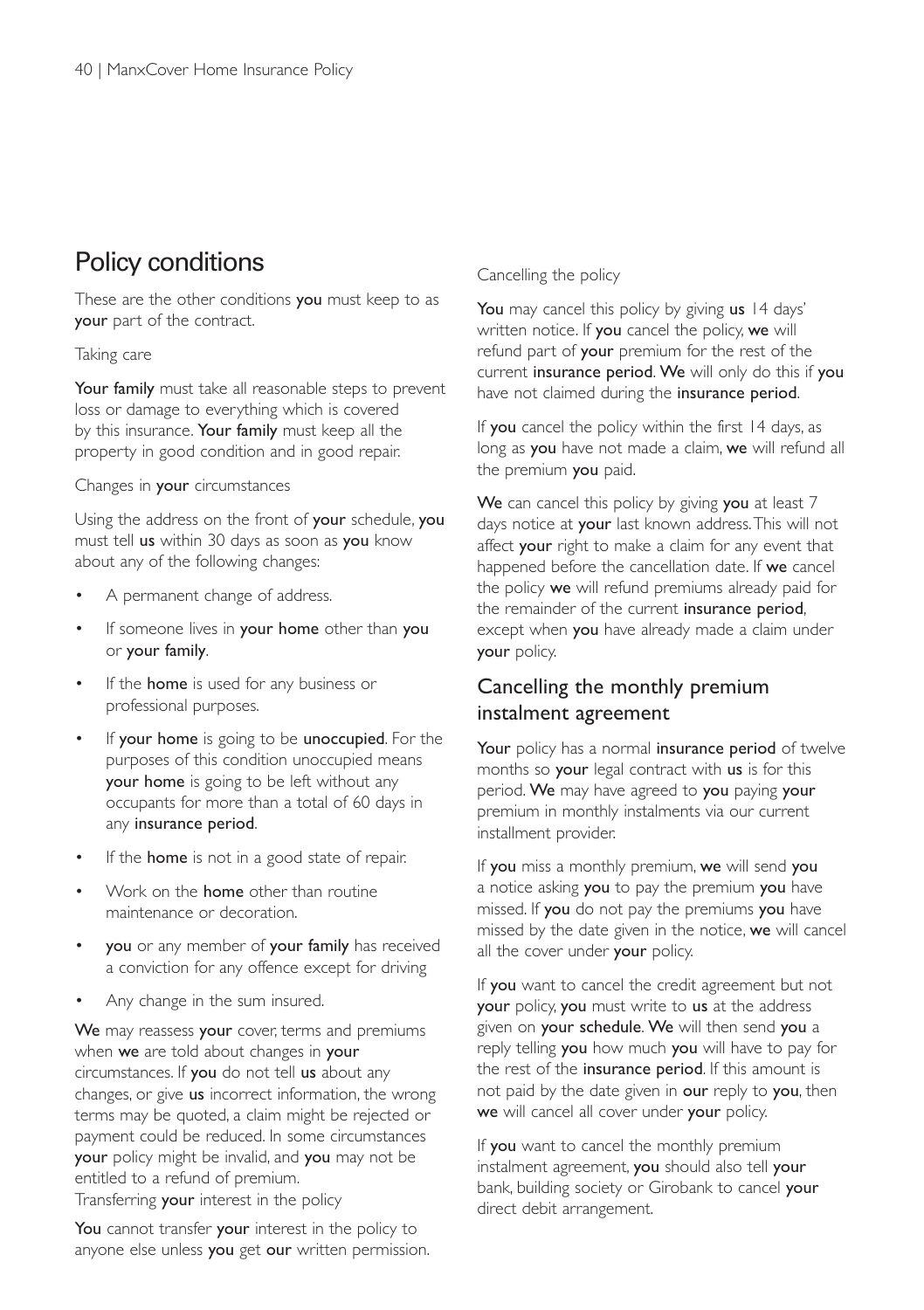#### Fraud

If any claim is fraudulent or if your family or anyone acting for your family is dishonest in claiming any benefit under your policy, you will lose all benefits under your policy.

Also read the conditions in the section 'Claim conditions'.

Government Financial Sanctions

We will not provide any cover or be liable to provide any indemnity, payment or other benefit under this policy where doing so would breach any prohibition or restriction imposed by law or regulation.

If any such prohibition or restriction takes effect during the period of insurance we may cancel this policy immediately by giving you written notice at your last known address. If we cancel the policy we will refund premiums already paid for the remainder of the current period of insurance, provided no claims have been paid or are outstanding.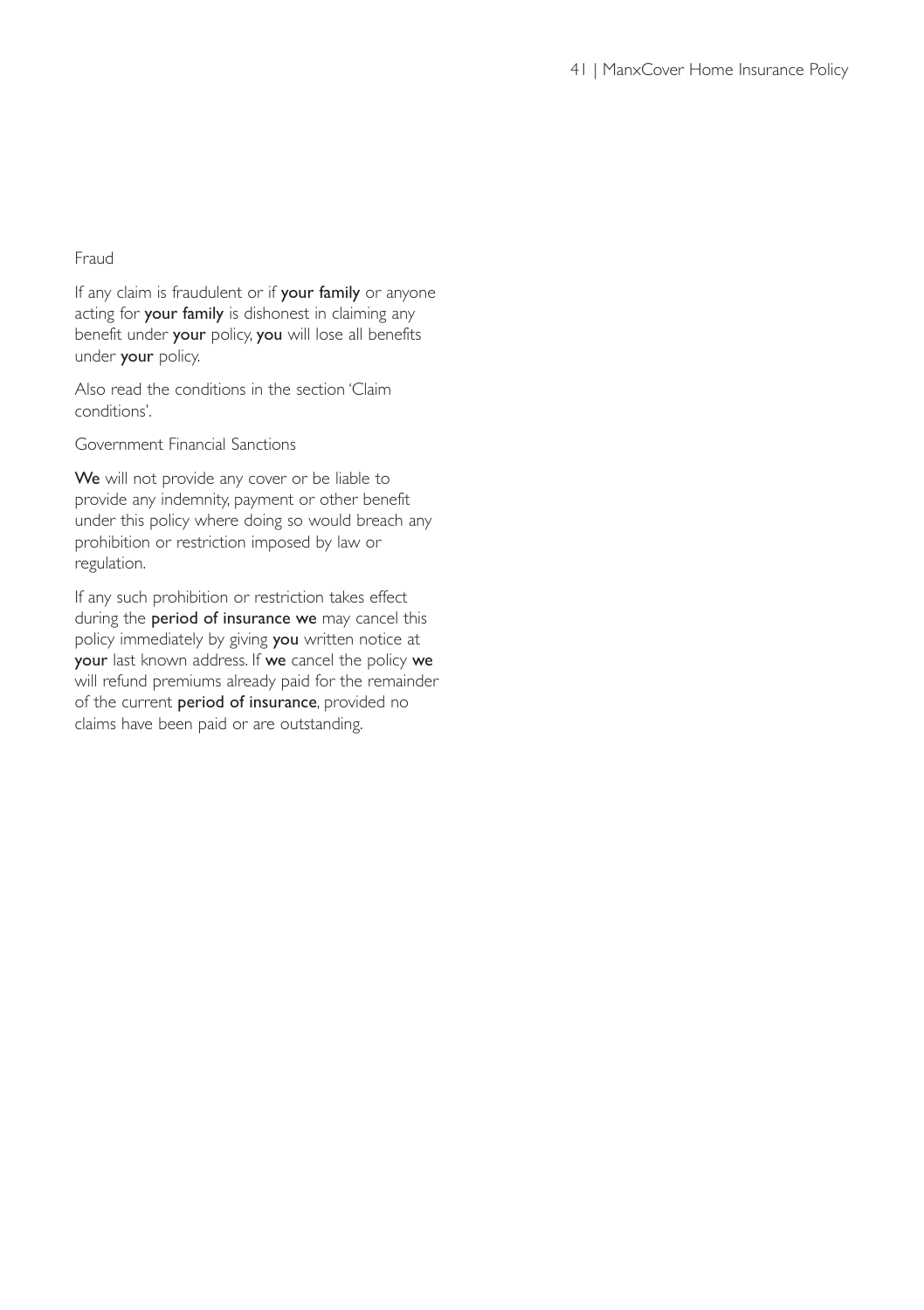### Policy exclusions

These are the exclusions which apply to all the sections of your policy.

#### Radioactive contamination

Any expense, legal liability or any loss or damage to property directly or indirectly caused by or contributed to by:

- ionising radiation or radioactive contamination from any nuclear fuel or waste which results from the burning of nuclear fuel; or
- the radioactive, toxic, explosive or other dangerous properties of nuclear machinery or any part of it.

#### War risks

Any loss or damage caused by any sort of war, invasion or revolution.

#### Sonic bangs

Any loss or damage by pressure waves caused by aircraft or other flying objects moving at or above the speed of sound.

#### Pollution or contamination

Any claim or expense of any kind directly or indirectly caused by or arising out of pollution or contamination unless caused by:

- a sudden unexpected incident, or
- oil or water escaping from a fixed oil or fixed water installation.
	- and which was not the result of an intentional act,
	- and, which occurs during any insurance period.

All pollution or contamination which arises out of one incident shall be deemed to have occurred at the time such incident takes place.

#### Rot

Any loss or damage caused by wet rot or dry rot whether or not this was caused directly or indirectly by any other risk included in this insurance.

#### Matching items

We will not pay the cost of replacing, repairing or changing any undamaged items or parts of items forming part of a set, suite, carpet or other items of a common nature, colour, design or use.This applies if the other items can still be used and the loss or damage only affects one part of the set.

Existing and deliberate damage

We will not pay for any loss or damage which happens before this cover starts or which arises from an event before cover starts, or any loss or damage caused deliberately by your family.

Date change and computer viruses

This insurance does not cover direct or indirect liability, loss or damage caused:

- to equipment by its failing correctly to recognise data representing a date in such a way that it does not work properly or at all; and
- by computer viruses.

#### Terrorism

This insurance does not cover any loss, damage, liability, cost or expense of any kind directly or indirectly caused by, resulting from or in connection with any act of terrorism.

For the purpose of this exclusion,'terrorism' means the use, or threat of use, of biological, chemical and/or nuclear force or contamination by any person(s), whether acting alone or on behalf of or in connection with any organisation(s) or government(s), committed for political, religious, ideological or similar purposes including the intention to influence any government(s) or put any section of the public in fear.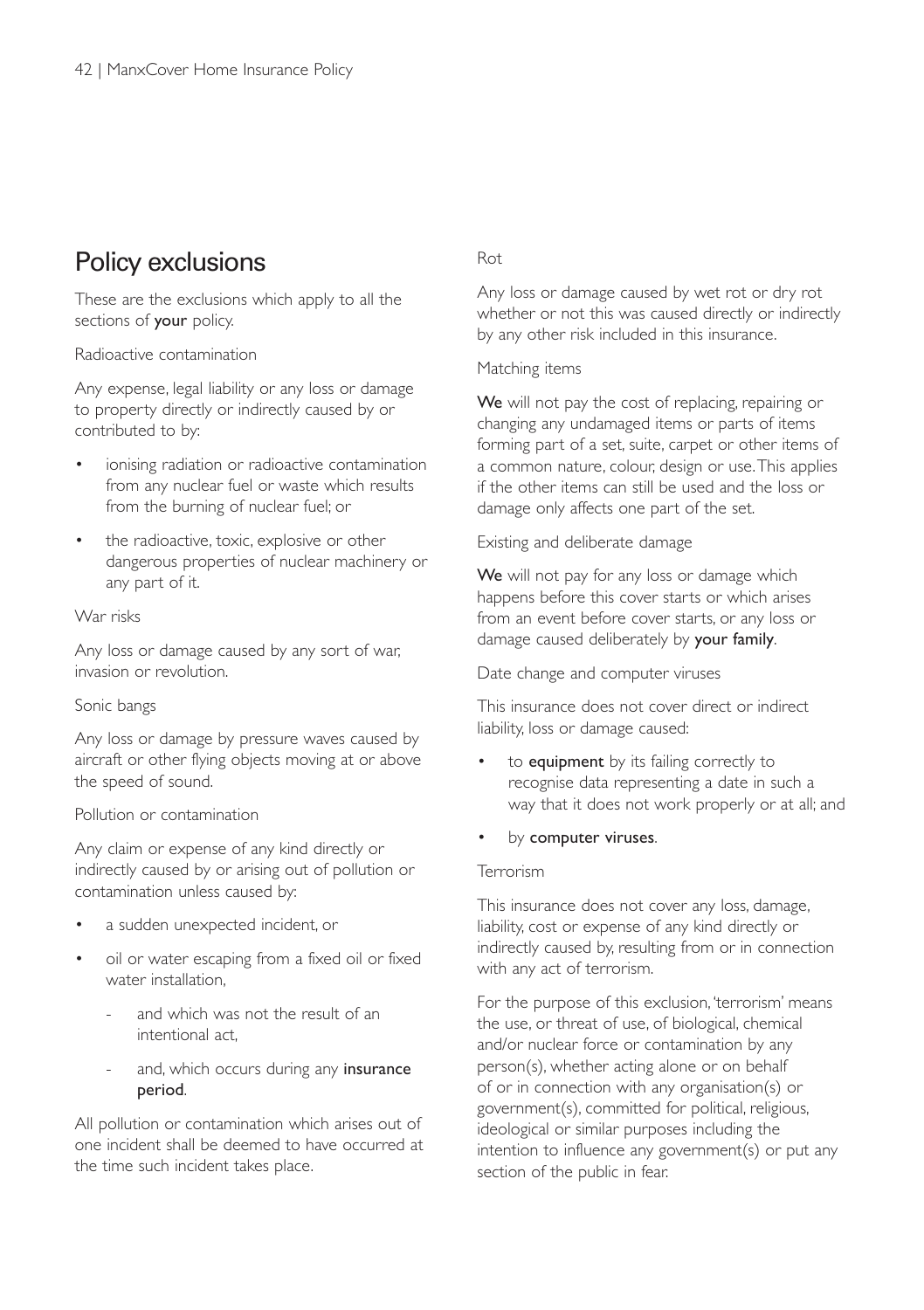### Words with special meanings

Any word defined below will have the same meaning wherever it is shown in your policy in bold print.

#### **Word** Accidental damage British Isles Buildings Business equipment Business materials Business petty cash Business stock Children's motorcycle Computer viruses Meaning Visible damage which has not been caused on purpose. England, Scotland,Wales, Northern Ireland, the Republic of Ireland, the Isle of Man and the Channel Islands. The home, its garages, greenhouses and outbuildings, statues and fountains cemented into the ground, patios, terraces, footpaths, drives, swimming pools, tennis courts, walls, fences, gates and hedges, including landlord's fixtures and fittings, all on the same site and all used for domestic purposes or for clerical business work only. Buildings does not include the following: aerials, satellite receiving equipment, their fittings or masts. Furniture, office machines, equipment and stationery used for business purposes which belong to, or are the legal responsibility of, your family and which you keep in your home. All of these items must be connected to a business you run from your home. Raw goods you keep in the home and use for making finished products which you sell or supply as part of the business you run from your home. Current bank notes and coins you keep in the home for the business you run from your home. Finished goods you sell or supply that you keep at home.These goods must be connected to the business you run from your home. Any motorcycle with a 50cc or less engine which has not been registered to use on a public road. Any program or software which prevents any operating system, computer program or software working properly or working at all.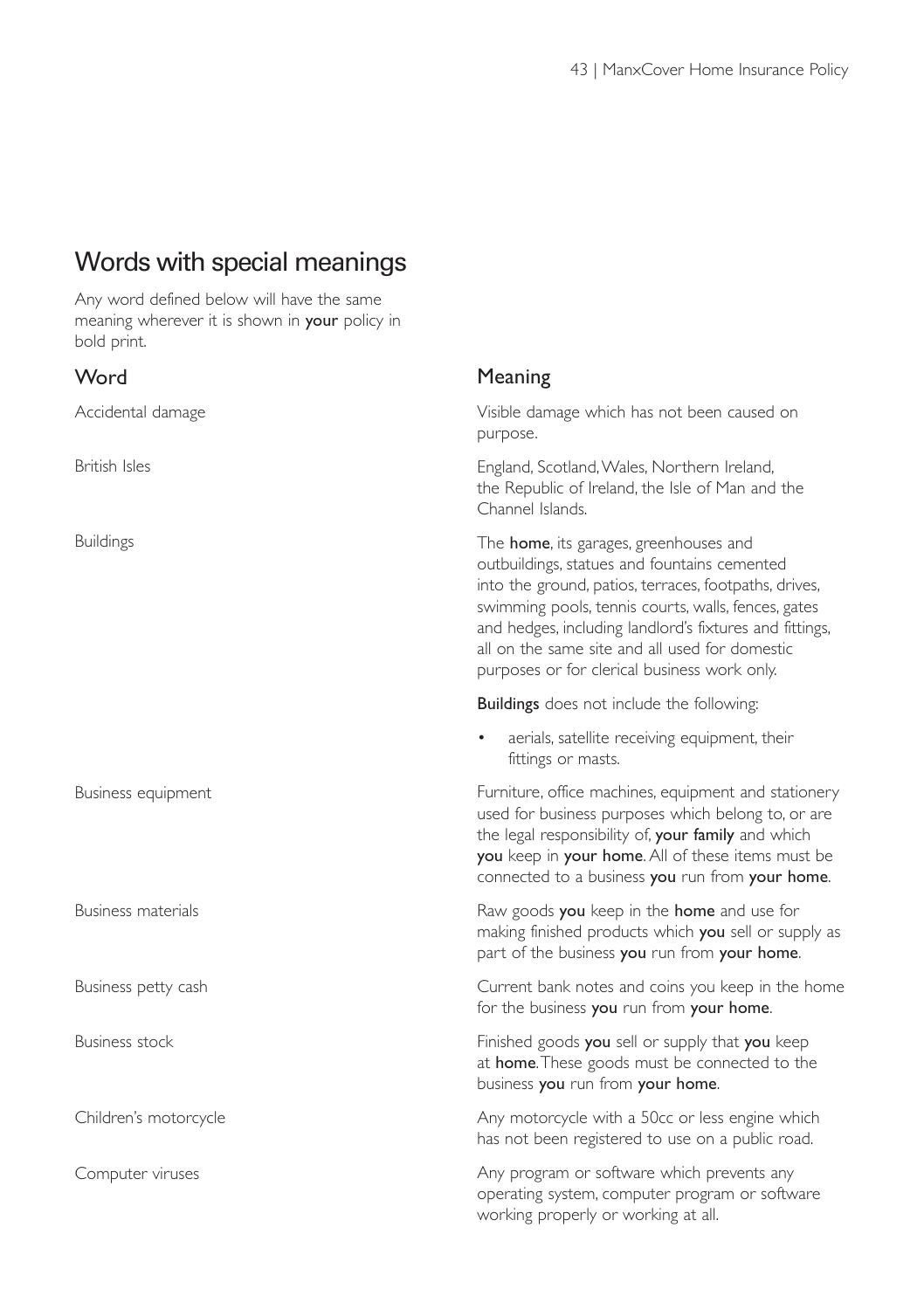#### **Word**

Contents

#### Meaning

Household goods, valuables, household linen, aerials and satellite receiving equipment, personal belongings, sports equipment and pedal cycles in your home owned by any of your family or domestic employees who live with you, or for which they are legally responsible, including personal money, credit cards and visitor's personal belongings not otherwise insured (up to the limits shown on your summary of limits).

Contents does not include the following:

- motorised vehicles (other than garden machinery, childrens' motorcycles and pedestrian-controlled vehicles), caravans, trailers, aircraft, hovercraft, jetskis or boats, or parts or accessories for any of them (other than entertainment equipment you can take with you when you leave your vehicle);
- landlord's fixtures and fittings which you are responsible for;
- animals:
- plants, shrubs and trees in the garden;
- anything your family use for any trade or business purposes, except where we give special cover for **business equipment** under risk 22, or where the Business Use section is shown on your schedule;
- any items for which special insurance cover has been arranged by any of your family;
- garden ornaments and fountains which are fitted into the ground.

Contents in the open on land belonging to your home.

Credit, debit, charge, cheque, bankers, or cash dispenser cards all issued in the British Isles belonging to you or any member of your family.

Credit cards cover does not include the following:

Credit cards held for trade or business purposes

Contents in the garden

Credit cards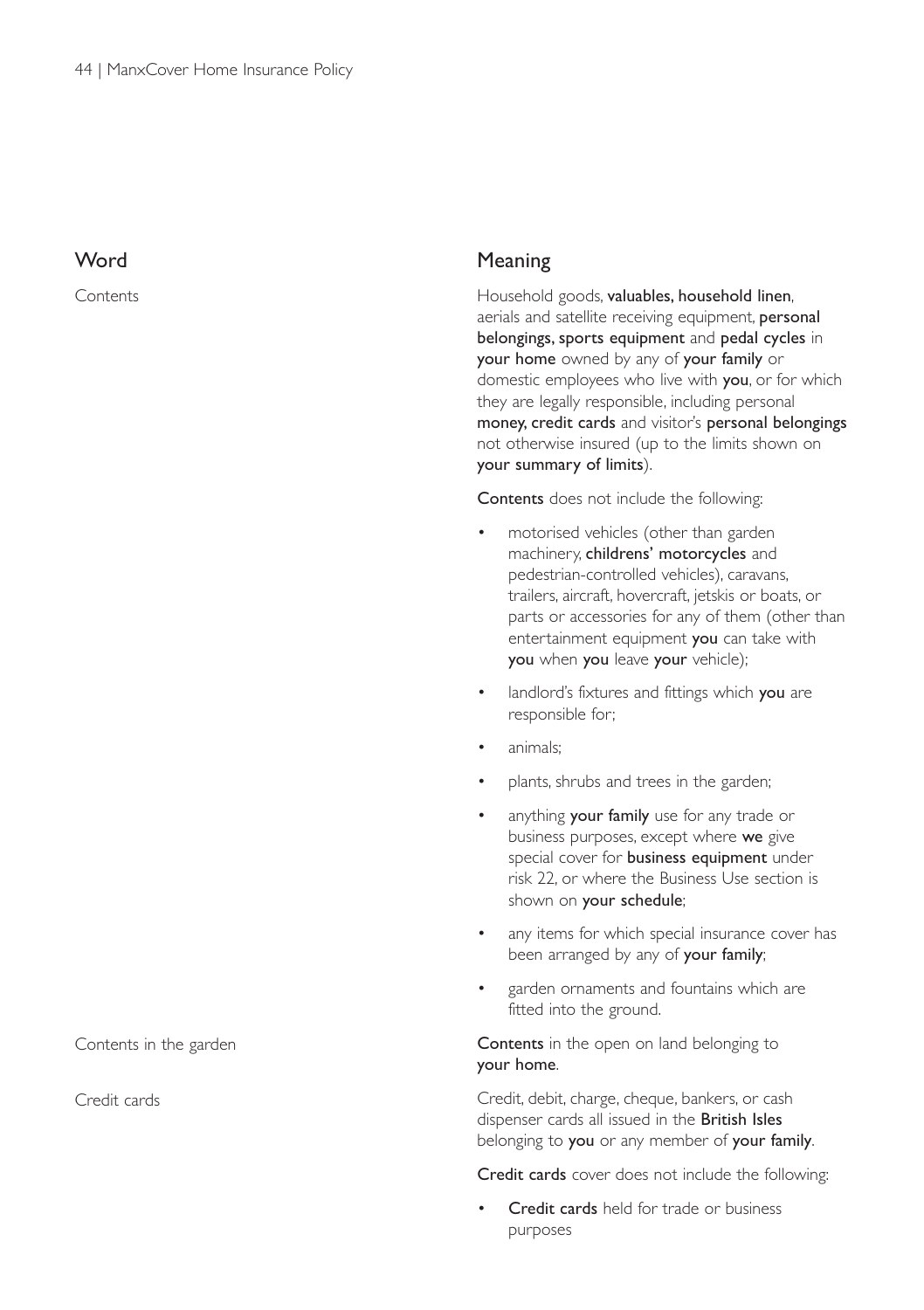| Word                             | Meaning                                                                                                                                                                                                                                                                                                        |
|----------------------------------|----------------------------------------------------------------------------------------------------------------------------------------------------------------------------------------------------------------------------------------------------------------------------------------------------------------|
| Emergency repairs                | Any necessary temporary or permanent work to<br>protect your buildings or your contents following a<br>sudden or unexpected event which creates the risk<br>of damage or a possible risk to the health of your<br>family or any other person.                                                                  |
| <b>Emergency Travel Expenses</b> | The extra cost of travel, accommodation and rescue<br>to send you back to the Isle of Man.                                                                                                                                                                                                                     |
|                                  | We will take off any amount you can get back from<br>elsewhere.                                                                                                                                                                                                                                                |
|                                  | This cover applies to any member of your family or<br>any relative or friend who has to travel or stay with<br>you . If you die, we will pay for the cost of funeral<br>expenses or the cost of transporting your body<br>or ashes and your personal belongings from the<br>United Kingdom to the Isle of Man. |
| Endorsement                      | A change we or our agent make in writing to<br>the policy.                                                                                                                                                                                                                                                     |
| Equipment                        | Computers and anything else insured by the policy<br>which has a microchip in it. Microchips include<br>integrated circuits and microcontrollers. Computers<br>include hardware, software, data, electronic data<br>processing equipment and other computing and<br>electronic equipment linked to a computer. |
| EU                               | The British Isles and any country which is a member<br>of the European Union.                                                                                                                                                                                                                                  |
| Excess                           | The first part of any claim which you must pay.                                                                                                                                                                                                                                                                |
| Fees and other costs             | Architects', surveyors' and legal fees, the cost of<br>demolition, shoring up, propping up and taking away<br>any damaged parts of the <b>buildings</b> , which you have<br>to pay to repair or replace the buildings.                                                                                         |
|                                  | Fees and other costs does not include;                                                                                                                                                                                                                                                                         |
|                                  | those which you have to pay to make a claim;<br>and                                                                                                                                                                                                                                                            |

• those which you agree to pay without our permission.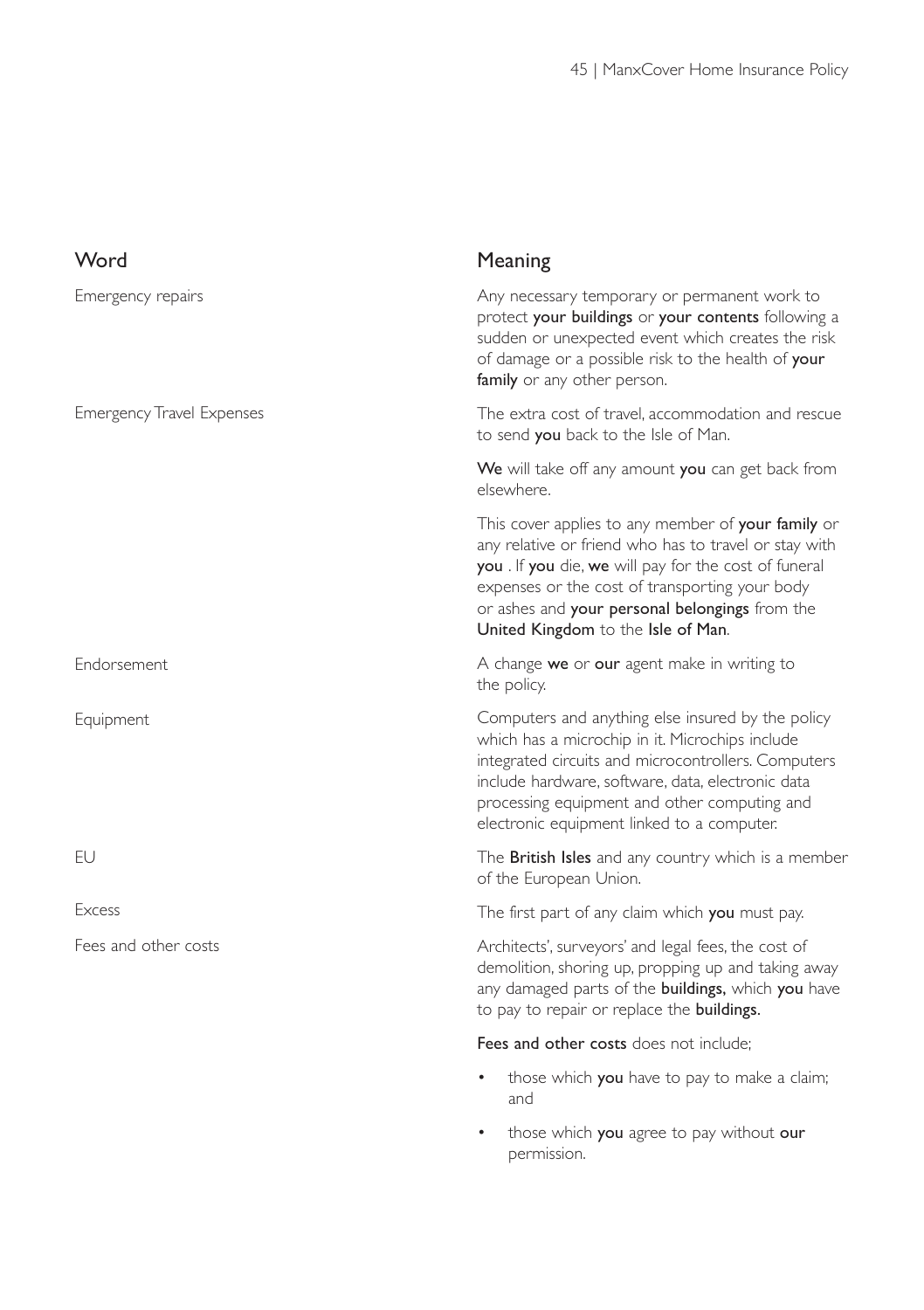| Word                 | Meaning                                                                                                                                                                                                                                                                                                             |
|----------------------|---------------------------------------------------------------------------------------------------------------------------------------------------------------------------------------------------------------------------------------------------------------------------------------------------------------------|
| Full rebuilding cost | The cost of rebuilding all the <b>buildings</b> in the same<br>way, size, style and appearance as when they were<br>new. This includes fees and other costs and the<br>cost of meeting Local Authority and other legal<br>requirements.                                                                             |
| Home                 | Your house, its garages, greenhouses and<br>outbuildings, as long as your family does not use<br>any of them for trade or business, except clerical<br>business work only.                                                                                                                                          |
| House                | Where your family lives at the address shown on<br>your schedule.                                                                                                                                                                                                                                                   |
| Household linen      | Towels, bed and table linen.                                                                                                                                                                                                                                                                                        |
| Insurance period     | Your policy runs for 12 months from the start date<br>shown on your schedule. It also includes any further<br>period which you pay for, and for which we accept<br>your premium.                                                                                                                                    |
| Money                | Current bank notes and coins, cheques, electronic<br>cash pre-payment cards, trading stamps, stamps<br>which are not part of a stamp collection, savings<br>certificates, traveller's cheques, postal and money<br>orders, premium bonds, luncheon vouchers, phone<br>cards, season travel tickets and gift tokens. |
|                      | <b>Money</b> does not include the following:                                                                                                                                                                                                                                                                        |
|                      | Money held for trade or business purposes;                                                                                                                                                                                                                                                                          |
|                      | Promotional vouchers, Air Miles vouchers, store<br>points, lottery tickets, scratchcards and raffle<br>tickets.                                                                                                                                                                                                     |
| Occupier             | Someone who lives in the <b>home</b> with the <b>owner's</b><br>permission or has legal control over the <b>home</b> .                                                                                                                                                                                              |
| Our, us, we          | Tower Insurance Company Ltd.                                                                                                                                                                                                                                                                                        |
| Owner                | Someone who legally owns the <b>home</b> .                                                                                                                                                                                                                                                                          |
| Partner              | A person who you live with and have had a<br>continuous relationship with.                                                                                                                                                                                                                                          |
| Pedal cycle          | Any bicycle which is not motorised and which your<br>family owns or is legally responsible for.                                                                                                                                                                                                                     |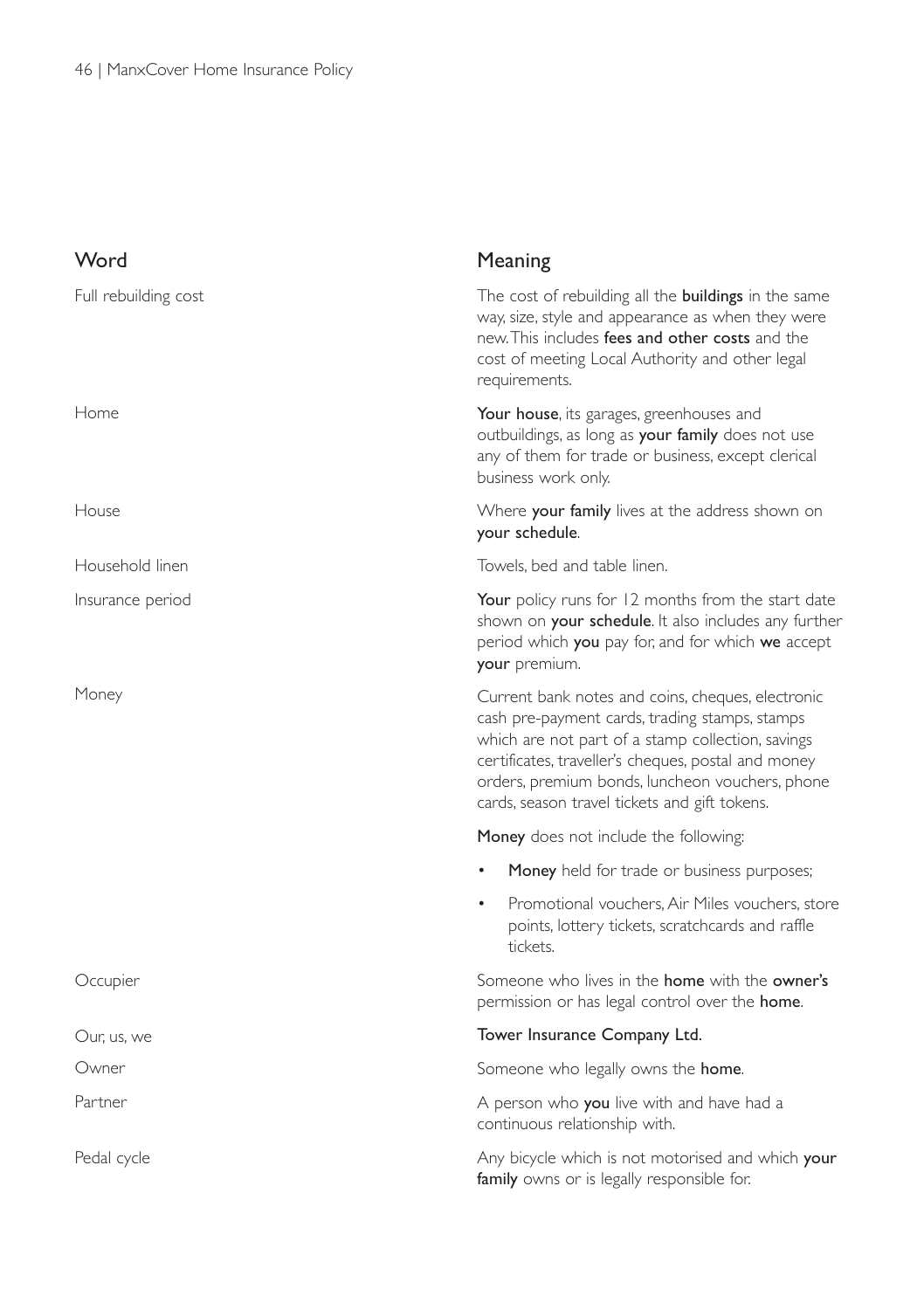### **Word**

Personal belongings

### Meaning

Personal items any of your family own or for which they are legally responsible.

Personal belongings does not include the following:

- motorised vehicles, caravans, trailers, aircraft, hovercraft, jetskis or boats, or parts or accessories for any of them (other than entertainment equipment you can take with you when you leave your vehicle);
- animals:
- securities;
- household goods and domestic equipment;
- property used for any trade or business purposes;
- china, glass and pottery;
- contact lenses;
- pedal cycles;
- money and credit cards:
- sports equipment;
- satellite-receiving equipment fixed to the outside of your home;
- any items for which special insurance cover has been arranged by any of your family.

New policy, endorsement, renewal or review notice.

Any document or certificate which is proof of money owed to any of your family.

Any items you use to take part in a sporting activity including specialised sports clothing.

Sports equipment does not include the following:

- Motorised vehicles, caravans, trailers, aircraft, hovercraft, jetskis or boats, or parts or accessories for any of them.
- pedal cycles.
- Money and credit cards.

Schedule

Securities

Sports equipment

Summary of limits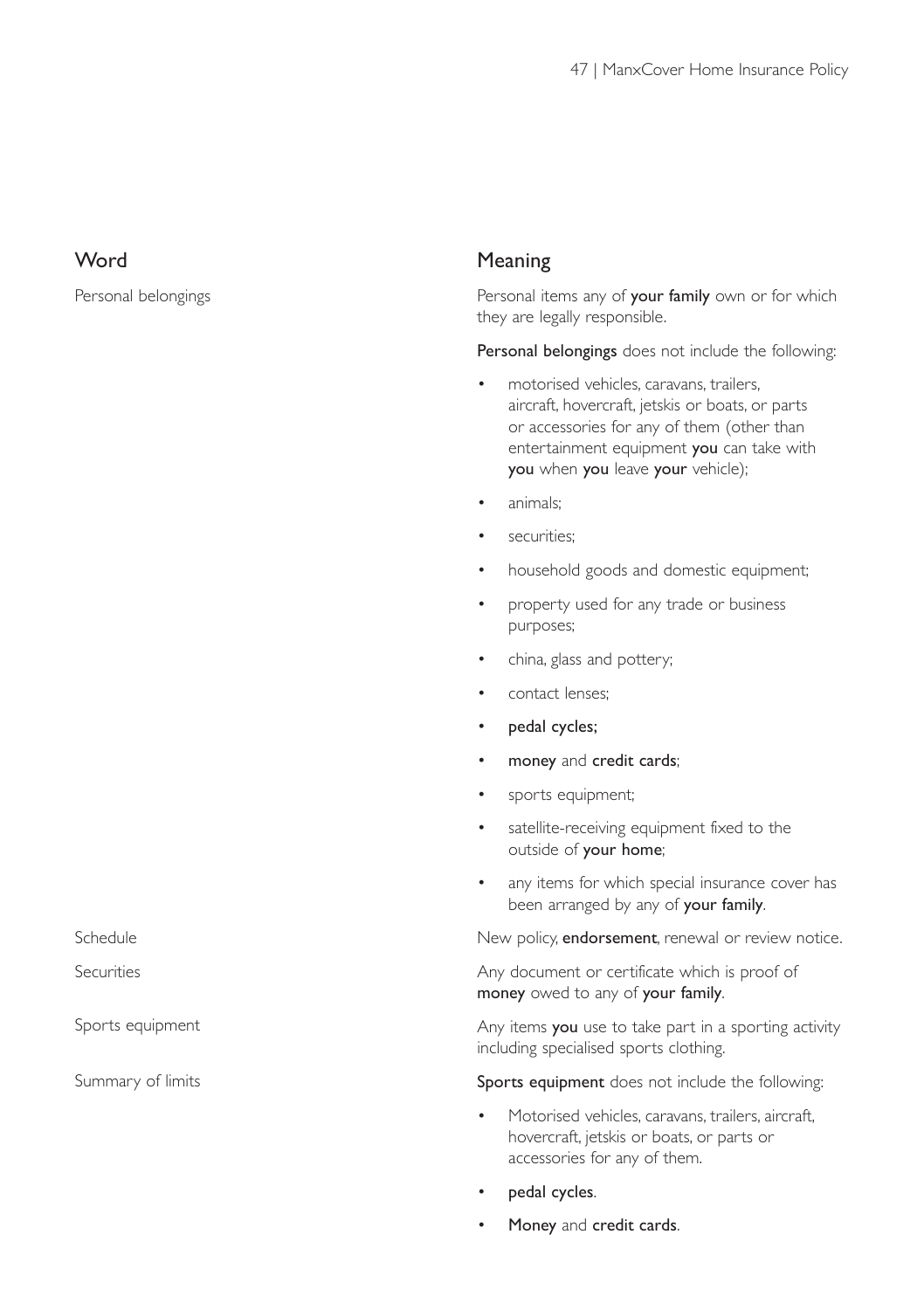| Word        | Meaning                                                                                                                                                                |
|-------------|------------------------------------------------------------------------------------------------------------------------------------------------------------------------|
| Unoccupied  | When your home has not been lived in by your<br>family or by anyone who has your permission, for<br>more than 60 days in a row. Lived in means slept in<br>frequently. |
| Valuables   | lewellery, watches, clocks, articles of precious metal,<br>pictures and furs.                                                                                          |
| You, your   | The person or people named as policyholder on<br>your schedule.                                                                                                        |
| Your family | You, your husband, wife, partner, children (including<br>adopted and foster children), parents and relatives,<br>who all normally live with you.                       |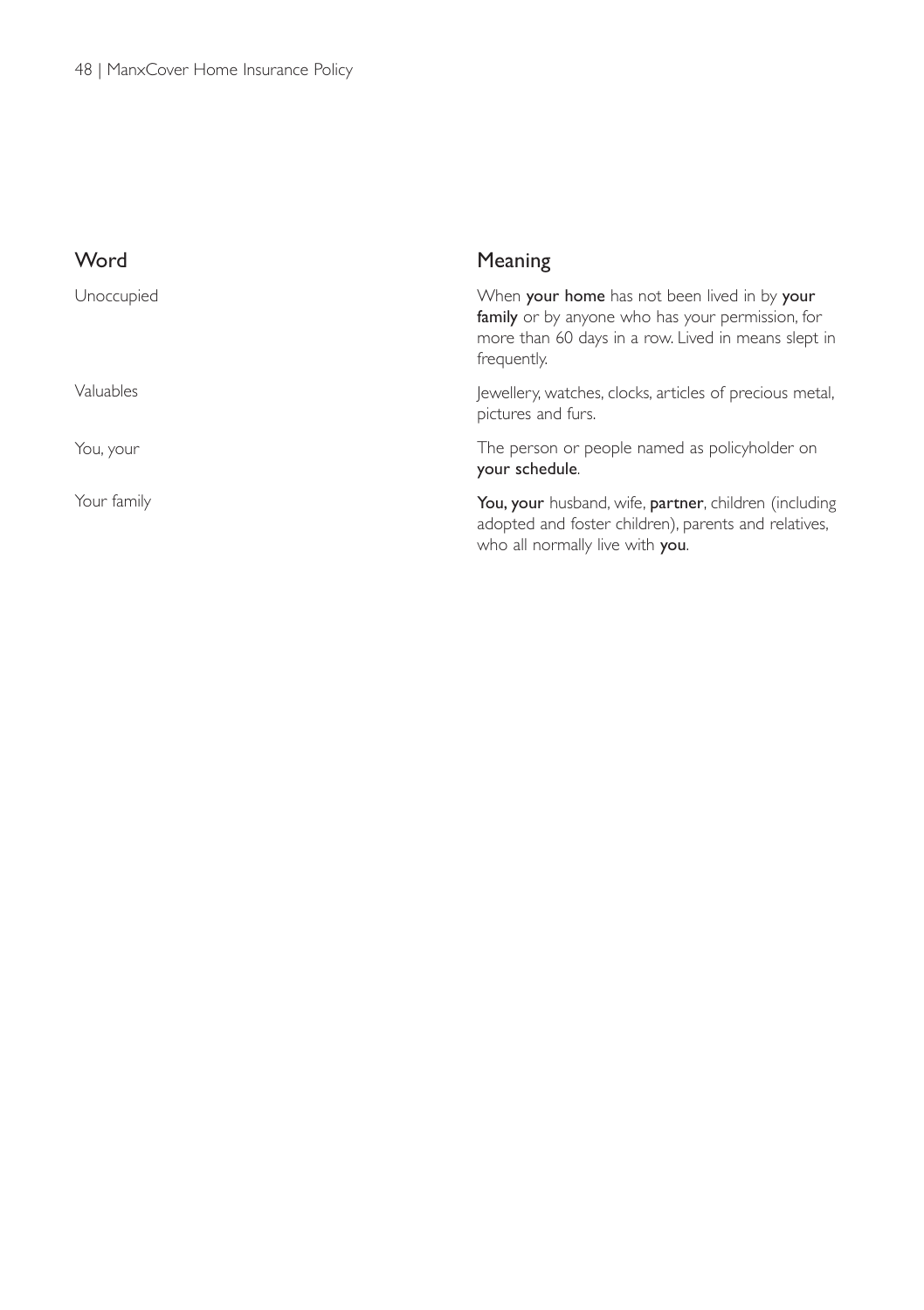# Legal expenses section - optional cover

### Glossary of legal terms

This part of the policy sets out the cover we provide for legal expenses protection for your family, if this section is shown on your schedule.

The following is a glossary of some legal terms we have used in this section.

| Word                 | Meaning                                                                                                                                                                                                             |
|----------------------|---------------------------------------------------------------------------------------------------------------------------------------------------------------------------------------------------------------------|
| Arbitration          | A meeting held in private to settle a dispute<br>about the policy. This is less formal than a court<br>hearing.                                                                                                     |
| <b>Disbursements</b> | Money that your solicitor has spent on your<br>behalf in dealing with your case. These amounts<br>are different from your solicitor's own fees<br>and will be shown as a separate item on your<br>solicitor's bill. |
| Expert witness       | A person who has a special skill or technical or<br>professional knowledge (for example, a doctor or<br>a surveyor) and whose opinion can be given as<br>evidence in court.                                         |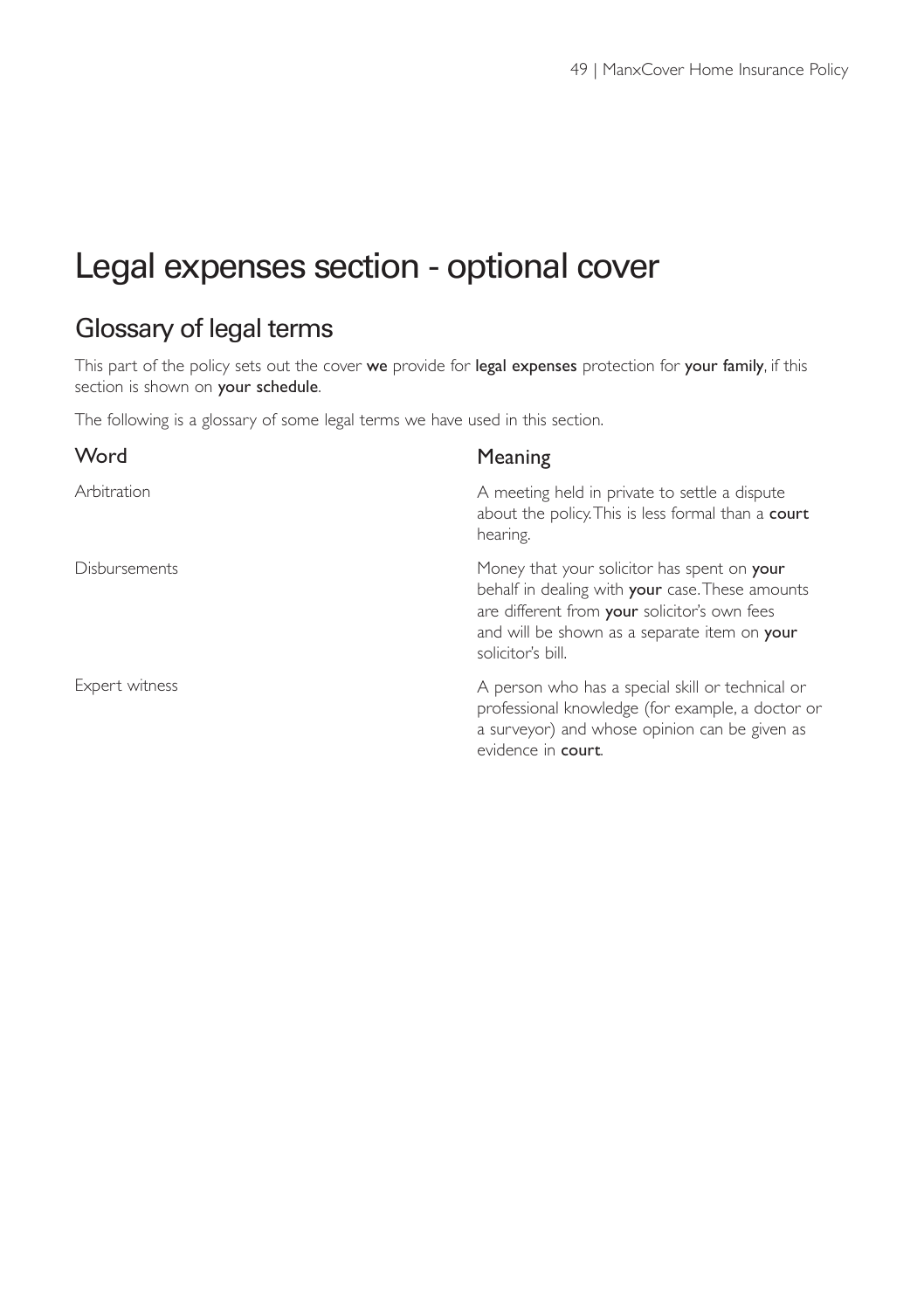### Words with special meanings

Words with special meanings are printed in **bold** and will have the meanings shown for those words (as set out on pages 43 to 48). However the words that are set out below have meanings that only apply to this section of the policy.

| Word               | Meaning                                                                                                                                                                                                                                                                                                                                                  |
|--------------------|----------------------------------------------------------------------------------------------------------------------------------------------------------------------------------------------------------------------------------------------------------------------------------------------------------------------------------------------------------|
| Any one claim      | All legal proceedings, including appeals, arising from<br>or relating to the same original cause or event.                                                                                                                                                                                                                                               |
| Court              | A court or other appropriate authority.                                                                                                                                                                                                                                                                                                                  |
| Full enquiry       | Action taken by the Inland Revenue following<br>a Notice issued under Section 9A of the Taxes<br>Management Act 1970 saying they plan to carry out<br>a 'Special Compliance Office Investigation' or a 'Local<br>Tax Office Enquiry' which involves examining and<br>considering all areas of your tax affairs in detail.                                |
| Goods              | Items you own or for which you are legally<br>responsible, except motorised vehicles or parts of<br>them, land, buildings, or items used for business<br>purposes.                                                                                                                                                                                       |
| Legal expenses     | Your representative's fees, costs and disbursements<br>which we have agreed or the costs of any other<br>people involved in the legal proceedings if you have<br>to pay those costs. This includes costs following an<br>'out-of-court' settlement to which we have agreed.<br>This does not include any damages, fines or penalties<br>you have to pay. |
| Legal proceedings  | Legal action in a civil court to protect your rights in<br>a dispute.                                                                                                                                                                                                                                                                                    |
| Representative     | The solicitor or other suitably-qualified person<br>appointed to act for you.                                                                                                                                                                                                                                                                            |
| Territorial limits | Great Britain and Northern Ireland, all other<br>countries in the European Union, the Isle of Man, the<br>Channel Islands, Andorra, Egypt, Gibraltar, Iceland,<br>Israel, Liechtenstein, Monaco, Morocco, Norway, San<br>Marino, Switzerland, Tunisia, Turkey, Vatican City and<br>Islands in the Mediterranean.                                         |
| We, us, our        | Tower Insurance Company Ltd.                                                                                                                                                                                                                                                                                                                             |
| You, your          | The person or people included within the meaning<br>of you, your on page 48, and the members of your<br>family as explained on page 48.                                                                                                                                                                                                                  |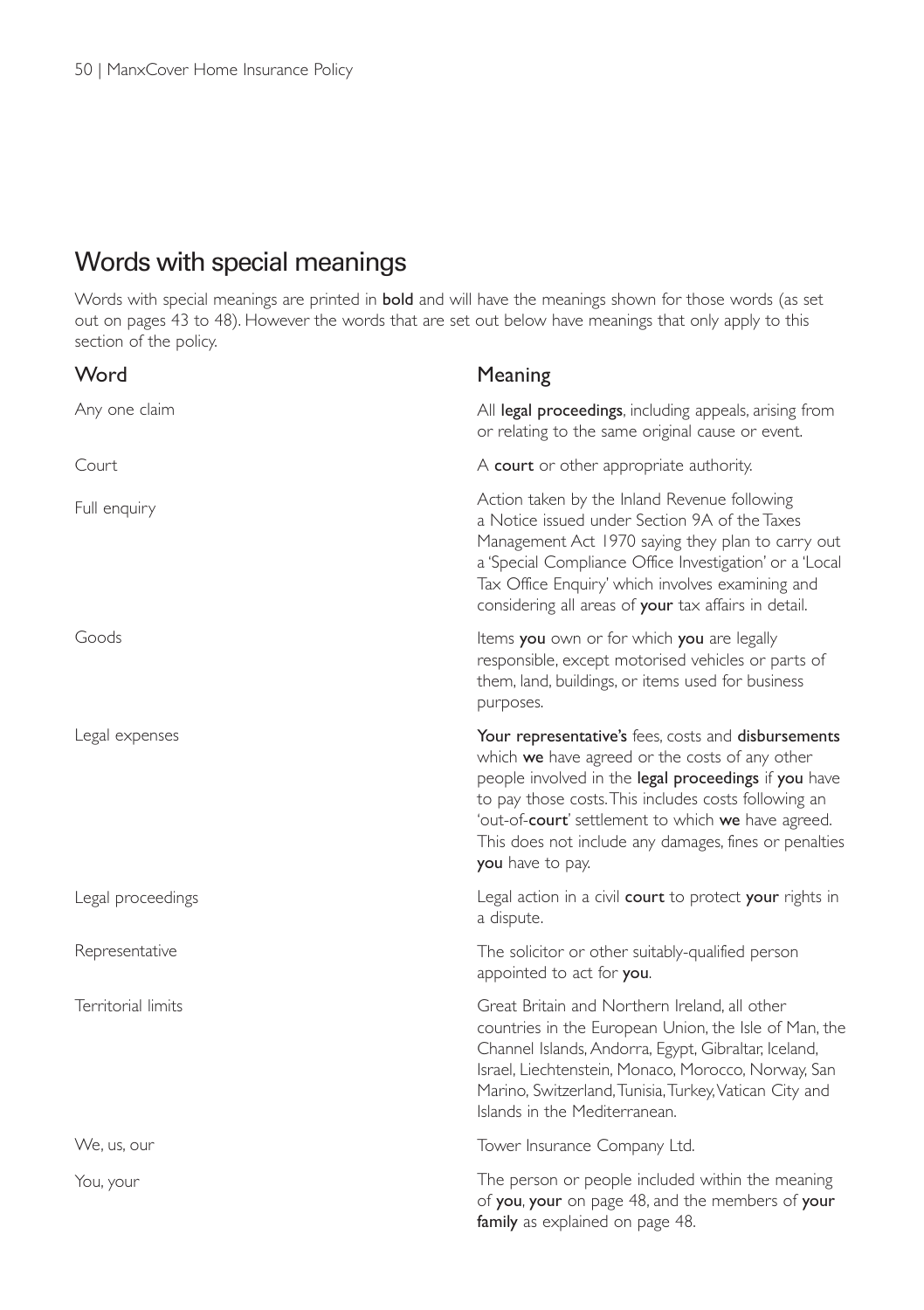### Legal expenses policy

### What is covered

We provide the following cover for legal expenses up to the sum insured shown on your schedule in total for any one claim.The cause of the action must happen within the territorial limits and during the insurance period.The legal proceedings must be taken or defended in the territorial limits. You must have told us about the claim within six months of the cause of action arising. We must have given our agreement to support your claim.

#### A Personal injury

The cost of you taking legal proceedings against another person or organisation as a result of an event which causes your death, or bodily injury.

#### B Consumer protection

- 1) The cost of your taking legal proceedings against another person or organisation as a result of:
	- A) a dispute over a contract for buying, selling or renting goods or services;
	- B) a person or organisation breaking the requirements of Part II, section 13 of the Data Protection Act 1998; and where breaking those requirements results in your losing money.

### What is not covered

Anything which is excluded on page 55 of this section and the policy exclusions on page 42.

Defending civil legal proceedings that are connected with:

- death, disease or illness of or bodily injury to anyone; or
- loss or destruction of, or damage to any property. (This includes property which cannot be used because of the loss, destruction or damage).

Any claim to do with a motor vehicle, its parts or accessories (except a claim against another person or organisation for **your** death or bodily injury which happened while you were a passenger in a motor vehicle).

Any claim where the amount in dispute is less than  $f$ 750

Anything which is excluded on page 55 of this policy.

Any dispute over a contract which arises less than 90 days after the insurance first started, unless the dispute is to do with a contract which started after you took out the insurance.

Any matter connected with a money-making activity.

Anything to do with building, converting, extending, altering, renovating or demolishing your home. (This does not apply to common home-improvements such as installing double-glazing or replacing kitchens or bathrooms.)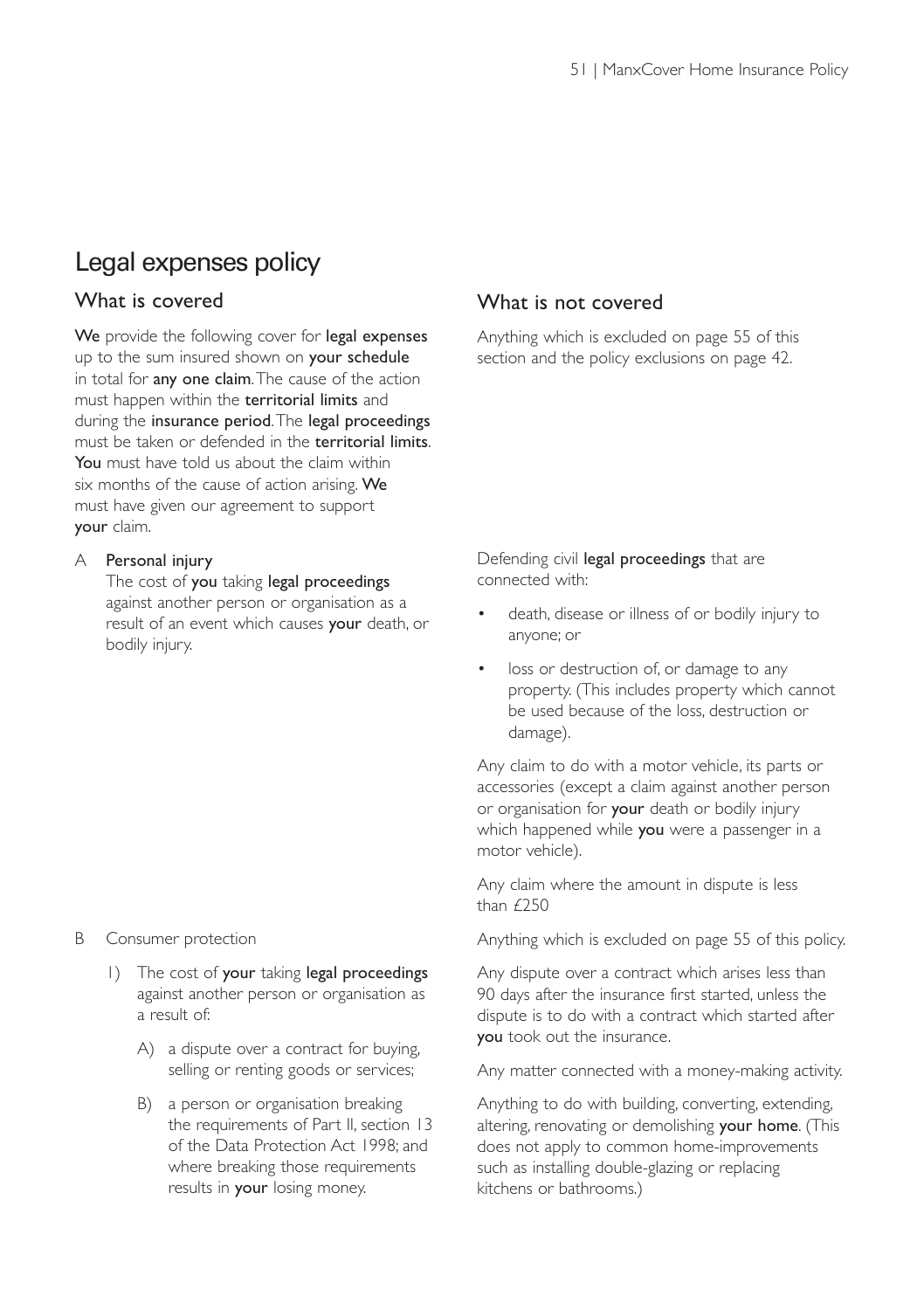2) The cost of defending a legal action brought against you as a result of a dispute over a contract for buying, selling or renting goods or services.

#### C Residential

- 1) The cost of your taking legal proceedings against another person or organisation as a result of:
	- A) a person or organisation interfering with your legal rights relating to your home, (you must be legally entitled to live in the home);
	- B) a dispute over a contract in your name to buy or sell your home or former home or to rent your home as a tenant; or
	- C) an event which causes loss of or damage to your home.
- 2) the cost of defending legal action brought against you as a result of:
	- A) you allegedly interfering with another person's legal rights in connection with you owning or living in your home. You must be legally entitled to live in the home.
	- B) a dispute over a contract in your name to buy or sell your home or former home or to rent your home as a tenant.

### What is not covered

Any dispute connected with letting, subletting, or allowing another person to live in your home.

Anything to do with a motor vehicle, its parts or accessories.

Any claim where the amount in dispute is less than £250.

Any matter connected with any freehold or leasehold property which you own and is not your permanent residence.

Anything which is excluded on page 55 of this policy.

An event which happens less than 90 days after the insurance first started.

Any legal proceedings over loss or damage covered under a more specific insurance policy.

Anything to do with building, converting, extending, altering, renovating or demolishing your home.

(This does not apply to common home-improvements such as installing double-glazing, replacement kitchens or bathrooms).

Any dispute about letting, subletting or allowing another person to live in your home.

Legal proceedings between you and a government department or a local authority, unless you could lose money if your case is not successful. Any matter connected with a money-making activity.

Any matter connected with any freehold or leasehold property which you own and is not your permanent residence.

Any event which occurs outside the United Kingdom, the Isle of Man or the Channel Islands.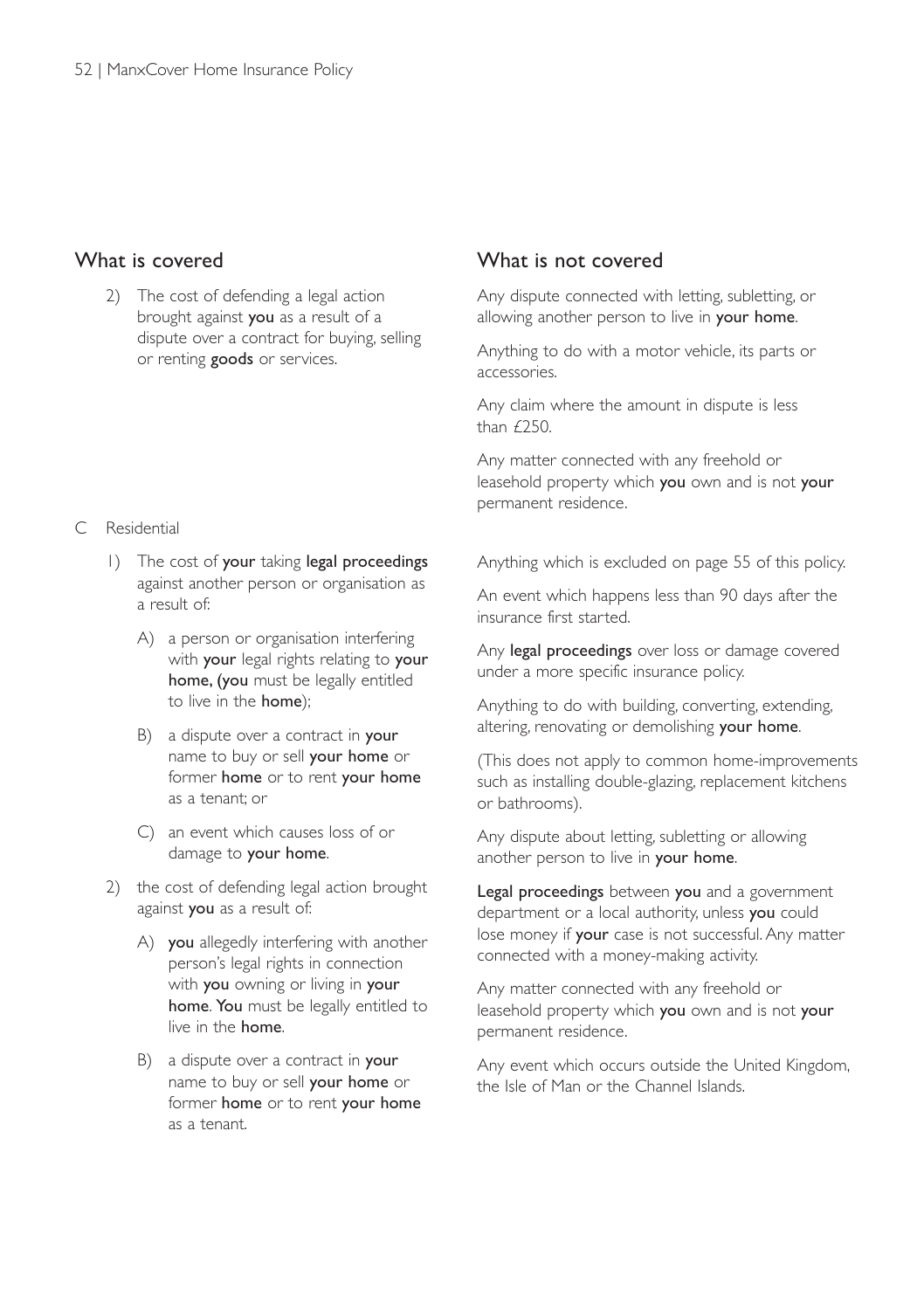#### D Employment

- 1) The cost of you taking legal proceedings against your employer over your contract of employment. As soon as you knew of the dispute, you must have taken and followed legal advice from us.
- 2) the cost of defending legal action brought against you in the territorial limits as a result of a prosecution which results from your normal duties as an employee.This includes civil proceedings under the Race Relations Act 1976, the Sex Discrimination Act 1986, the Disability Discrimination Act 1995, the Data Protection Act 1998, or any Acts which replace or change these.

#### E Tax

The cost of your representative acting for you in a full enquiry by the Inland Revenue into your income and records to decide how much tax you have to pay under the following sections of the Taxes Act 1988.

- 1) Section 19, Schedule E of the Taxes Act 1988 on:
	- your wages or salary; and
	- your pension.
- 2) Section 18, Schedule D of the Taxes Act 1988 where it relates to income you have received on:
	- investments in the UK; and
	- investments overseas; in securities listed on a recognised national or international stock exchange.This cannot be your main source of income.

### What is not covered

Anything which is excluded on page 55 of this policy.

A dispute with your employer or legal action brought against you less than 90 days after the insurance first started.

Any matter connected with a money-making activity other than a dispute with your employer over your contract of employment.

Defending any motoring prosecutions.

Defending civil legal proceedings that are connected with your duties as a member of a profession or your duties as a director or officer of any company.

Anything which is excluded on page 55 of this policy.

Any tax, interest or penalties you may have to pay to the Inland Revenue.

Any case where you or your tax advisor have not taken every reasonable care to act according to tax legislation. Anything to do with a tax return which you sent to the Inland Revenue and which arrived after the legal deadline.

An enquiry by the Inland Revenue which is only concerned with one or more specific areas of your tax return and which is not considered by the Inland Revenue to be a full enquiry.

Any change in an Inland Revenue investigation or enquiry when it becomes clear that they suspect serious fraud.

Any income you have earned as a self-employed person.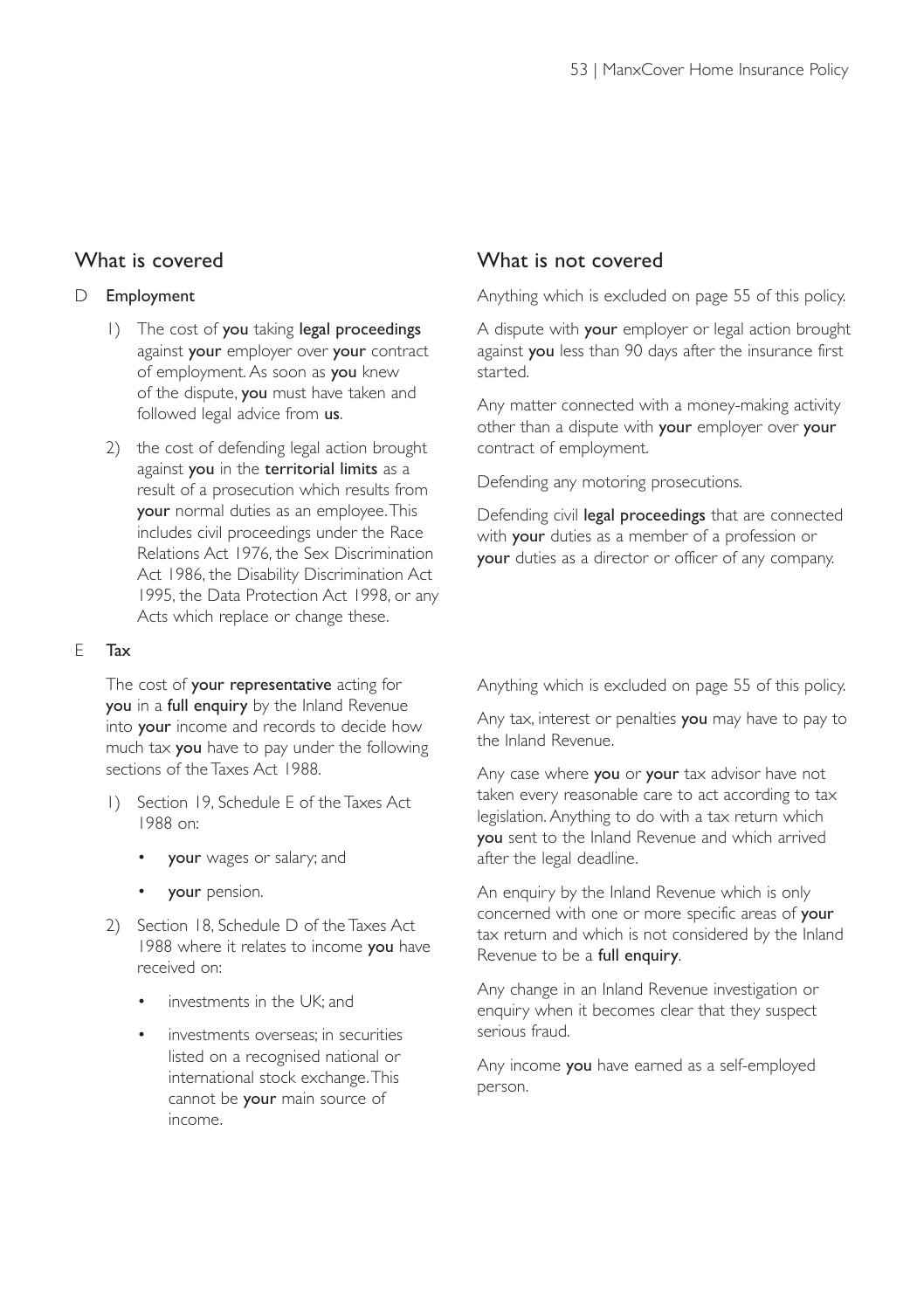#### What is covered What is not covered

Any matter connected with a money-making activity (other than your contract of employment or a normal private investment) or personal liability including:

- your business, trade or profession;
- a personal venture for gain;
- a share in a partnership or a joint venture for gain;
- an investment which is not listed on a recognised national or international stock exchange; or
- a personal guarantee or pay.

Any money which the insurer has already paid if you later withdraw, without our agreement, from the defence of a full enquiry by the Inland Revenue.

Any money which has to be paid because you withdraw without our agreement from the defence of a full enquiry by the Inland Revenue.

Any matter connected with any freehold or leasehold property which you own and is not your permanent residence.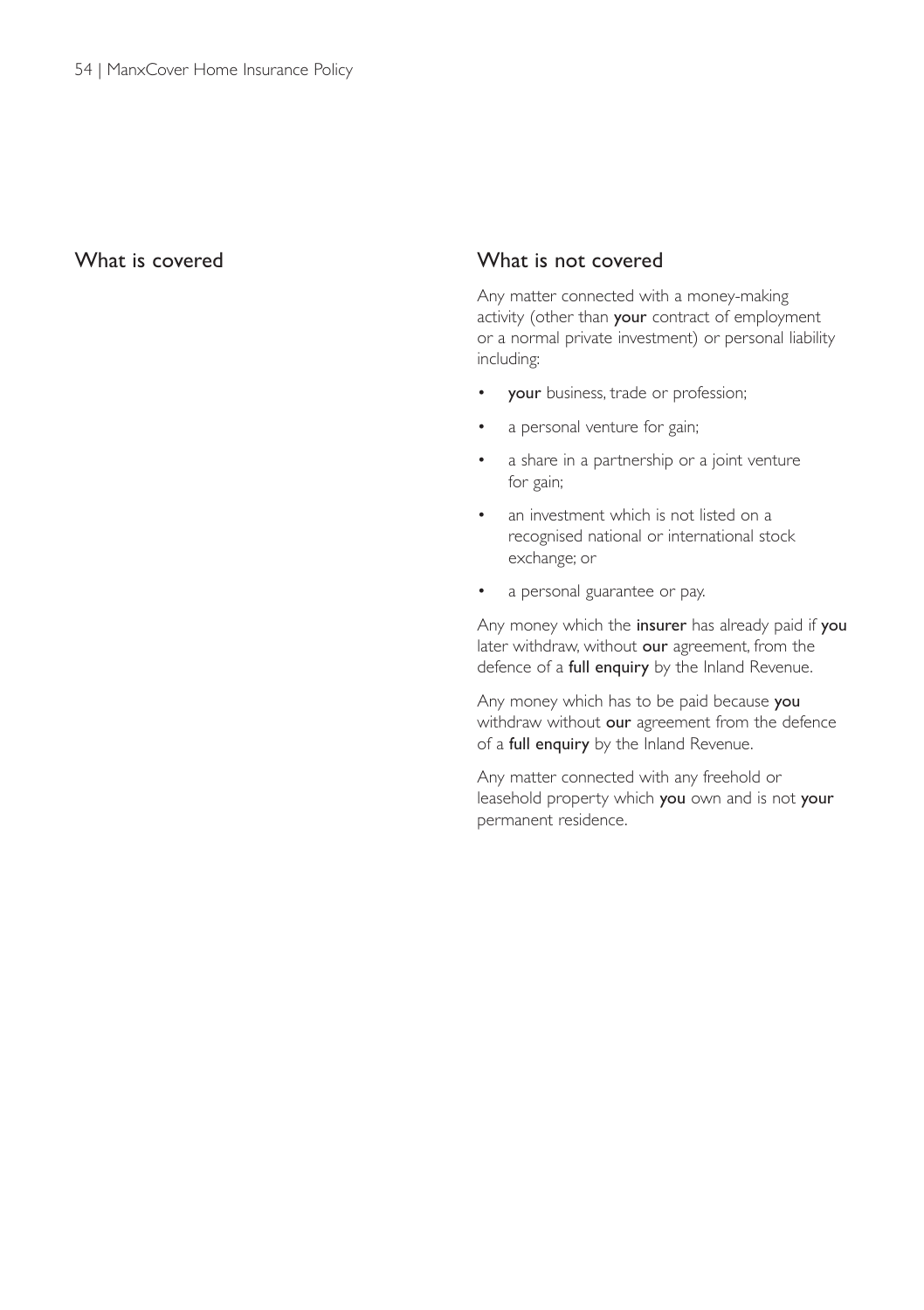### Legal expenses exclusions

These exclusions apply to all of the legal expenses section of this policy. You should also read the policy exclusions which are on page 42 of your wording.

- Any claim where there is not a reasonable chance of you winning the case and achieving a reasonable outcome.
- 2 Any event, dispute or cause of action that first happened or started before you took out this insurance.
- 3 An event which you report to us more than six months after it happened.
- Legal expenses which apply to the period before we have agreed in writing to support your claim.
- Legal proceedings where a reasonable estimate of your total legal expenses is greater than the amount in dispute.
- 6 Any legal expenses you could claim under any other insurance.
- 7 Any legal proceedings over loss or damage covered under a specific insurance policy.
- 8 A dispute about either the amount an insurance company should pay to settle an insurance claim or the way a claim should be settled.
- Defending civil legal proceedings that are connected with:
	- death, disease or illness of or bodily injury to anyone;
	- your duties as a member of a profession or your duties as a director or officer of any company;
	- the loss or destruction of or damage to any property. (This includes property which cannot be used because of the loss, destruction or damage.)
- 10 Any legal proceedings between any members of your family. (This does not apply to accidents involving motor vehicles.)
- 11 Any legal proceedings between you and your husband, wife or partner, or former husband, wife or partner.This includes legal proceedings relating to custody, access or maintenance.
- 12 Defending any criminal proceedings or legal proceedings arising from anything you did deliberately or recklessly.
- 13 Any dispute with us or the insurer that is not dealt with under the arbitration condition on page 55.
- 14 Any direct or indirect liability, loss or damage caused:
	- to equipment because it fails correctly to recognise the date change to year 2000 or any other date in a way that it does not work properly or at all; or
	- by computer viruses. This does not apply to legal expenses connected with claiming compensation following your death or bodily injury.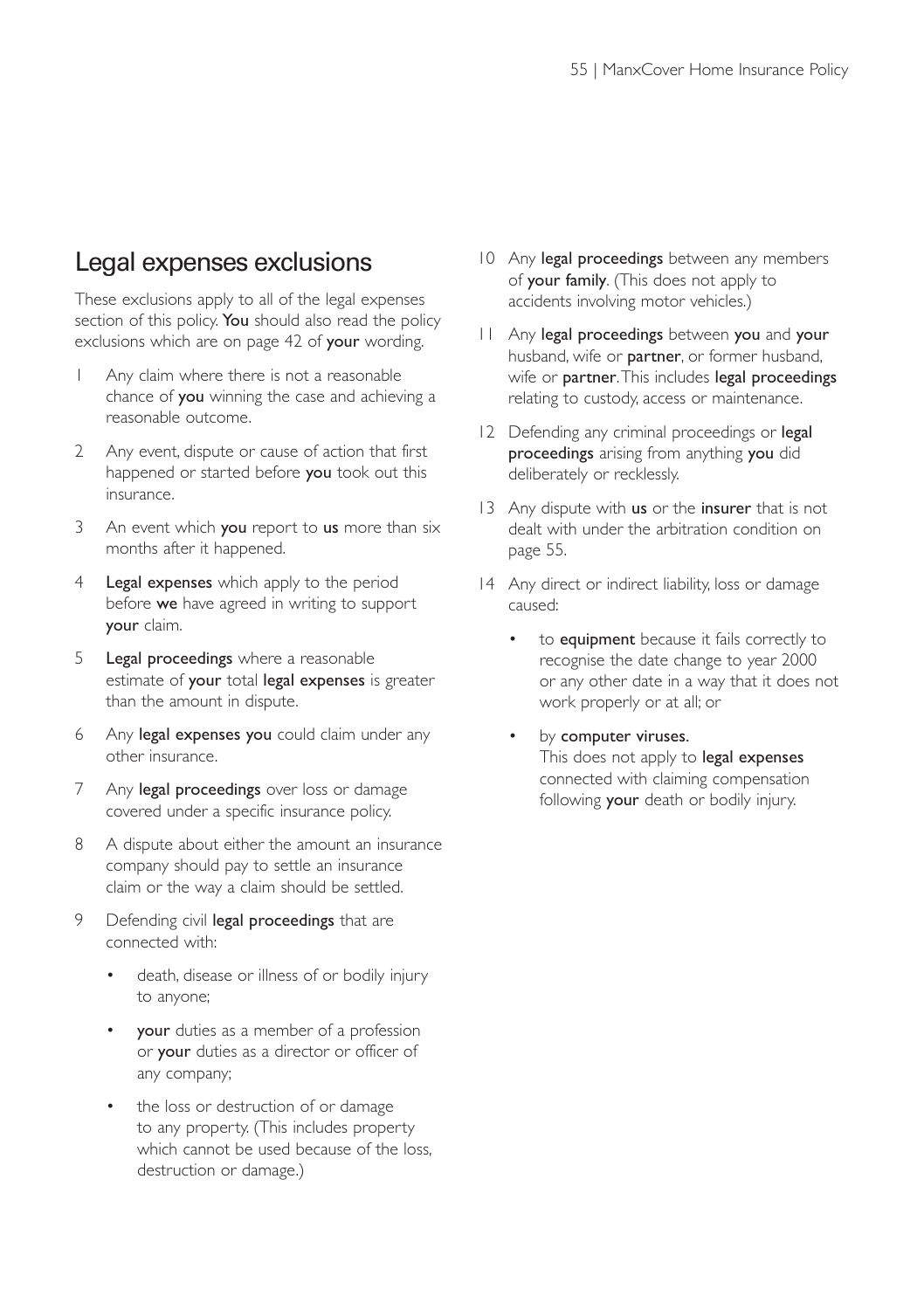### Legal expenses conditions

Pages 40 to 41 set out the policy conditions that you will need to meet as your part of this contract. You must also keep to the conditions on this page and the following pages.

1 Preventing legal proceedings

You must take all reasonable measures to prevent or avoid being involved in legal proceedings and keep the cost as low as possible.

2 Arbitration

If there is a dispute between you and us or the insurer about this section of the policy, it can be taken to an independent arbitrator. The arbitrator will be a solicitor or barrister you and we agree to. If we cannot agree with you on an arbitrator, the President of the Law Society (or similar organisation within the appropriate territorial limits) will choose an arbitrator.

The side that loses the arbitration will pay all the costs of the arbitration. If the decision is not totally in favour of one side, the arbitrator will decide who pays the costs. If you lose, the policy will not cover these costs.

You can still use the complaints procedure shown on the back page.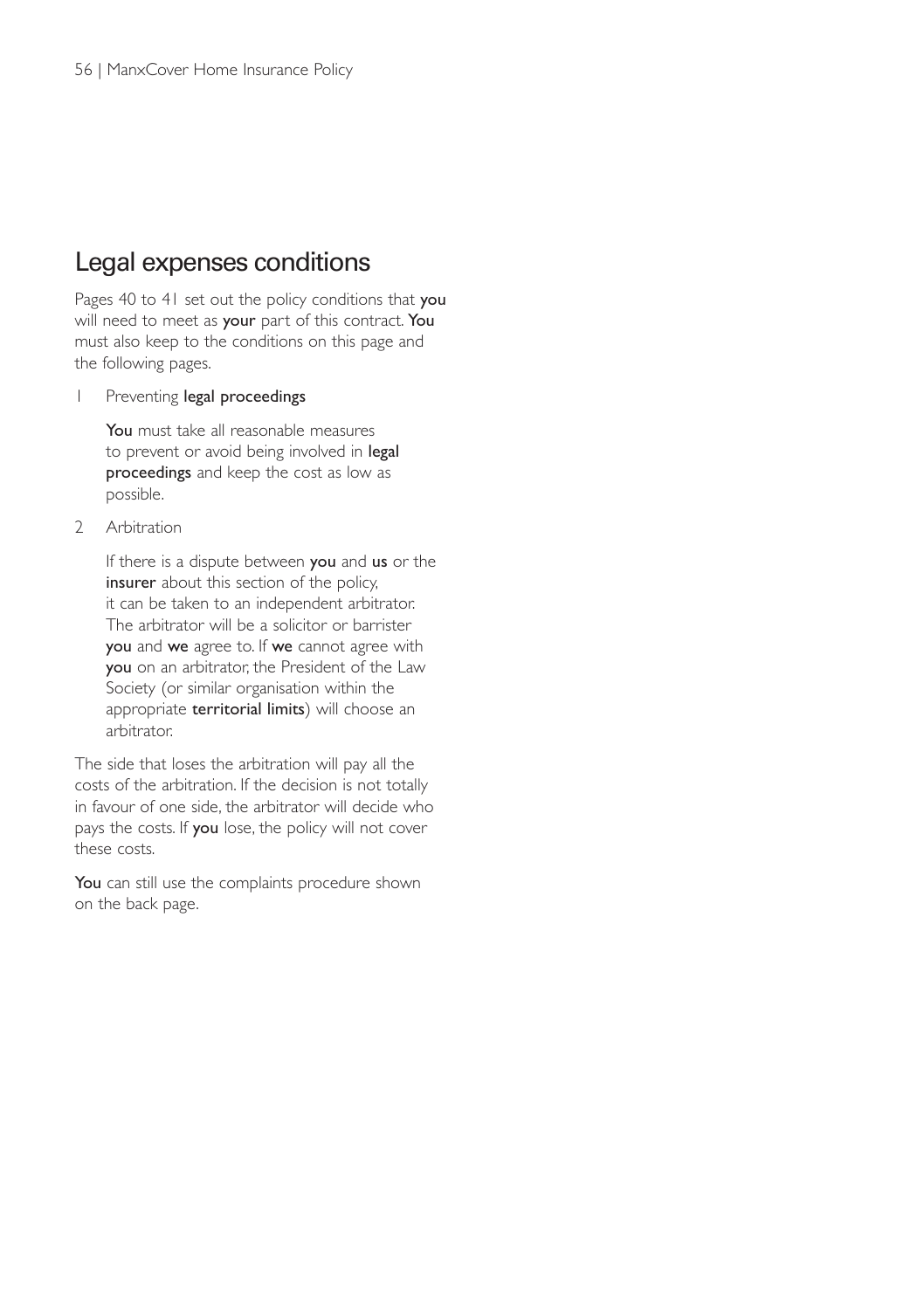### Legal expenses section - Claims settlement conditions

These conditions apply when you make a legal expenses claim. You must keep to these conditions as your part of the legal expenses contract.

Telling us about the claim

If anything happens which might lead to a legal expenses claim, you must tell us as soon as possible by filling in a claim form. You must tell us fully and truthfully in writing all the details about your claim and give us all the information that we may need. Until you have told us about the claim and we have given our written agreement, the insurer will not be responsible for any legal expenses.The insurer will not cover legal expenses involved in your representatives handling the claim before the date when we gave our written agreement. You must have told us about the claim within six months of the cause of action arising.

2 Giving our agreement

We will agree if all of the following apply:

- We think you have a reasonable chance of winning your case and achieving a reasonable outcome.
- The legal proceedings arise from a cause of action which is covered by this insurance.This cause of action must happen within the territorial limits and during the insurance period.
- The legal proceedings will be dealt with in a court within the territorial limits.
- You have kept to the terms and conditions of the policy and none of the exclusions listed on page 55 apply.

In circumstances where we have chosen a representative to act on your behalf we will pay legal expenses incurred for providing the initial assessment of the claim irrespective of the prospects of success or whether the claim is covered under this policy.

Where you have chosen your own representative any legal expenses incurred in providing initial assessment shall only be covered where there are reasonable prospects of successfully pursuing or defending the legal proceedings and the claim is covered under all other terms and conditions of the policy.

The decision to grant consent will take into account the advice of your representative as well as that of our own advisers. We may require, at your expense, an opinion of Counsel on the merits of the legal proceedings. If the claim is subsequently admitted your costs in obtaining such an opinion and providing such advice will be covered under this insurance.

If, during the claim, we think that there is no longer a reasonable chance of your winning the case and achieving a reasonable outcome, we may not continue to support your legal proceedings. If we do not carry on with your claim, we will tell you why.

If you decide to commence or continue legal proceedings for which we have denied support under this Claims Settlement Condition and are successful, we will pay legal expenses as if we had given our consent in the first instance.

3 Choosing a representative

In the period before Court papers need to be issued (or have been received) we may refer your case to a suitably qualified representative to act on your behalf.

At the point where **Court** papers need to be issued (or have been received), or where there is a conflict of interest, you are free to choose a suitably qualified representative.

You will need to satisfy us that your representative has the appropriate experience and skills to handle your claim.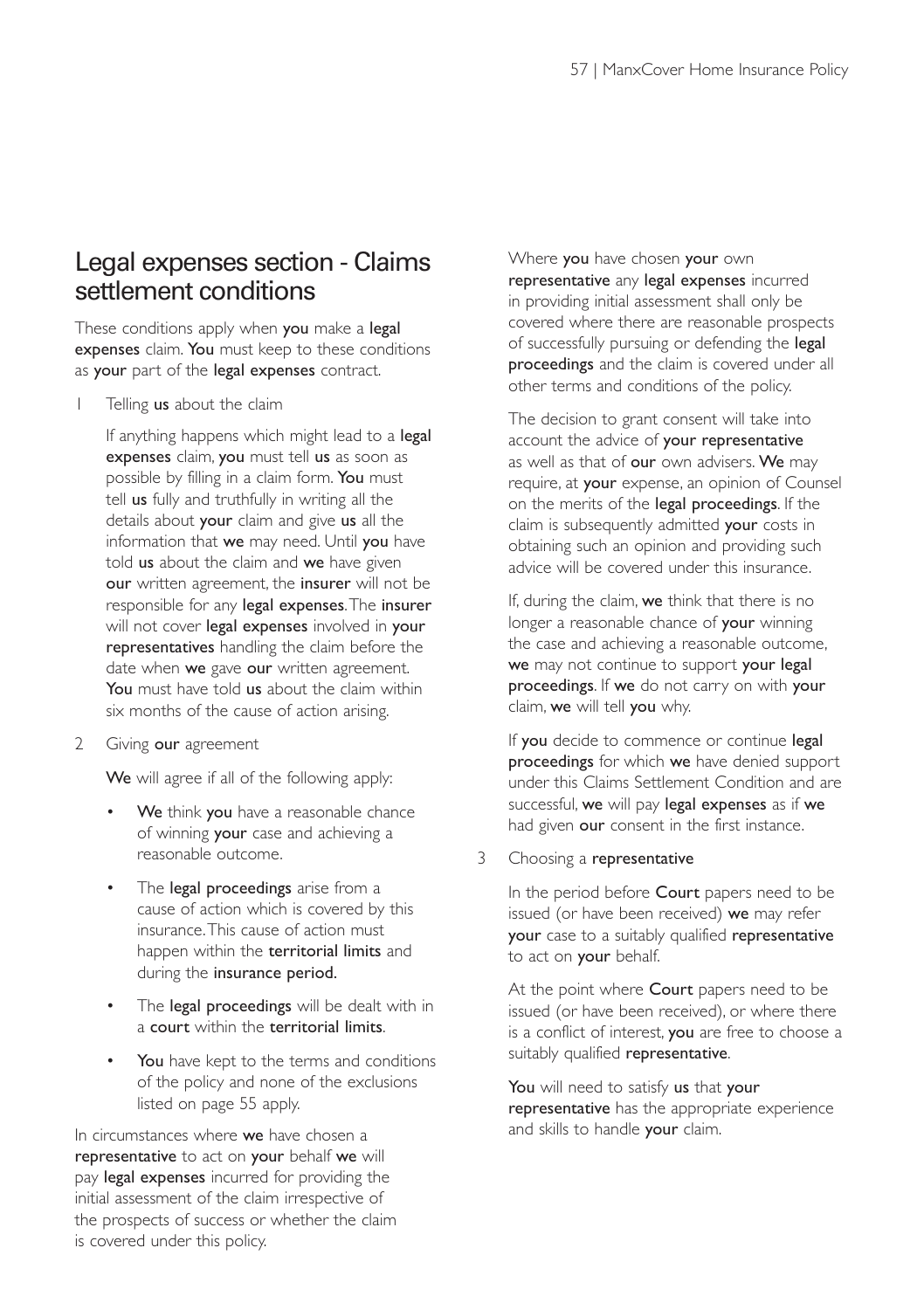Where we agree to the appointment of a representative of your choice you must confirm that your representative will not charge more than a representative chosen or suggested by us, or that you will pay any difference between your chosen representative's fees and those of a representative chosen or suggested by us. We will not pay your choice of representative more than we would pay our own choice of representative.

In selecting the representative you shall have a duty to minimise the cost of legal proceedings. If your choice of representative has to undertake work to familiarise themselves with the work already undertaken on the case, we will not pay for this work to be done. Any representative you choose is appointed to act for you.

If we and you cannot agree whether court papers need to be issued or the choice of representative, you can take the matter to an independent arbitrator.This process is set out on page 55

Rights and responsibilities

You must tell us if an offer is made to settle the dispute. You must not negotiate or agree to settle the dispute without getting our agreement beforehand. If you do not accept a reasonable offer to settle the dispute, we may not continue to support your claim.

#### You must send us all bills for the

representative's legal expenses as soon as you receive them. You must confirm to us that any charges you have to pay for the representative handling this dispute are acceptable and that we may pay the bill for you.

You and your representative must take every step to recover legal expenses. You must pay any recovered legal expenses to your representative who must then refund any legal expenses which the insurer has paid or has been asked to pay.

If the insurer pays legal expenses up to the policy limit and you pay more legal expenses to end your case, the insurer and you will share any legal expenses that are recovered.The insurer and you will each receive the same percentage as originally paid.

Information your representative will need from you.

You must give your representative all the information and help he or she may need.This will include a truthful account of the facts of your case and any paperwork to do with your case. You owe the same obligations to us as to your representative.

What you and your representative must do for us.

We must be able to contact your representative. You and your representative must co-operate and tell us about developments to do with your case. If we ask for this, we must be able to have access to your representative's files.This includes the truthful account of the facts of your case and any paperwork you have supplied to your representative.

If your representative wants to consult a barrister or expert witness, we will agree if we think it is reasonable. You must give us the name of the barrister or expert witness, and the reasons why you need one.

Appealing against a court's decision

If you want to appeal against a court's decision, you must give us your reasons for bringing the appeal. We will give you our agreement if all of the following apply.

- You must tell us that you want to appeal as soon as your right of appeal arises. This is because strict time limits may apply.
- The appeal arises from legal proceedings to which we have already given our agreement under the terms of claims settlement condition 2 on page 57.
- Your appeal meets the requirements of claims settlement condition 2 in the same way as your initial claim for legal expenses.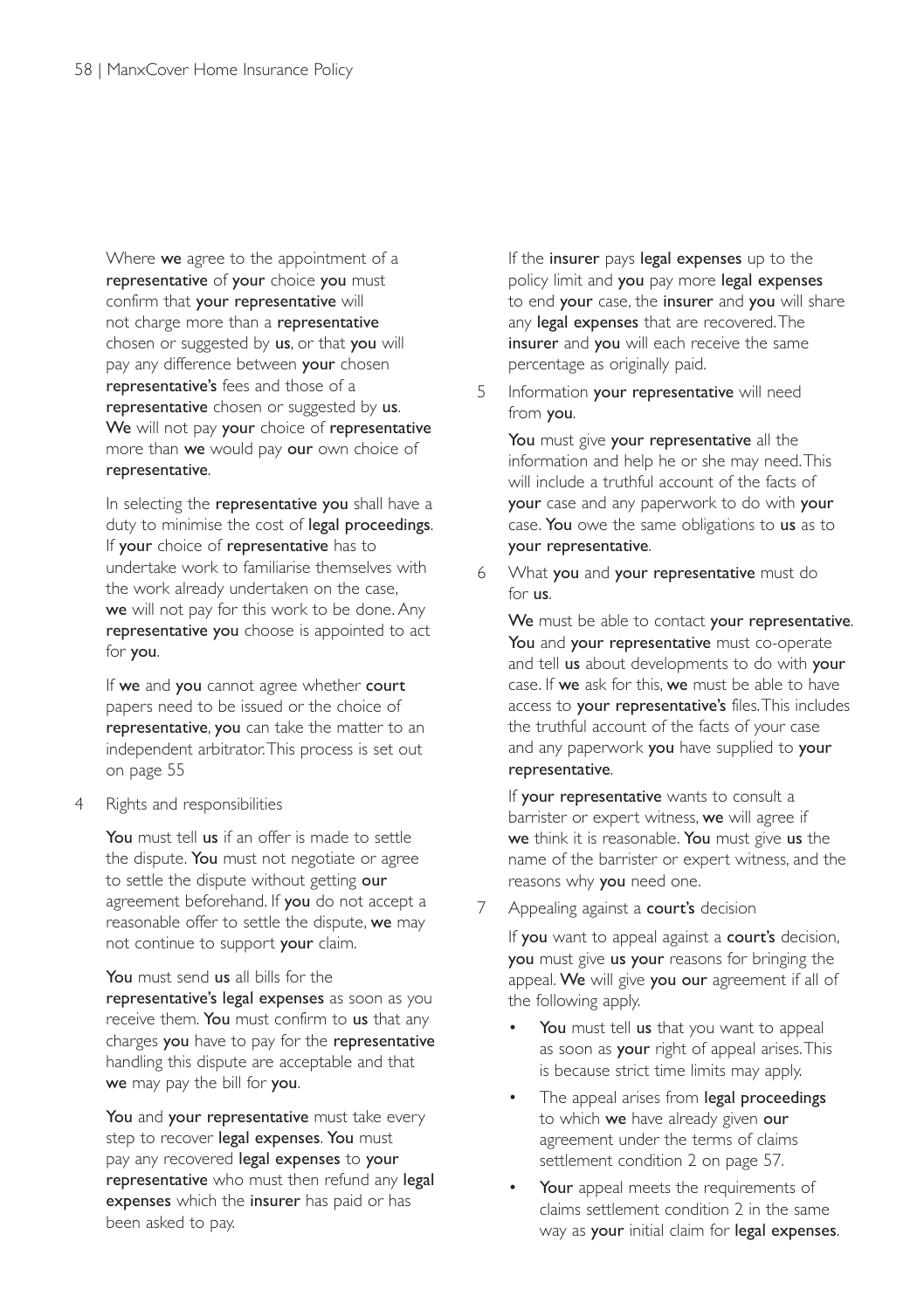#### 8 What action we may take

We may take over, in your name, all legal action in any of the following circumstances.

- If the dispute is for an amount which is under £1,000 or if the dispute could be dealt with by the small claims court.
- If you take legal action against someone or defend a case without our agreement, or in a different way from that advised by your representative.
- If you do not give proper instructions to your representative or barrister in time.
- If you cause a delay and your representative thinks it will harm your case.

In these circumstances, we may carry out our own investigation and try to settle your dispute. You must agree to a settlement which is reasonable.

If we ask, you must tell your representative to get the court to tax your legal expenses, or get the Law Society to certify them according to the Solicitors Act 1974 or the Solicitors Remuneration Order 1972.

If you withdraw from defending a full enquiry by the Inland Revenue without our agreement, we will be entitled to recover from you any amounts the insurer paid during the defence.